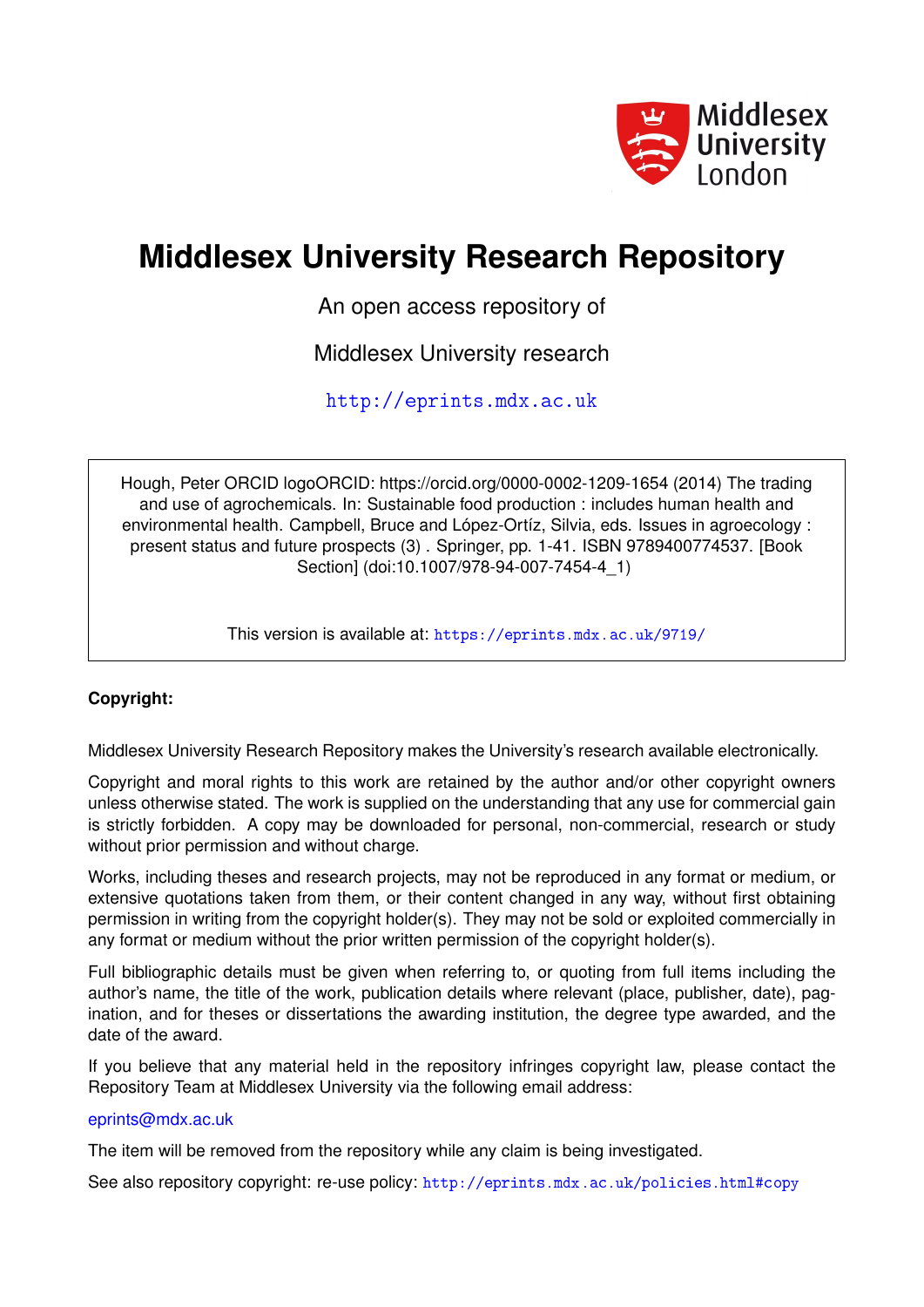# **The Trading and Use of Agrochemicals**

Peter  $Hough<sup>1</sup>$ 

<sup>1</sup> Middlesex University, London NW4 4BT, UK. Email: p.hough@mdx.ac.uk

**Abstract** The use of synthetic chemicals has revolutionized agriculture, bringing at the same time huge gains in the form of increased food yields and many significant problems arising from the toxic nature of many of the formulations. The global demand for greater quantities and a certain standard of food has continued to encourage agrochemical use at the same time as the health, safety and environmental sustainability of doing so has brought this ever more into question. Principles of agroecology have come to inform agrochemical use, but the prioritization of traditional over sustainable development in many countries and the perceived complexity of alternative strategies for improving crop yields have limited this shift mainly to the Global North. This review covers the rise of agrochemicals, assesses the costs and benefits of their production, use and trade and then describes and evaluates international political responses to the dilemmas that they pose to humanity.

#### **1 The Rise of Agrochemicals and Their Benefits to Humanity**

*1.1 What are Agrochemicals?*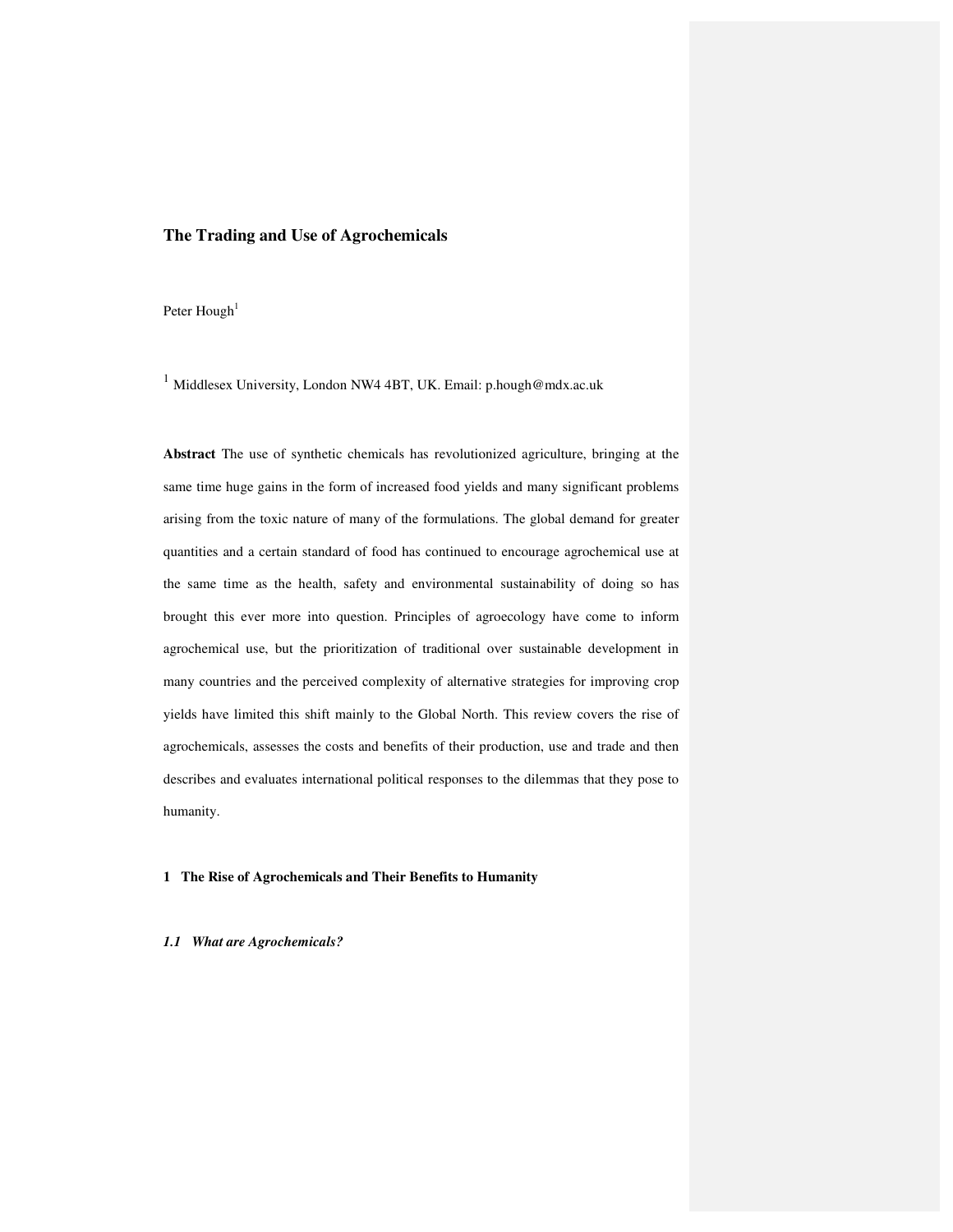'Agrochemical' is the generic term for a range of chemical products used in agriculture. Typically agrochemicals are divided into two broad categories, pesticides and fertilizers, although it is possible to consider veterinary drugs used on farm animals, such as antibiotics or growth hormones, as a third type. However, since such chemicals are pharmaceuticals rather than formulations designed specifically for agricultural usage, the focus of this review is on fertilizers and particularly pesticides.

# **1.1.1 Pesticides**

The term 'pesticide' refers to any substance used in the control of pests as defined by humans. Such pests include insects (hence the term 'insecticide'), weeds (herbicides) and also fungi (fungicides). Pesticides may also be used in ways which fall short of killing pests. The term additionally covers defoliants used to strip trees and plants of their leaves, plant growth regulators and substances which deter insects from certain locations (for example, mosquito repellents) or attract them away from crops (for example, through the use of pheromones).

Pesticides can also be subdivided according to their chemical composition. Four principal categories can be identified:

- 1. **Natural** (botanical) derived from plant extracts like nicotine and pyrethrum.
- 2. **Biological** (biopesticides) the use of microorganisms in pest control such as the bacteria *Bacillus thuringiensis* or biochemicals such as pheromones.
- 3. **Inorganic-** substances derived from minerals such as sulphur and arsenic.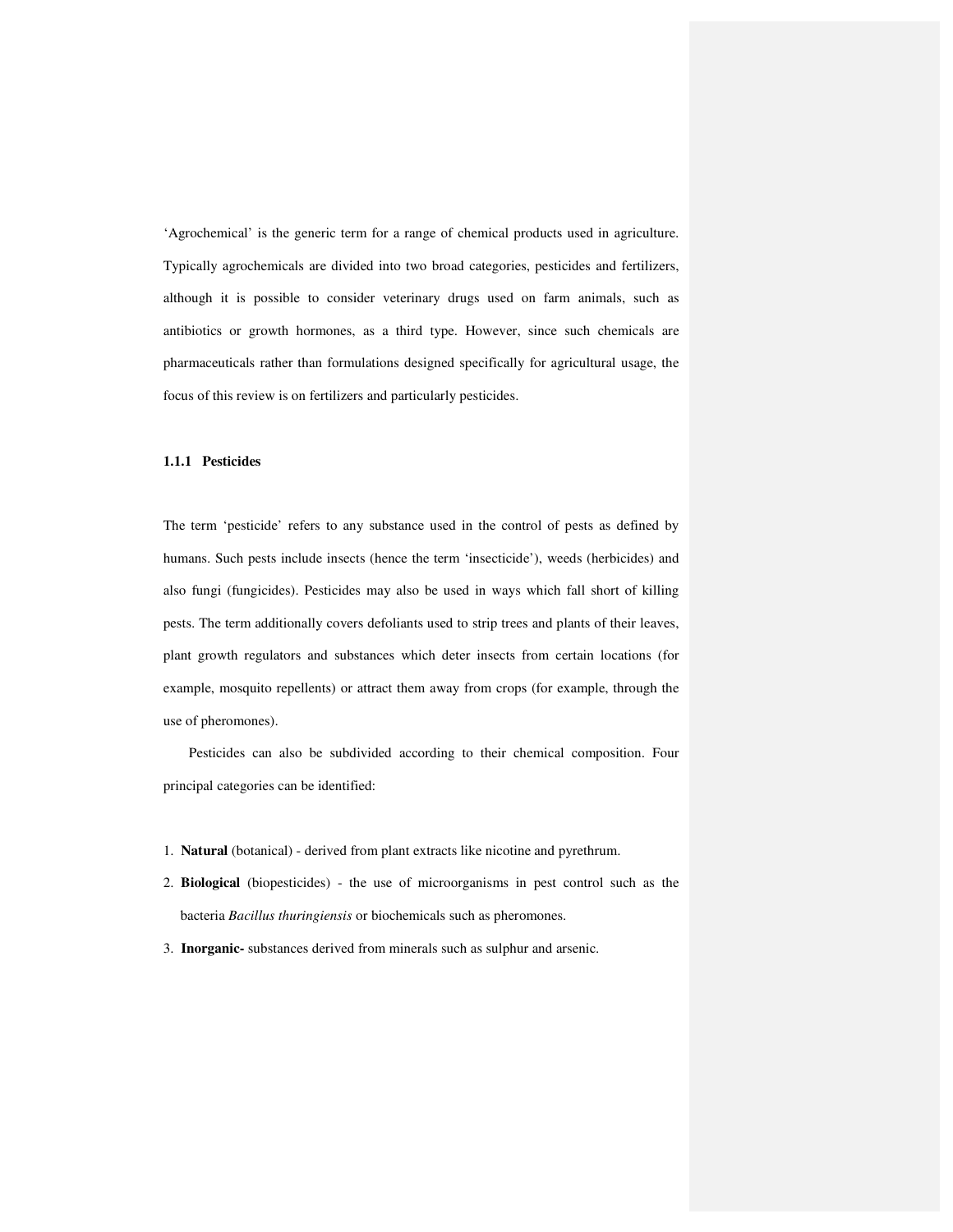4. **Synthetic** (organic) - the dominant form of pesticides comprising chemical substances manufactured from combinations of carbon, hydrogen and oxygen with other elements. Synthetic pesticides can be sub-divided as:

a) organochlorines (e.g. DDT, lindane)

b) organophosphates (e.g. parathion, malathion)

c) phenoxyacetic acids (e.g. 2,4,5-T)

d) carbamates (e.g. aldicarb, propoxur)

e) synthetic pyrethroids.

The commonly used names of pesticides are usually distinct from their technical chemical names. The herbicide paraquat, for example, is the popular term for the chemical 1,1' dimethyl-4,4-bipyridinium ion. Pesticides also acquire trade names and paraquat is marketed under a variety of names such as 'Pathclear™' and 'Gramoxone™'.

The use of chemicals as an aid to pest control did not take off until the late nineteenth century, although some use was made of sulphur as a domestic insecticide prior to this time. Homer even refers to sulphur being used in Ancient Greece (Homer 1802: 271). The effects of the notorious Colorado beetles on potato crops and gypsy moths on trees in the United States prompted the entomologist Charles Riley to pioneer the use of the arsenical compound Paris Green (an acetoarsenite of copper originally used as a paint pigment) and London Purple (an arsenical dye residue) as insecticide sprays. The most extensive use of Paris Green in the immediate years after its development as an insecticide was, though, actually more as a deterrent to human pests. Roadside vines are known to have been sprayed to prevent pilfering by passers-by and a number of children were killed as a consequence (Ordish 1976: 160). Doubtless, some of the consumers of the wine from such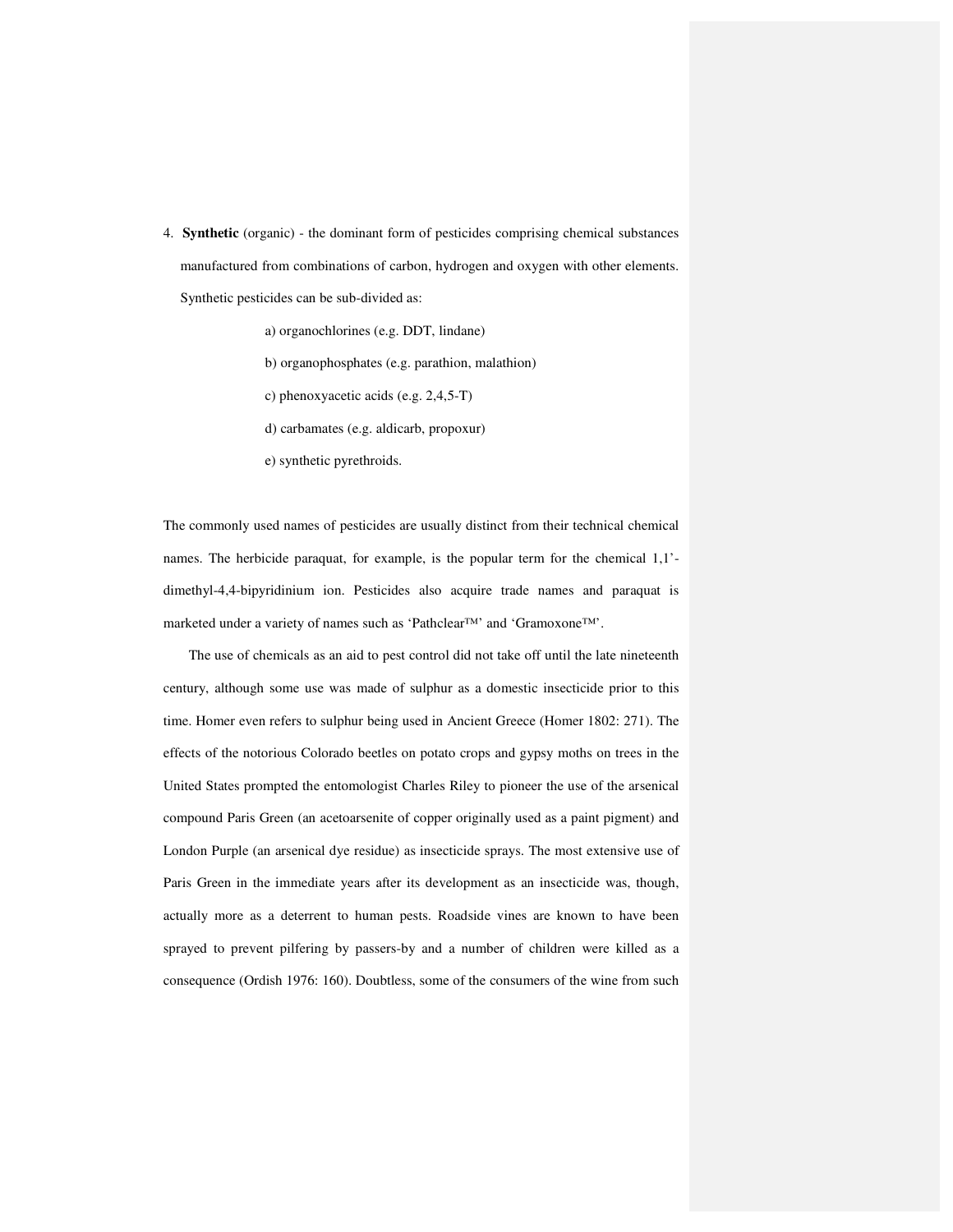vineyards must also have been the earliest victims of poisoning through pesticide residues that remained in foodstuffs.

Organic pesticides have their origins in the Second World War. The insecticidal properties of the original and still most notorious pesticide diclorodiphenyltrichloroethane (DDT) were discovered by Swiss chemist Dr. Paul Muller in 1939 and it was quickly patented. A series of other chlorine-based compounds, the 'organochlorines', were soon found to have similar properties, leading to the marketing of insecticides such as benzene hexachloride (BHC), aldrin and dieldrin. A second branch of organic pesticides, the phosphate-based 'organo-phosphorous' compounds, emerged as a side-effect of wartime research into toxic gases by the German scientist Dr. Gerhard Schrader. After the war Schrader put his research before the allied states and revealed the potential insecticidal application of the compounds. Parathion was the first major insecticide in this group to be marketed, and others such as malathion soon followed. Further branches of organic pesticides subsequently developed include carbamates (derived from carbamic acids), such as aldicarb, and phenoxyacetic (phenol-based) acids such as 2,4,5-T.

Insecticides are, of course, poisons and can also be classified according to how they poison their pest victims. Stomach poisons are poisonous when ingested, contact poisons are poisonous when they penetrate any bodily opening, while fumigants are poisonous when inhaled. Arsenical pesticides are stomach poisons and nicotine is a contact poison. Examples of fumigants include methyl-bromide and hydrogen-cyanide. Most synthetic organic insecticides, though, combine all three methods of poisoning so this form of classification has become less commonly used.

Herbicides can be categorized as selective or non-selective, the former used for specific weeds, the latter usable for a range of weeds. Paraquat is a non-selective and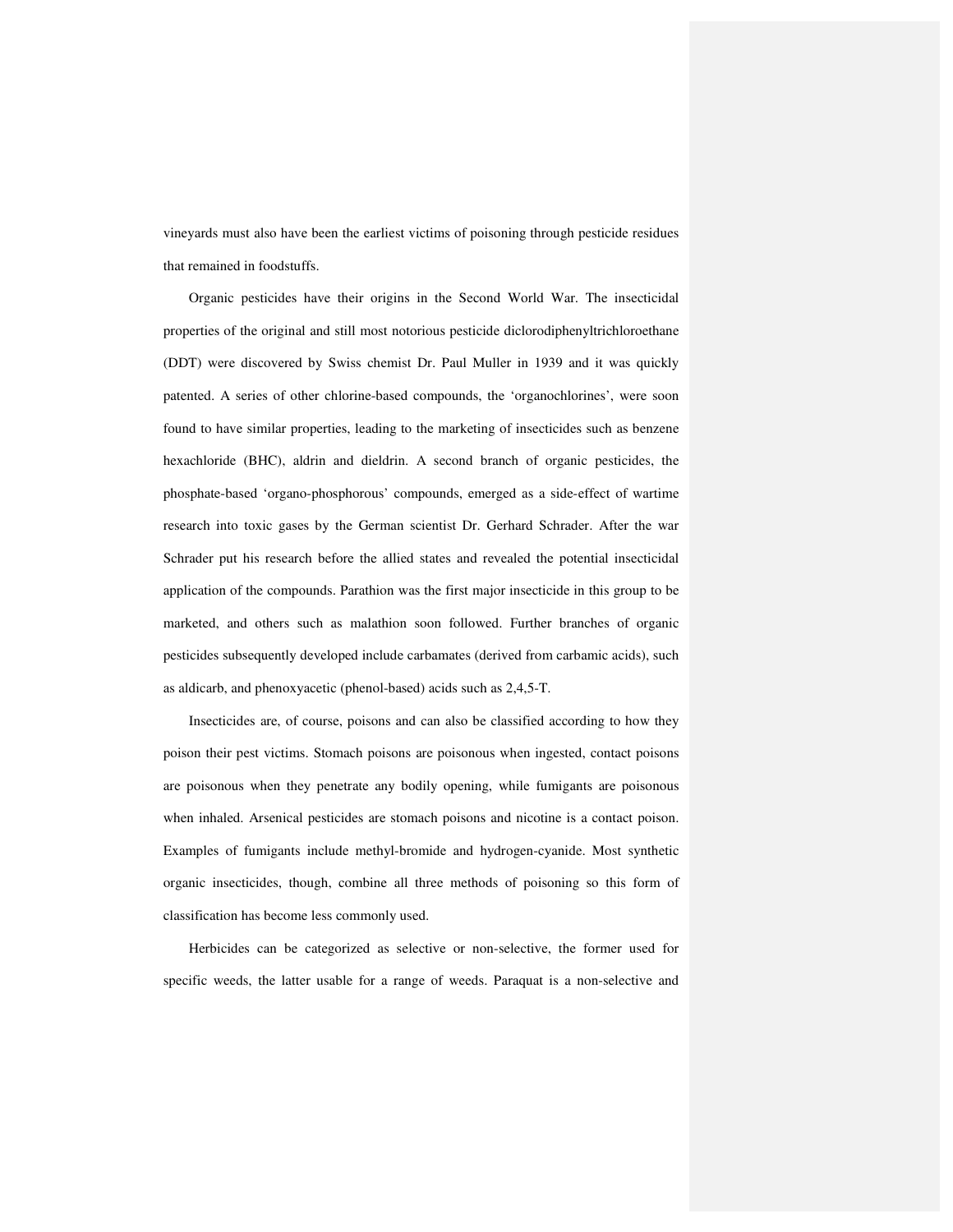contact herbicide that kills only the plant organs it contacts. In contrast, 'systemic' or 'translocated' herbicides such as 2,4-D can be transported to leaves from elsewhere in the plant such as its roots.

Fungicides or antimycotics can be applied to seeds as a protective coating (seed fungicides) or work as systemic fungicides to protect the whole plant. Sulphur compounds are prominent traditional fungicides, and methyl-bromide was frequently used in this way until its recent phase-out began. Additionally, some other categories of pesticides target pests other than insects, weeds and fungi. Larvicides are insecticides that target the pest during the larval stages of the life-cycle, of which *Bacillus thuringiensis* is a prominent example. Moluscicides target snails and slugs, while rodenticides such as warfarin target rats and other larger pests.

#### **1.1.2 Fertilizers**

A fertilizer is a substance used to improve the growth and productivity of plants. Fertilizers enhance the natural fertility of the soil or replace chemical elements removed from the soil by previous crop production. Modern chemical fertilizers include one or more of three key elements; nitrogen, phosphorous or potassium. Most nitrogen-based fertilizers are obtained from synthetic ammonia, such as ammonium sulphite. Calcium phosphate and potassium sulphite are examples of the latter two fertilizer groups. Mixed fertilizers are combinations of two or three of these types.

# *1.2 The Global Agrochemical Market*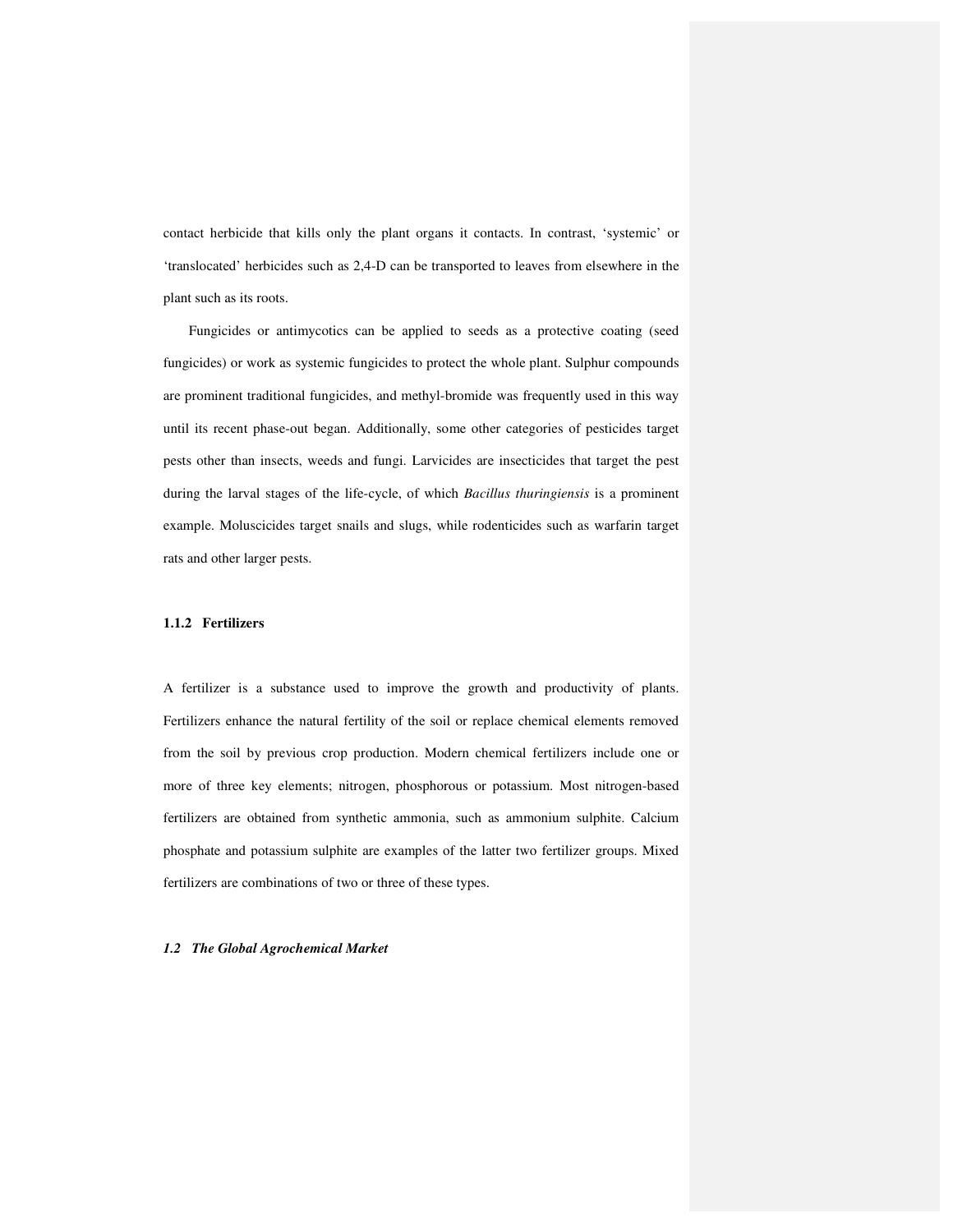**Fig. 1** World's biggest agrochemical companies by 2007 sales and 2007 % market share

- 1. Bayer (Germany) \$7.458 billion 19%
- 2. Syngenta (Switzerland) \$7.285 billion 19%
- 3. BASF (Germany) \$4.297 billion 11%
- 4. Dow (USA) \$3.779 billion 10%
- 5. Monsanto (USA) \$3.599 billion 9%
- 6. DuPont (USA) \$2.369 billion 6%
- 7. Makhteshim Agan (Israel) \$1.895 billion 5%
- 8. Nufarm (Australia) \$1.470 billion 4%
- 9. Sumitomo Chemical (Japan) \$1.209 billion 3%
- 10. Arysta Lifescience (Japan) \$1.035 billion 3%

Source: Agrow (2008)

The global agrochemical industry is dominated by a small group of Western-based Multi-National Corporations. The top ten listed in Fig. 1 account for nearly 90% of world production. However, over half of global agrochemical use is now in Asia. Of the rest, over a quarter of global use is in the Americas, 17% is in Europe and less than 4% in Africa and the Middle East. Fertilizers make up 63% of the global agrochemical market, with pesticides accounting for the remaining 37%. The world's biggest selling single pesticide product is Roundup™, an herbicide produced by Monsanto®. Of the United States pesticide market, 70% is comprised of herbicides, 20% of insecticides and 10% of fungicides (Datamonitor 2011).

As can be seen in Fig. 2, the global market value of agrochemicals has fallen in recent years although the volume of sales has remained fairly constant. The original reason for the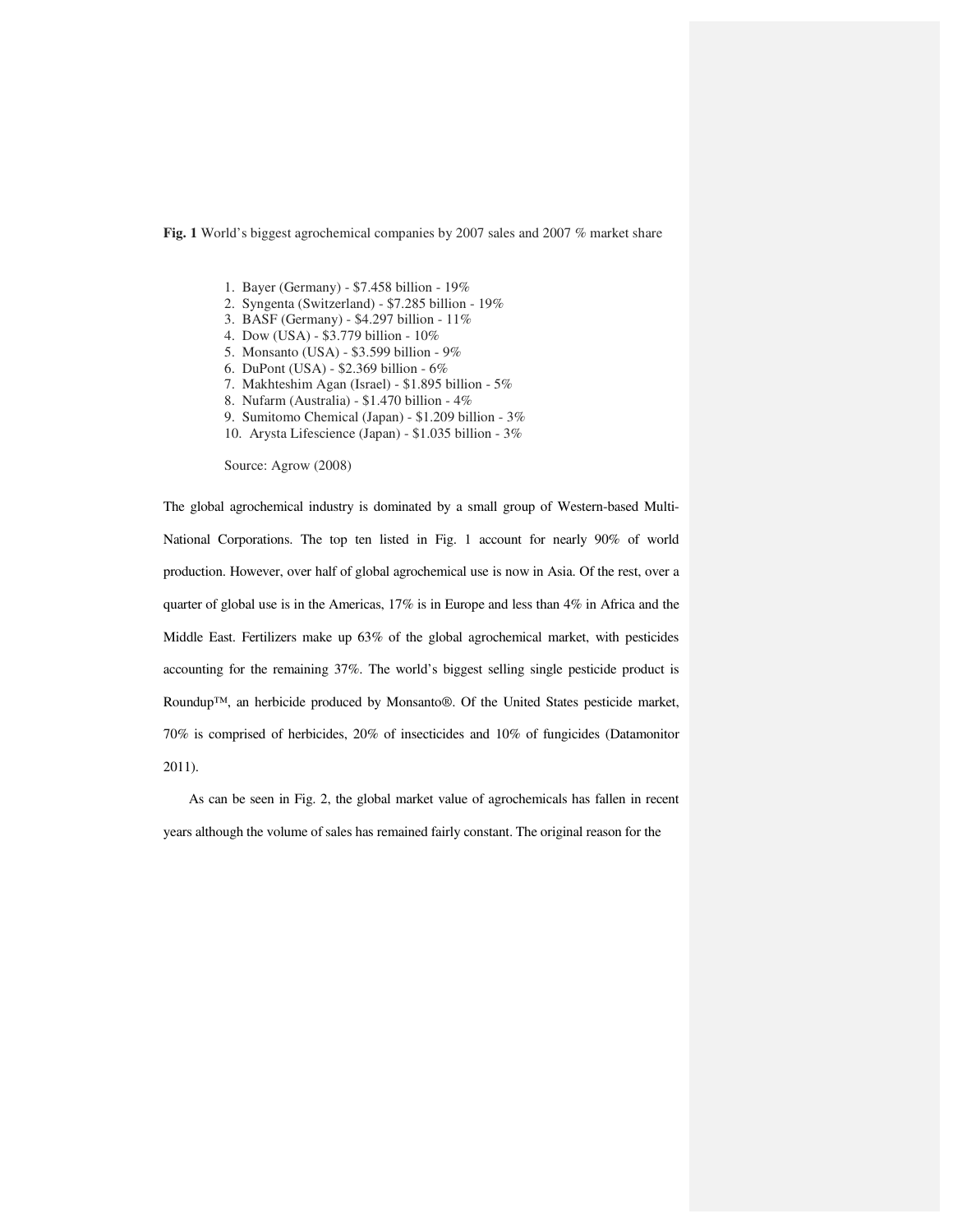

**Fig. 2** The global agrochemical market from 2006 to 2010 (Datamonitor 2011)

development and use of agrochemicals was to ensure better yields by reducing crop losses to insects, fungi, and weeds through the use of pesticides, as well as to improve the fertility of soil through the application of fertilizers.

# *1.3 Agrochemicals and Food Yields*

The barrier that pests, in their various guises, pose to satisfying the goal of obtaining optimal crop yields is considerable. It has been estimated, for example, that insects destroy 13% and weeds 12% of crops in the United States and that each dollar invested in pesticides reaps a return of around \$4 for protected plants (Pimentel 2005). Fertilizer applications are considered to increase food yields by between 40 to 60% (Stewart et al. 2005).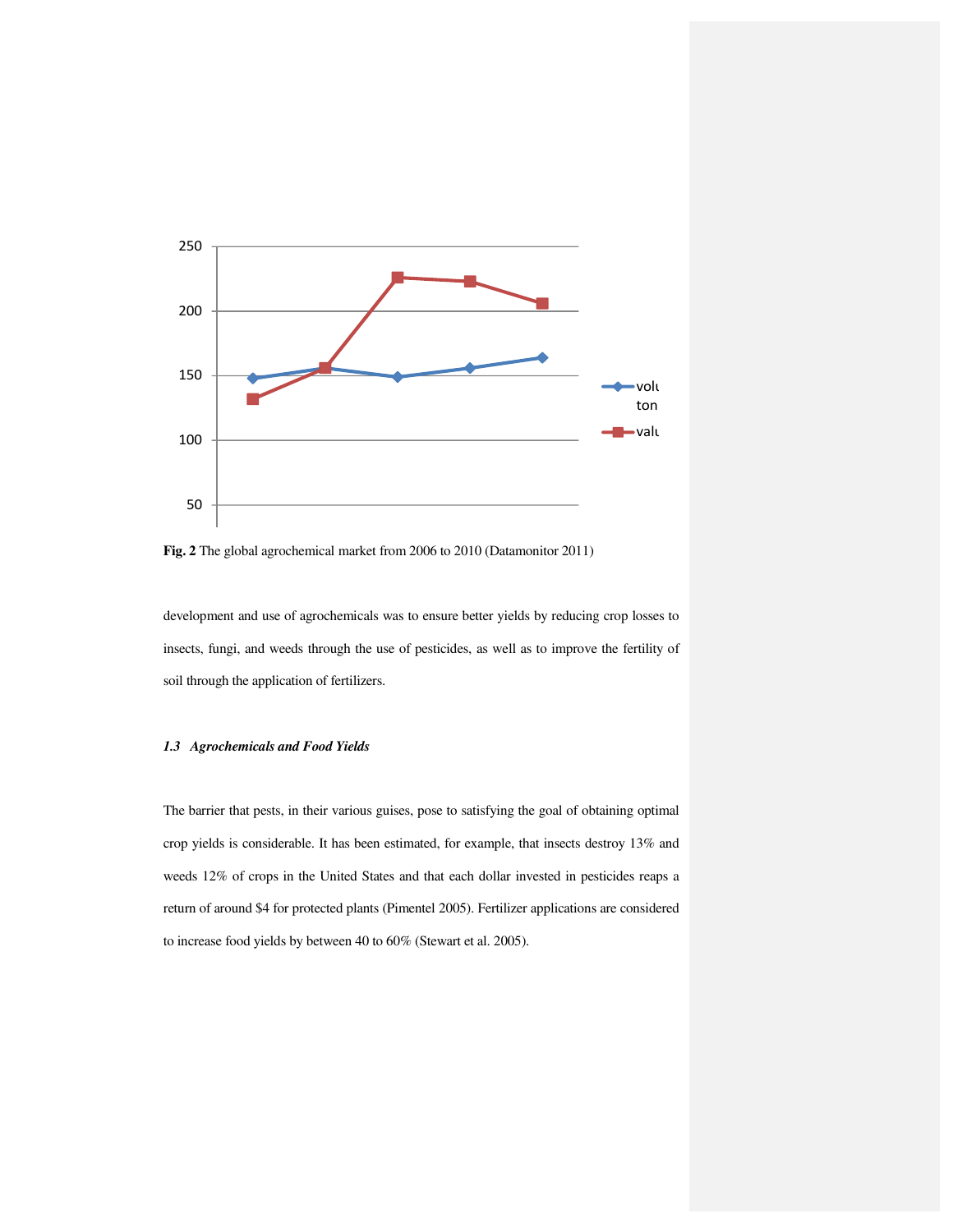It is, of course, in the overpopulated Global South that the need for optimal crop yields is most apparent, the same arena in which the prohibitive norms concerning agrochemical use are most pertinent. The moral dilemma facing the actors concerned with agrochemical politics is the stark fact that while imposing strict restrictions on their use and imports in the Global South would reduce accidental deaths and environmental pollution, it would also be likely to reduce the amount of food on the plates of already undernourished peoples. This continues to be the spur for the maintenance of agrochemical use despite the international voices calling for restraint in the name of human safety, environmental protection, and food purity. The compromise practice of adopting 'integrated pest management', balancing the norms of optimizing crop yields and minimizing pesticide use, is a complex procedure making up a separate issue which is examined later.

Chemicals have undoubtedly made food and fibre production more efficient. It is estimated that while the average farmer in the United States produced enough food for himself and nine others in the 1940s, this had increased to include the farmer and thirty-one others by the 1970s (Green 1976: 17). The mechanization of farming, the introduction of high-yielding crop species, advances in the use of chemical fertilizers and the application of pesticides have all helped in this regard. More recent studies continue to bear this out. Khan et al. (2010: 124), for example, posit that there has been a linear relationship between pesticide and fertilizer usage and cotton and rice production in Pakistan.

There is a correlation between the input of agrochemicals and the subsequent yield in crops, but the relationship between the two variables is not straightforward and needs to be qualified. Yields certainly do not rise in strict proportion to the amounts of pesticides used. It appears that ultimately, more pesticides do not equate to more food or fibre. A number of cases show evidence of this. 'In India, where cotton growers used three million kilograms of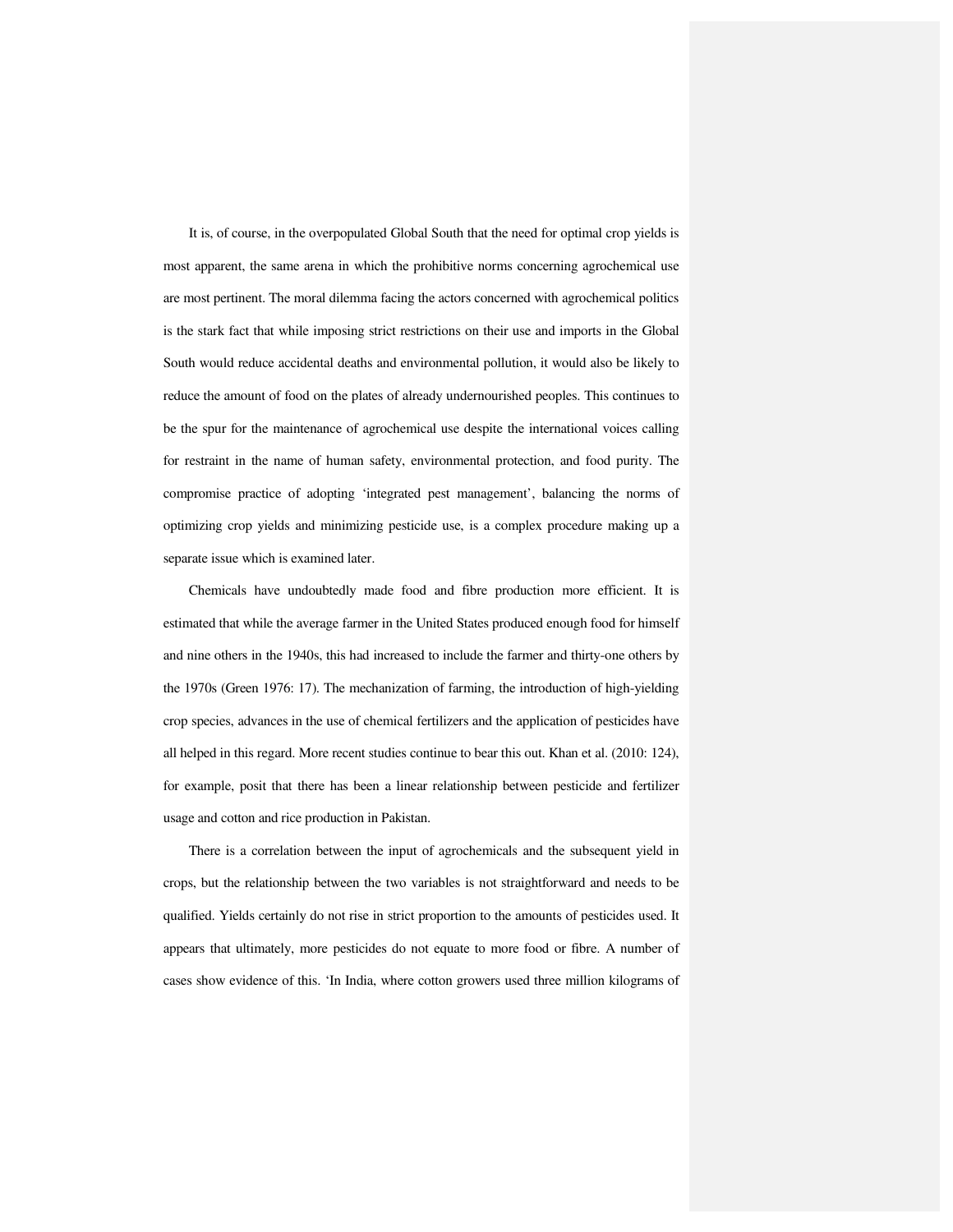DDT in 1970 to produce just over five million bales of fibre, DDT use had doubled but cotton yields remained the same six years later' (Norris 1982: 23). A more extreme example comes from Nicaragua, where cotton yields 'fell by a total of 30% from 1965 to 1969', despite increased insecticide applications(Swezey et al. 1986: 9).

Partial explanations for such cases and this general trend include the raising of cosmetic standards demanded of fruit and vegetables by retailers, the unintentional destruction of natural pest predators, the use of high-yielding but more vulnerable crop species, and the move away from crop-rotation to monoculture. Pimentel (2005: 230) notes that the 13% of crops lost to pests in the United States has actually risen from a figure around 7% in 1945, in which time there has been a tenfold increase in insecticide use. Yields have increased, but so has waste due to a shift away from the traditional practice of crop rotation. The chief cause of continued crop losses in the face of pesticide use, however, is pest resistance, which develops in the face of continued exposure to chemicals. In the Nicaraguan case, the explanation offered for the drop in cotton yields was an increase from five to nine in the number of species of resistant cotton pests that were 'economically important' in the previous ten years (Swezey et al. 1986: 9). Reducing agrochemical use can also reduce costs without diminishing the benefits. By 2002, Swedish pesticide use had declined by 68% without any reduction in crop yields or standards, but with a 77% decline in public poisoning incidents (Pimentel 2005: 249). Khan et al. (2010) note that increased Pakistani yields have been accompanied by increased poisonings, pollution and insect resistance to the agrochemicals being used.

The problems posed by pest resistance and resurgence are such that even the agrochemical industry has come to question the future of purely chemical crop protection and to explore alternative options. However, despite the growth in non-chemical integrated pest control techniques, pesticide sales continue to be buoyant and they are still widely considered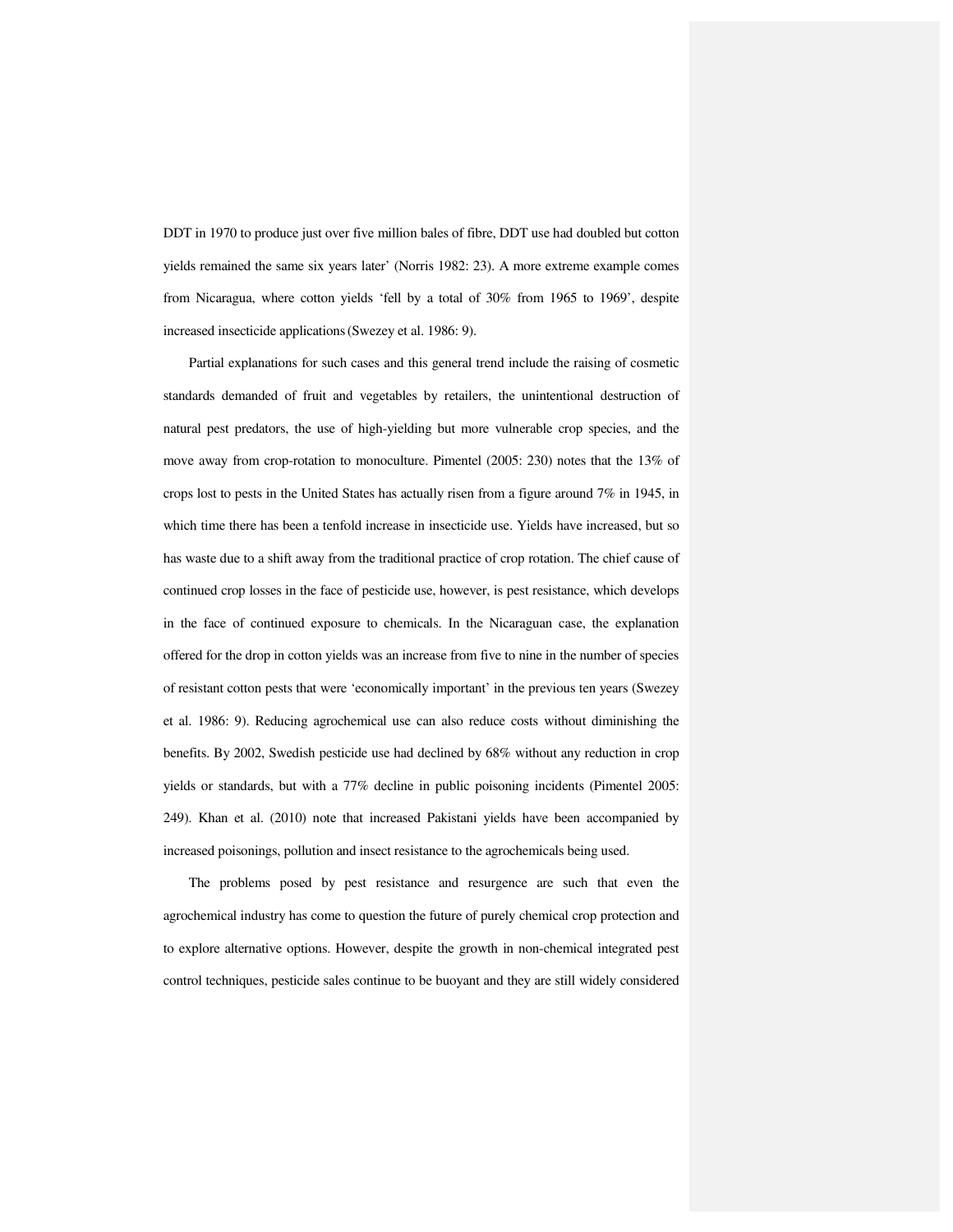as an essential means of optimizing crop yields. It needs also to be remembered that many of the same chemicals have also benefited humanity in public health campaigns, such as the continuing use of the infamous organochlorine DDT in combating malaria. Evaluating the appropriateness of utilizing chemicals known to have environmental and health side-effects thus needs to consider a range of pros and cons. Hence, even the most toxic of agrochemicals have their advocates, such as Roberts and Tren (2010: ix) in their defence of the 'excellent powder'; 'DDT is unique in its power to cheaply, effectively and safely protect poor people in poor countries against diseases'.

# **2 Problems Associated with Agrochemicals**

The use, production and transportation of agrochemicals come with several side-effects, particularly with regards to pesticides since these are, by definition, poisonous substances.

#### *2.1 Human Poisoning*

Chemical pesticides are by their very nature poisonous. The toxicity of such substances can never be applicable only to the targeted pest, so they need to be produced, transported and applied with care in order to avoid human poisoning.

A precise understanding of how widespread human poisoning from pesticides is globally has never been possible because of a lack of conclusive information on the issue in many countries. The inevitable result of this lack of hard facts is a tendency for the basic pro- and anti-pesticide camps to swing to extremes, and make estimates based on assumptions favorable to their own causes. Independent estimates over the past decade have suggested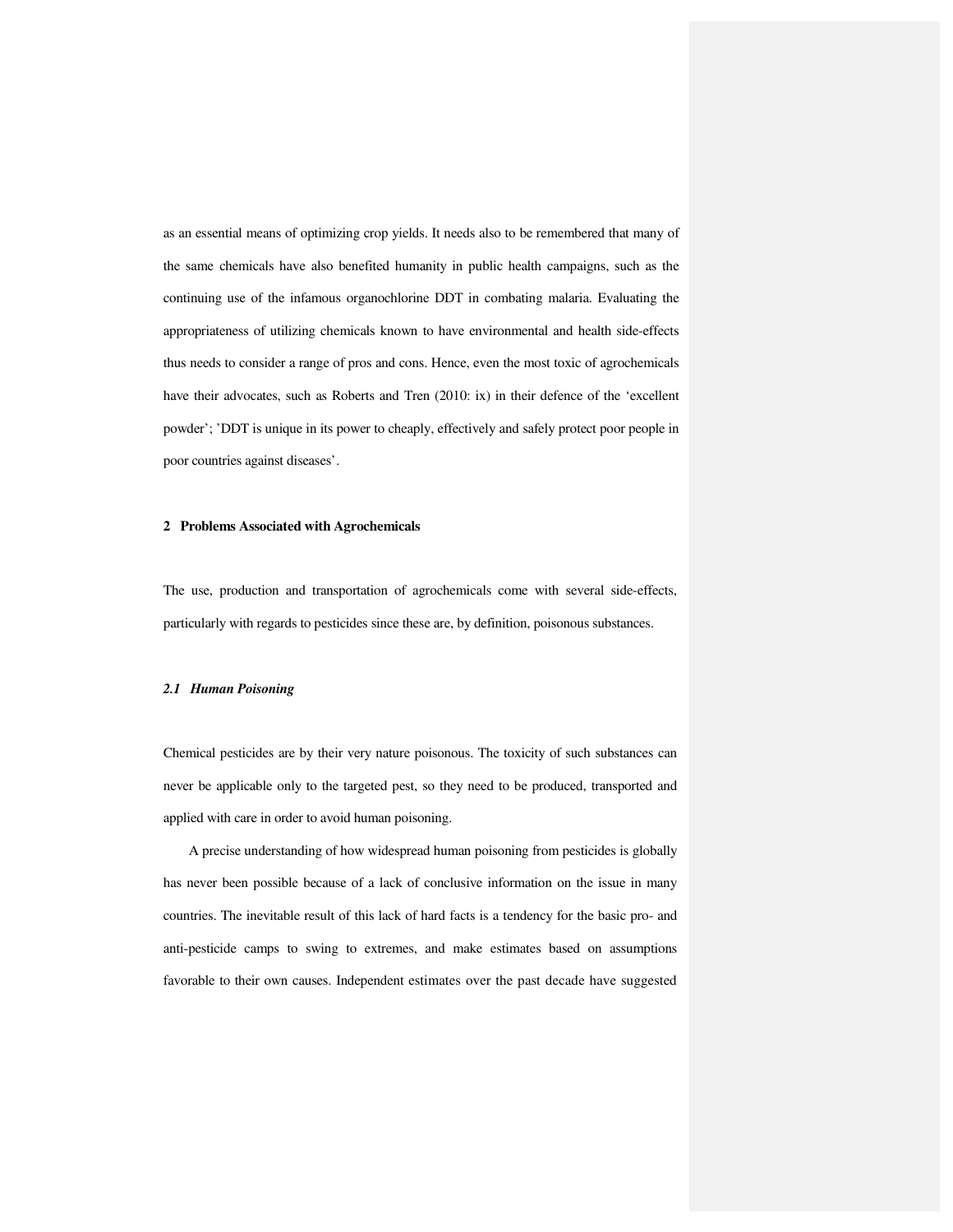that between 220,000 and 300,000 people per year are killed by acute pesticide poisoning from over three million severe incidents. These, though, do not include the more difficult to quantify fatalities due to cancers and other longer-term ailments (Hart and Pimentel 2002, Oates and Cohen 2011). In addition, it is widely held that large numbers of poisonings go unreported in the Global South because workers fear it may cost them their jobs, and also because they do not associate such illnesses with their work. Added to this is the problem of actually proving a link between an agricultural worker's illness or death and his/her exposure to pesticides. The death of a man by cancer may be the long-term effect of having worked with carcinogenic sprays a number of years ago, but this is very difficult to prove conclusively.

# **2.1.1 Intentional Exposure**

The first detailed and systematic study of the nature and extent of pesticide poisoning in a developing country was carried out in Sri Lanka between 1975 and 1980. The study showed that approximately 13,000 people were admitted to government hospitals for acute pesticide poisoning per year, of which around 1,000 died. The study also revealed that only a small fraction of the Sri Lankan deaths were the result of the accidental ingestion of the chemicals. Some 73.1% of the patients were admitted after having attempted to commit suicide with the aid of pesticides (Jeyaratnam et al. 1982). Other surveys of pesticide poisonings support the findings in Sri Lanka that the majority of cases are not accidental. It is considered that one third of global suicides are carried out with pesticides, a figure in excess of 250,000. This is a far larger annual death toll than all of the victims of the world's war and terrorism combined (Bertolote et al. 2006).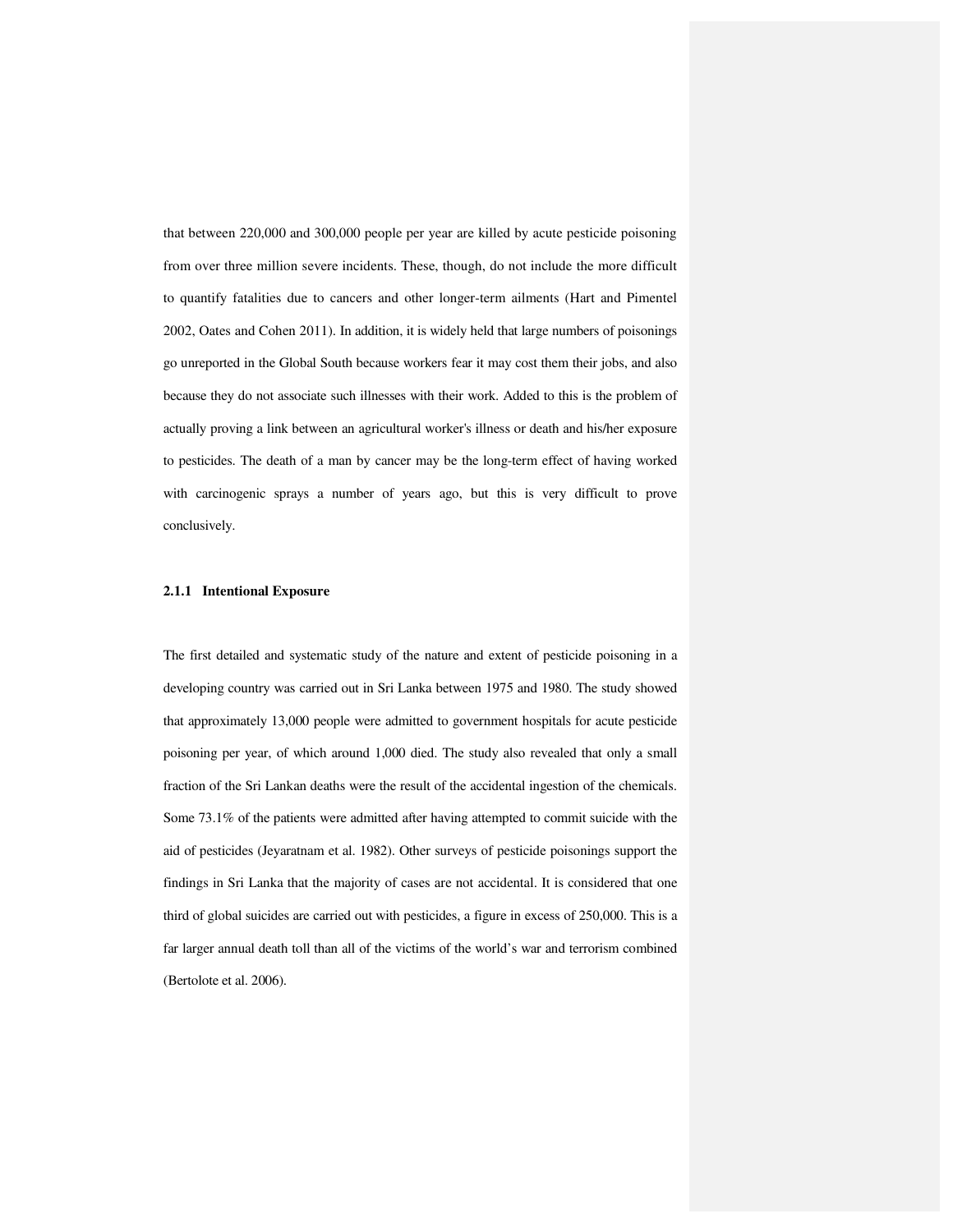The availability of toxic chemicals is a key explanatory factor behind this startling death toll. The phenomenon of suicide by pesticide is most pronounced in Asia where the agrochemical market is biggest and also usually less restrictive in the sale of hazardous formulations. Over half of the world's deaths of this form occur in China. In many Asian countries it is most rife in rural regions and among younger people. Pesticides are generally less available in Africa, but the phenomenon is similar in countries with more intensive agriculture such as in Malawi where 80% of suicides are by pesticides (Dzamala et al. 2006). The high toxicity of pesticides available in developing countries, compared to most developed countries where they have become restricted over time, is an additional factor. Overall, 99% of pesticide suicide cases are from low and middle income countries. In Asia, fatalities from self-poisoning with the herbicide paraquat total 70% while, as a comparison, fatalities in the United Kingdom following suicide attempts with medication is 0.5% (Gunnell and Eddleston 2003).

#### **2.1.2 Unintentional Exposure**

Accidental poisoning from agrochemicals can occur in a number of ways. Indirect poisoning, *via* contaminated food and water is considered later as a separate issue, the focus here being on direct, accidental poisonings resulting from pesticide misuse.

# **2.1.3 Occupational Exposure to Pesticides**

The principal victims of accidental pesticide poisoning are, predictably, the agricultural and public health workers involved in their application. Instances of this are highest in the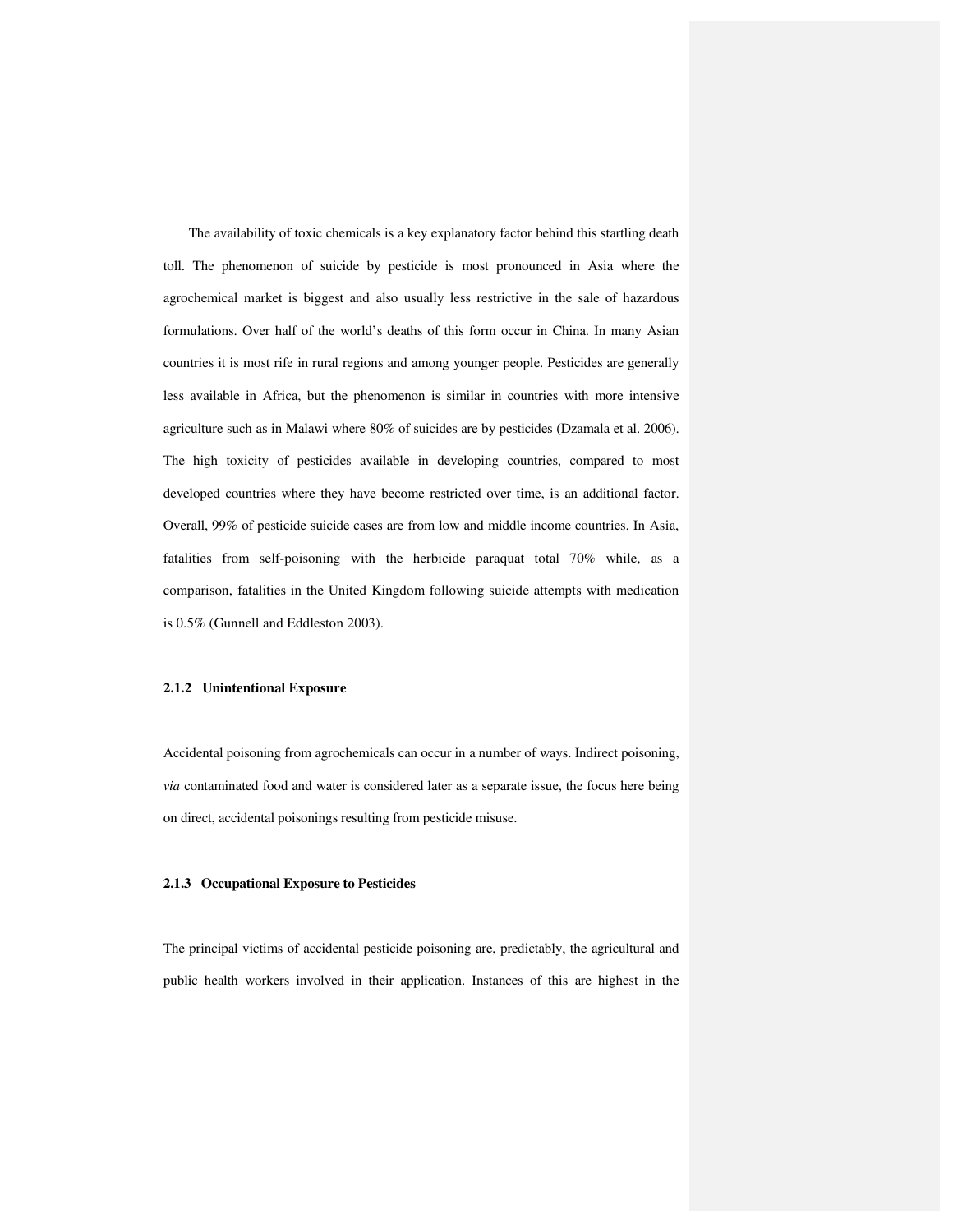developing world, where workers are often ignorant of the hazardous nature of their work, and management is often negligent in safeguarding the health of their employees. Agricultural workers can be contaminated while mixing or spraying the chemicals, as can those entering fields after spraying, and those working in the formulation of pesticides. This problem is exacerbated by the fact that the pesticides used are the particularly toxic chemicals outlawed or restricted in most developed countries. In addition, it is important to note that the susceptibility of workers in the developing world to pesticide exposure is often higher than their developed-world counterparts, owing to the typically higher temperatures in which they work, and the higher levels of malnutrition and disease to which they are prone. It is widely accepted that occupational poisoning by pesticides can be greatly diminished once the trading of particularly hazardous chemicals is brought under control, and worker safety standards in the developing countries are implemented at levels similar to those in the developed world. The scale of the global death toll from occupational exposure to agrochemicals is unclear, but studies in China have indicated an annual figure of around 17,000 (Phillips and Yang 2004). If China is assumed to have a similar proportion of occupational to suicide victims as in other Asian countries, this suggests a global figure of around 30,000 per year.

# **2.1.4 Long-Term Health Effects**

While acute pesticide poisoning is largely prevented in the developed world, concern remains over the possible long-term health effects of prolonged exposure to pesticides by workers and members of the public. Central to this concern are the possible cancer risks involved in exposure to particular chemicals. Many pesticides have proven carcinogenic in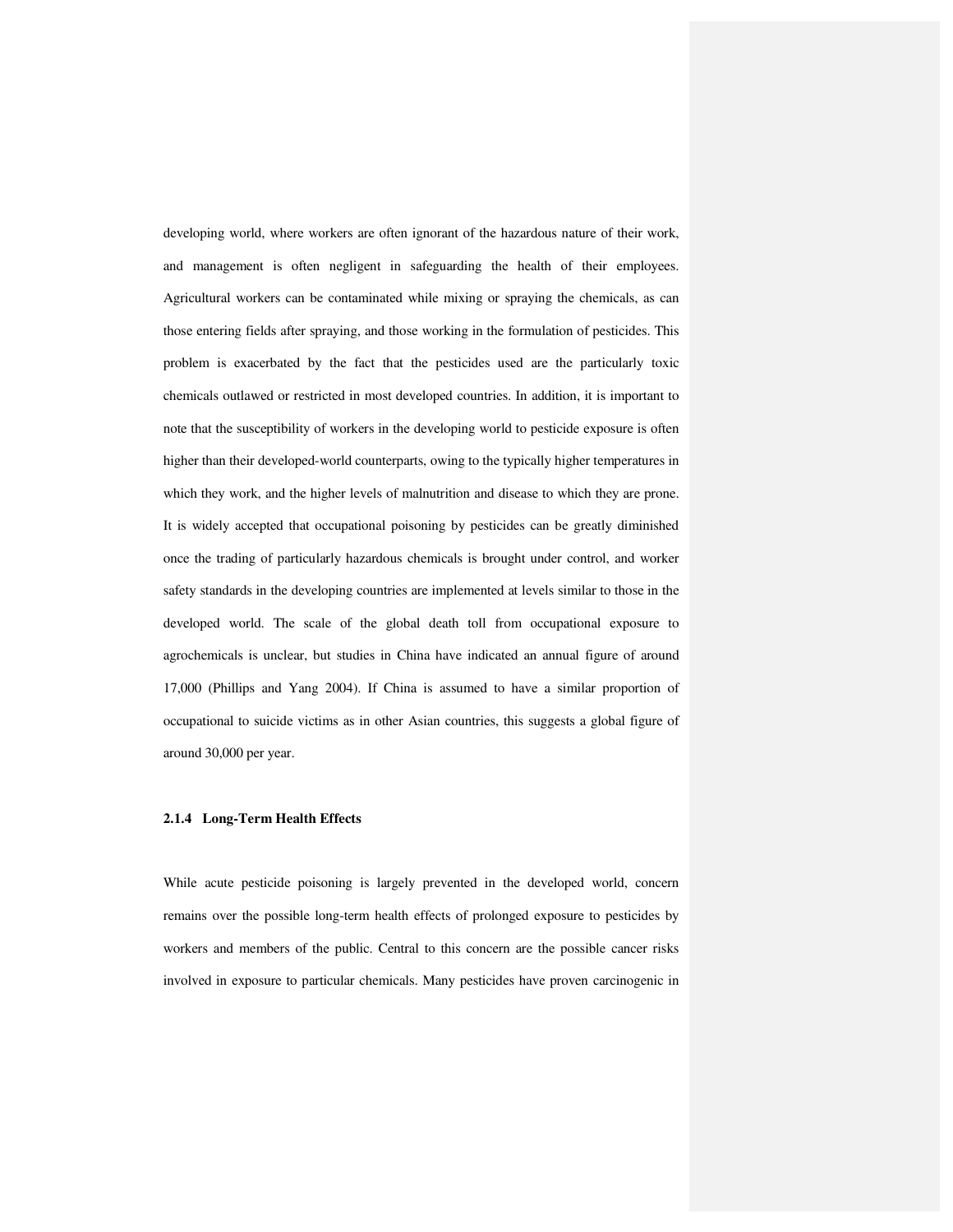animal testing, and this has fueled enough fear for some governments to restrict or ban chemicals principally on these grounds.

Aside from their potential carcinogenicity, the other long-term health fears associated with pesticides derive from the persistence of the organochlorine chemicals. Chemicals like DDT and dieldrin are also known to possess 'lipophilic' characteristics, meaning that they dissolve in fat more readily than water, and as such they are prone to be stored as residues in human tissue. The presence of these residues has been linked to a variety of health disorders. A significant rise in Alzheimers and other forms of dementia through exposure to organochlorine pesticides has been suggested (Hayden et al. 2010). A link between thyroid disorders and organochlorine exposure in women in farming communities of Iowa and North Carolina has also been reported (Goldner et al. 2010).

Restrictions on the use of organochlorines in many countries have not eliminated concern over long-term occupational exposure to pesticide chemicals. Organophosphate (OP) pesticides basically replaced organochlorines in British sheep-dips in the 1980s due to the worries over the persistence of the former types of chemical, but instances of 'dipping-flu', where farmers suffer nausea and headaches after treating sheep, have continued. Trade Unions led by the National Farmers Union (NFU) and UNISON, the public service union, finally made headway in the United Kingdom in the 1990s in gaining recognition of the problem and in securing compensation for victims. The appropriately named Robert Shepherd, who worked for the Lancashire College of Agriculture, received £80,000 in an out-of-court settlement in 1998 after having to give up his job due to chronic fatigue believed to be linked to dipping the college's sheep twice a year in OP pesticides. Other studies have also shown that less direct organophosphate pesticide exposure can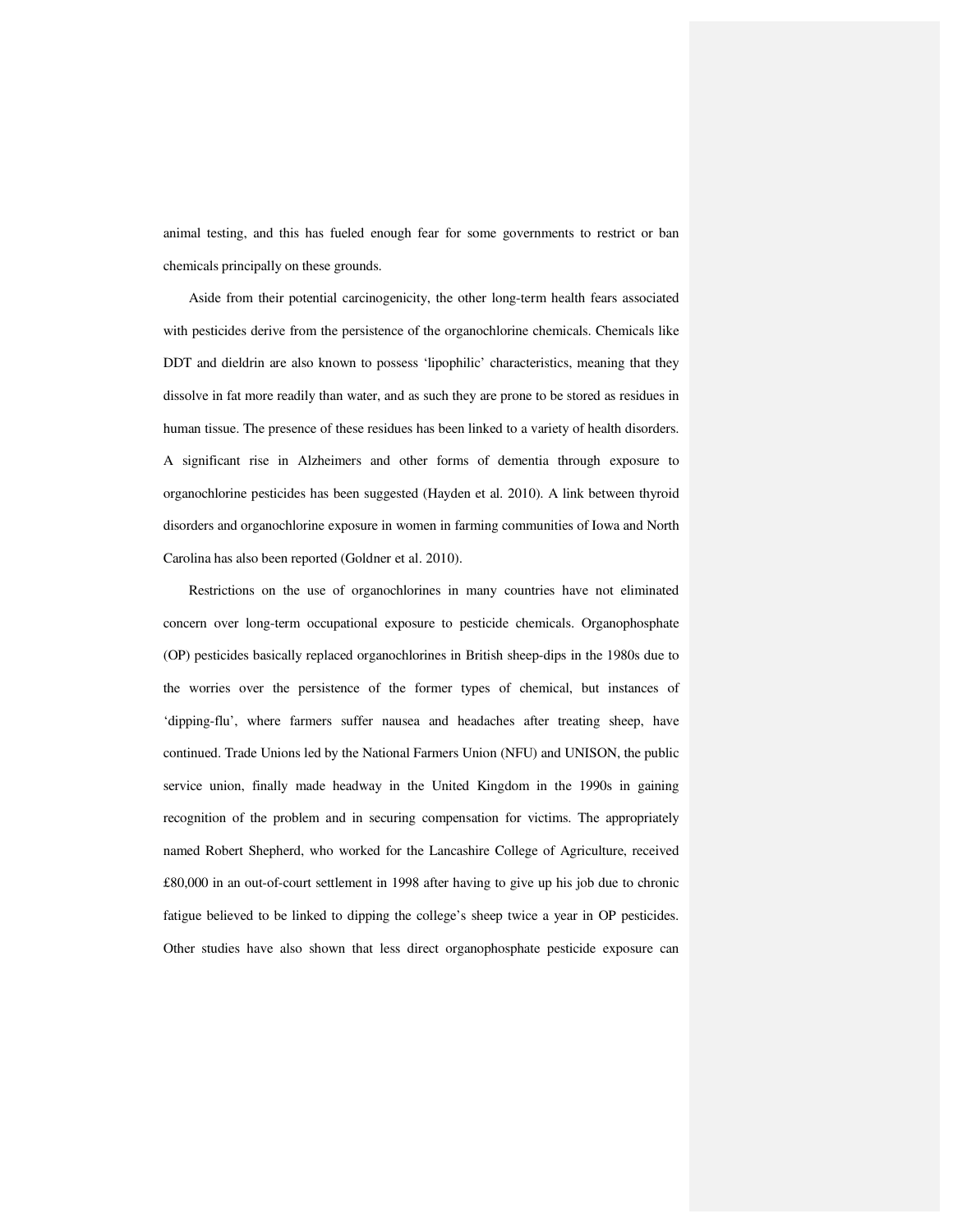impact human neurodevelopment, particularly in young children (Damalas and Eleftherohorirnos 2011).

Overall 81 of the European Union's 276 legally marketed pesticides are known to have negative health impacts; 51 are carcinogenic, 24 are endocrine disrupters, 22 cause reproductive and developmental defects and 28 can be the cause of acute toxicity (Karabelas et al. 2009).

Pesticides applied conventionally on crops may occasionally affect people other than those employed in their application. The primary avenue by which this can occur is as a result of the drifting over residential areas of pesticides originally sprayed on agricultural land. The two principal ways in which the general public has been exposed to pesticides in this manner are by the drift of chemicals used in aerial spraying, and by the drift of vapor following the evaporation of chemicals after application.

The spraying of residents with pesticides dispatched aerially is a commonly recorded complaint in developed countries, and has led to calls for a complete ban on this method of application. Considering that aerial spraying only accounts for a small fraction of all pesticide applications in developed countries, this would seem to suggest that poisonings resulting from this practice are liable to be far more significant in Asia, where aerial spraying is more common and generally less subject to regulation. As is the case with many aspects of the health impact of pesticides, the scale of this problem is impossible to fathom owing to the difficulty of conclusively matching symptoms of poisoning with their causal factors. This is especially so if the effects are long-term. In addition, there is a lack of data from the places where the problem is likely to be greatest, the underdeveloped world.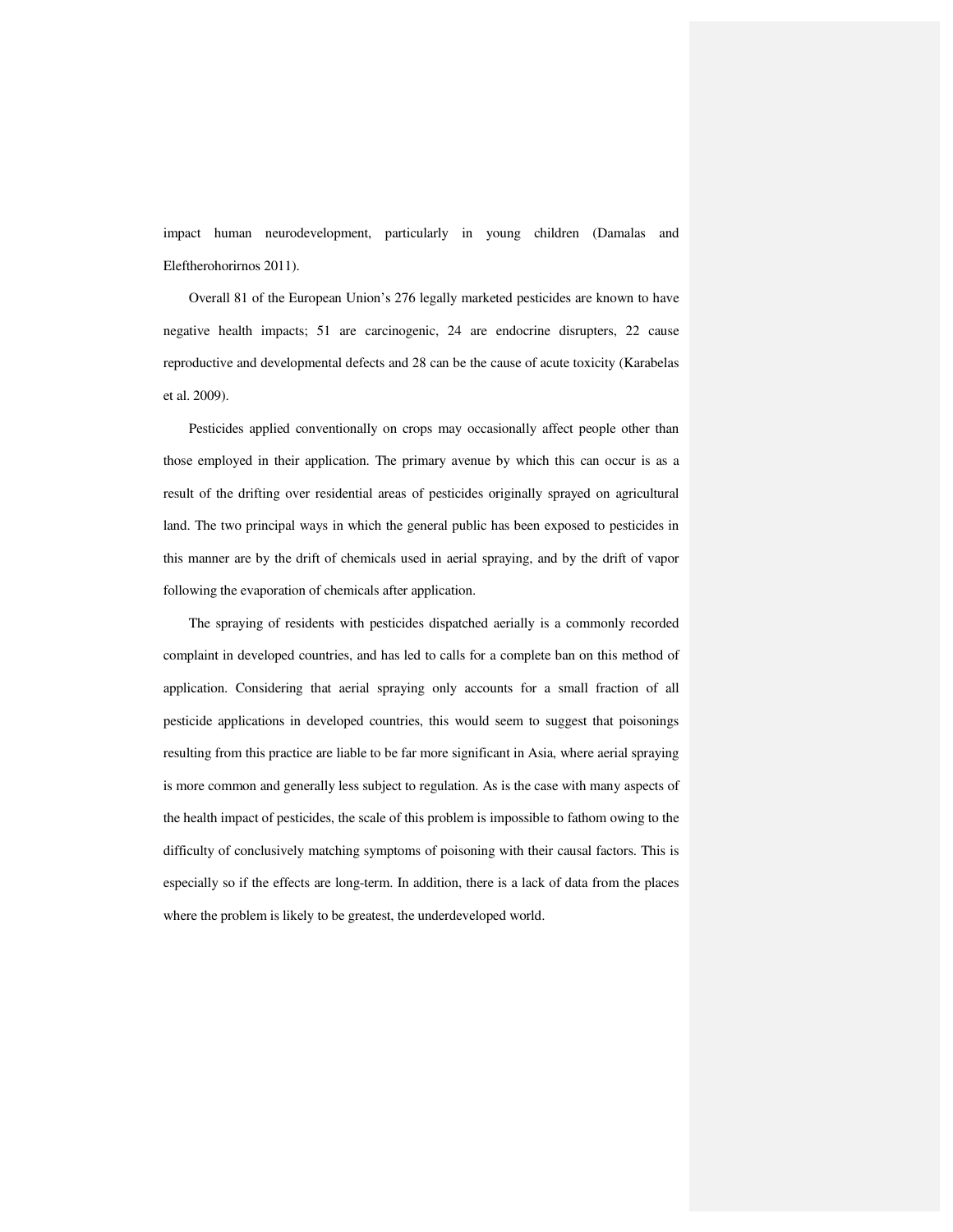A landmark legal case in 1997, however, transformed the legal position of people suffering from pesticide exposure of this form, at least in the developed world  $^{1}$ . A July 31st verdict of the Hong Kong High Court ordered the Swiss-based multi-national corporation Ciba-Geigy to pay Kristan Phillips, an American musician, the equivalent of £19 million in compensation for illness suffered after being contaminated by the organophosphate diazinon in a Hong Kong concert hall in 1987. Phillips was forced to abandon a career as a timpanist with the Hong Kong Philharmonic Orchestra after suffering chronic exposure to the insecticide which was being sprayed on walls of the building during a rehearsal. The key witness at the trial was a British doctor, Goral Jamal, whose testimony on the various effects of organophosphate poisoning, particularly in retarding the nervous system, was accepted by the court and so opened the door to claims for compensation against agrochemical producers throughout the world. The case had particular pertinence because diazinon was at the same time being cited as a potential cause of illnesses suffered by Gulf War veterans in the United States and United Kingdom in long-running legal battles.

Another area of concern is the potential danger from the use of agrochemicals in the home. Despite the growing popularity of 'organic gardening' in Europe and North America, the garden still remains the largest proportional recipient of agrochemicals. While less toxic formulations have gradually come to replace the sorts of insecticides and herbicides available in the 1950s and 1960s, the sheer presence of poisonous chemicals where families live and children play is a source of short and long-term health concern. Approximately 57% of pesticide poisonings in the United States- some 50,000 cases per year- are to children under the age of 6 (Litovitz et al. 2002).

L

<sup>&</sup>lt;sup>1</sup> Kristan Bowers Phillips v Initial Environmental Services Ltd. (HCPI 580/1996)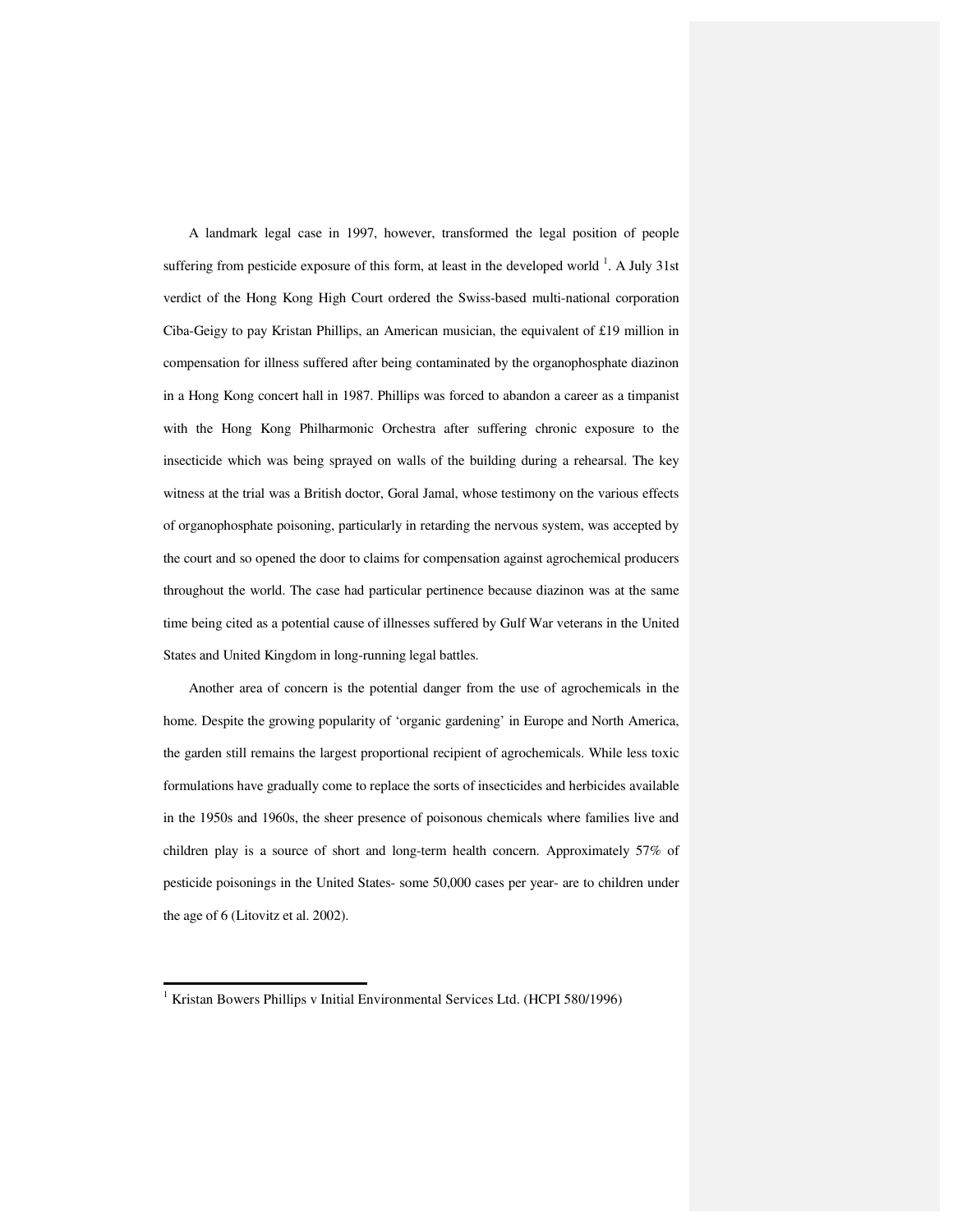#### **2.1.5 Poisoning Due to Industrial Accidents**

Accidental poisoning during the production and transport of pesticides can, of course, affect the health of the general public, in addition to those employed in the industry. This was made most dramatically evident in Bhopal, India, on December 2, 1984, when a gas leak at a plant formulating a chemical for use as a pesticide caused the world's worst ever industrial accident.

The disaster at the Union Carbide plant in Bhopal does appear to have been the culmination of circumstances close to any 'worst-case-scenario' imaginable for a chemical production site. The plant's end-product, the carbamate carbaryl, also known as Sevin™, is not particularly hazardous (category II of the WHO Classification by Hazard), but the chemical methyl-isocyanate (MIC) which is used in its production is extremely toxic. As an intermediate chemical, however, MIC did not feature on the WHO Classification by Hazard and even failed to appear on UNEP's International Register of Potentially Toxic Chemicals. Thus, Indian authorities were completely unaware that the chemical was being stored.

In addition to the fact that nobody was really aware of the nature of chemicals used at the plant, it later emerged that safety standards were also poor. One worker had been killed and three others injured by exposure to phosgene, another chemical used in the processing of MIC in 1981 during Bhopal's first year as a manufacturing unit (phosgene was one of the chemicals used on the battlefields of World War One). In the following year a visiting safety team from Union Carbide's headquarters in the United States described the plants MIC unit in an internal report as possessing, 'serious potential for sizeable releases of toxic materials' (Weir 1987: 40). Such concerns were echoed in the Indian press in a series of reports by local journalist Raj Kumar Keswani, culminating in an article for the Hindu periodical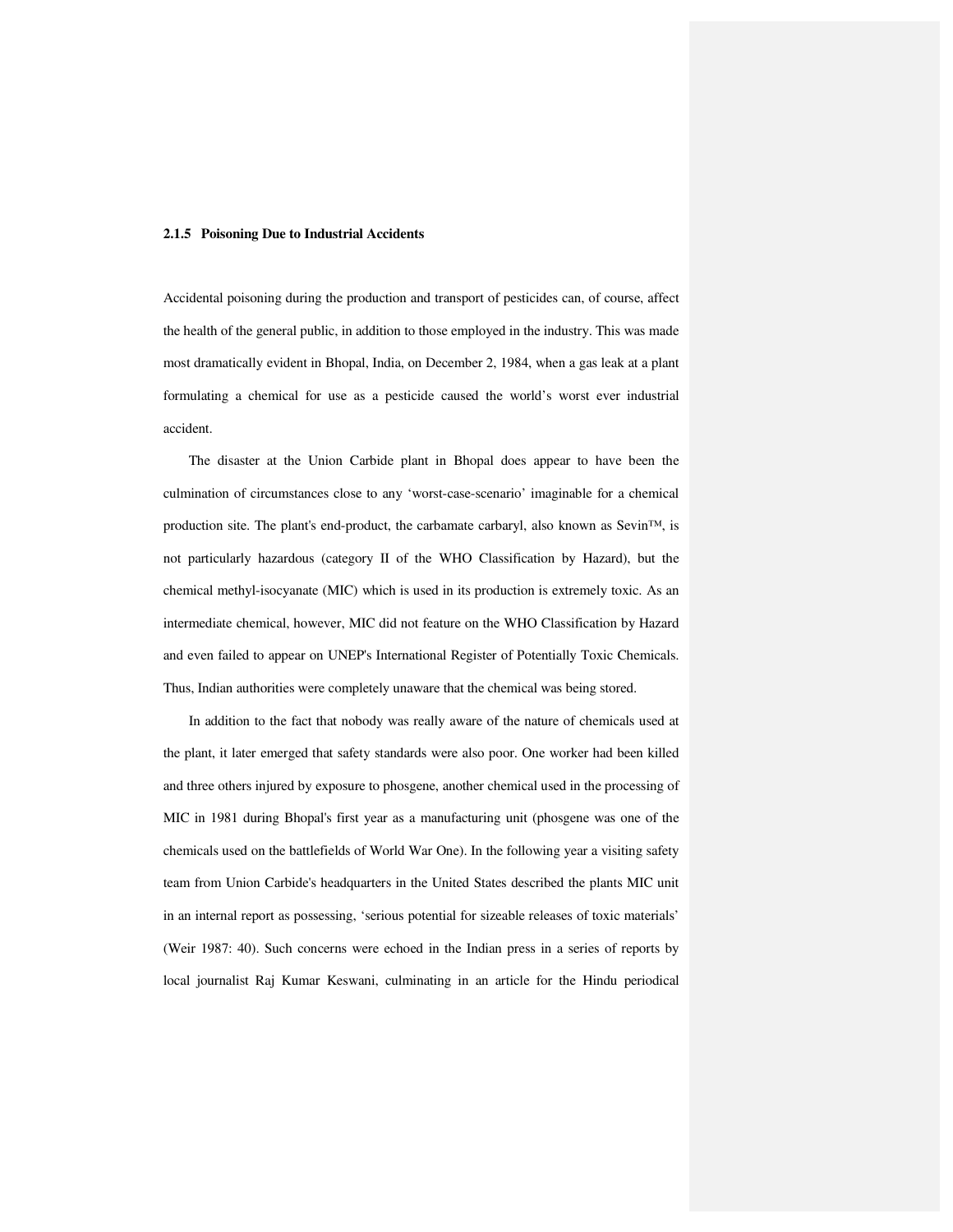*Jansata* just six months prior to the accident. Investigations into the accident later found numerous examples of negligence which aided the tragic gas leak. A refrigeration unit used to maintain MIC at a lower and more stable temperature had been switched off to save money, while temperature and pressure gauges were routinely ignored by workers because of their unreliability.

Added to the ignorance of the nature of MIC and the negligence over safety precautions at the plant, is a third factor accentuating the Bhopal tragedy. Bhopal is a poor city and many thousands of people lived in crowded slums near to the Union Carbide plant. These people were powerless to protect themselves from the escaping fumes which spread over the ground (MIC is heavier than air). David Weir has pieced together eye-witness reports of the Bhopal tragedy to come up with a dramatic account of the night of December 2, 1984.

> *Hundreds of thousands of residents were roused from their sleep, coughing and vomiting and wheezing. Their eyes burned and watered, many would be at least temporarily blinded. Most of those fortunate enough to have lived on upper floors or inside well-sealed buildings were spared. The rest, however, opened their doors onto the largest unplanned human exodus of the industrial age. Those able to board a bicycle, moped, bullock, car, bus, or vehicle of any kind did. But for most of the poor, their feet were the only form of transport available. Many dropped along the way, gasping for breath, choking on their own vomit and finally drowning in their own fluids. Families were separated; whole groups were wiped out at a time. Those strong enough to keep going ran 3.6 to 12 miles before they stopped. Most ran until they dropped* (Weir 1987: 16).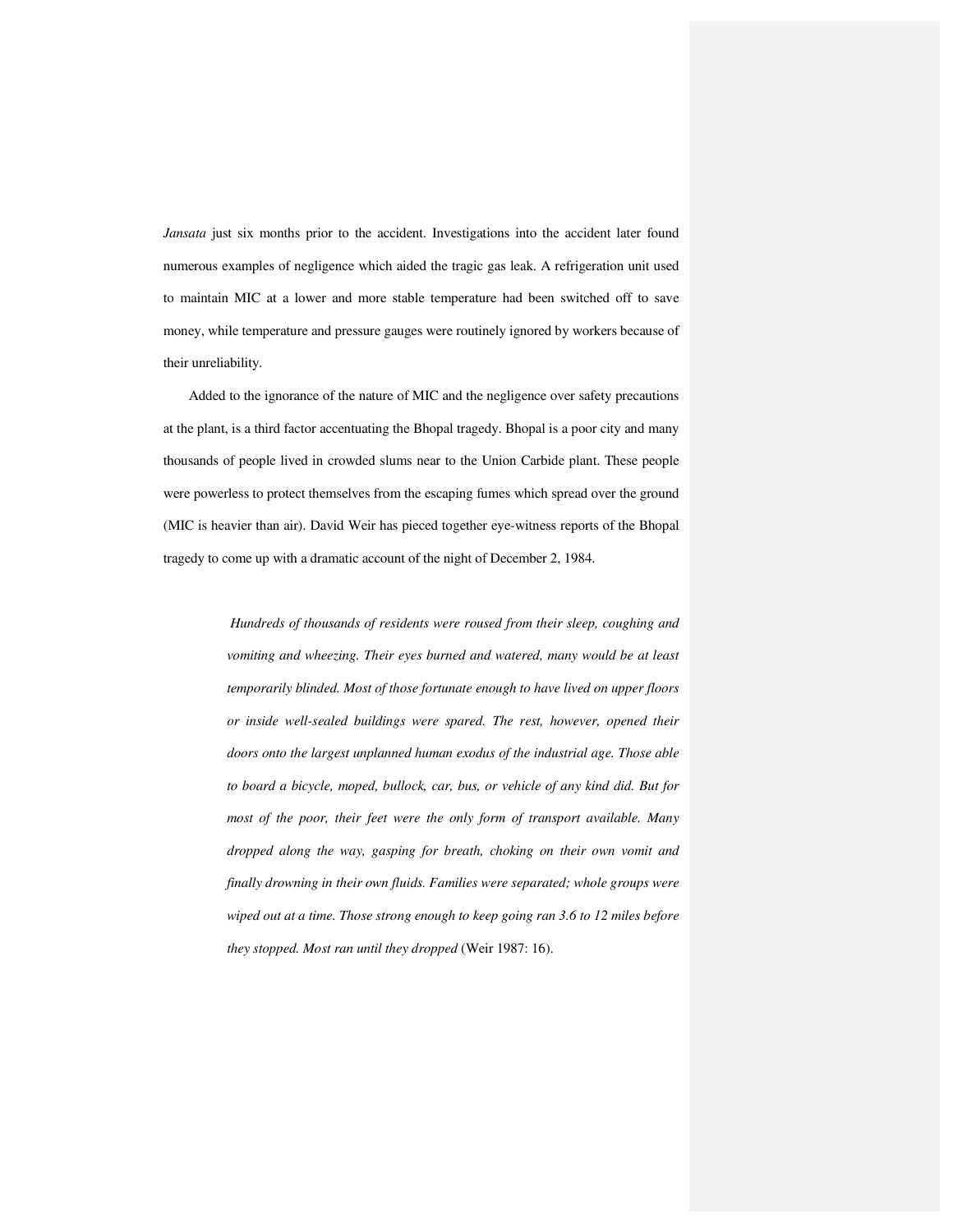Estimates of the numbers of casualties vary, but it is believed that 200,000 people were exposed to the gas and 17,000 permanently disabled as a result. The immediate death toll could have been anywhere between two and eight thousand, as most of the victims were not formally recorded in any way, and the killing of entire families hindered the identification process. Long-term health effects include various breathing and digestion disorders along with birth defects and spontaneous abortions. After years of legal wrangling, Union Carbide USA and their Indian subsidiaries were finally made liable for prosecution in 1991, opening up the way for compensation payments to 500,000 people and for the setting up of a hospital in the city to deal with ongoing ailments.

The Bhopal disaster, as we have seen, was a consequence of a set of particularly dire circumstances. As such it has been evaluated by many within the chemical industry as a fluke, a one-of-a-kind disaster unlikely to occur again. A speaker at the 'Chemistry After Bhopal' conference in London in 1986 compared the disaster to the sinking of the Titanic, an undoubted tragedy, but not justifying the abandonment of sea-travel (Dudley 1987: x). Many skeptics of pesticide production safety, however, turn the Titanic analogy on its head, as they believe Bhopal, rather, represents the tip of an iceberg, with a vast number of smaller accidents lying submerged from public and political view. Weir, in his book *The Bhopal Syndrome*, argues that the tragedy is continually repeated in 'mini-Bhopals' and 'slow-motion Bhopals' (Weir 1987: ix), in which unseen poisoning occurs. The determination to learn the lessons of the Bhopal tragedy, led to the setup of a 'No-More Bhopals' network at a 1985 Nairobi conference on development organized by the Environmental Liaison Centre and the International Coalition for Development Action.

While it is fair to consider Bhopal as a unique accident in terms of its scale, many examples of 'mini' and 'slow-motion Bhopals' can be found. In 1976, over 500 kilograms of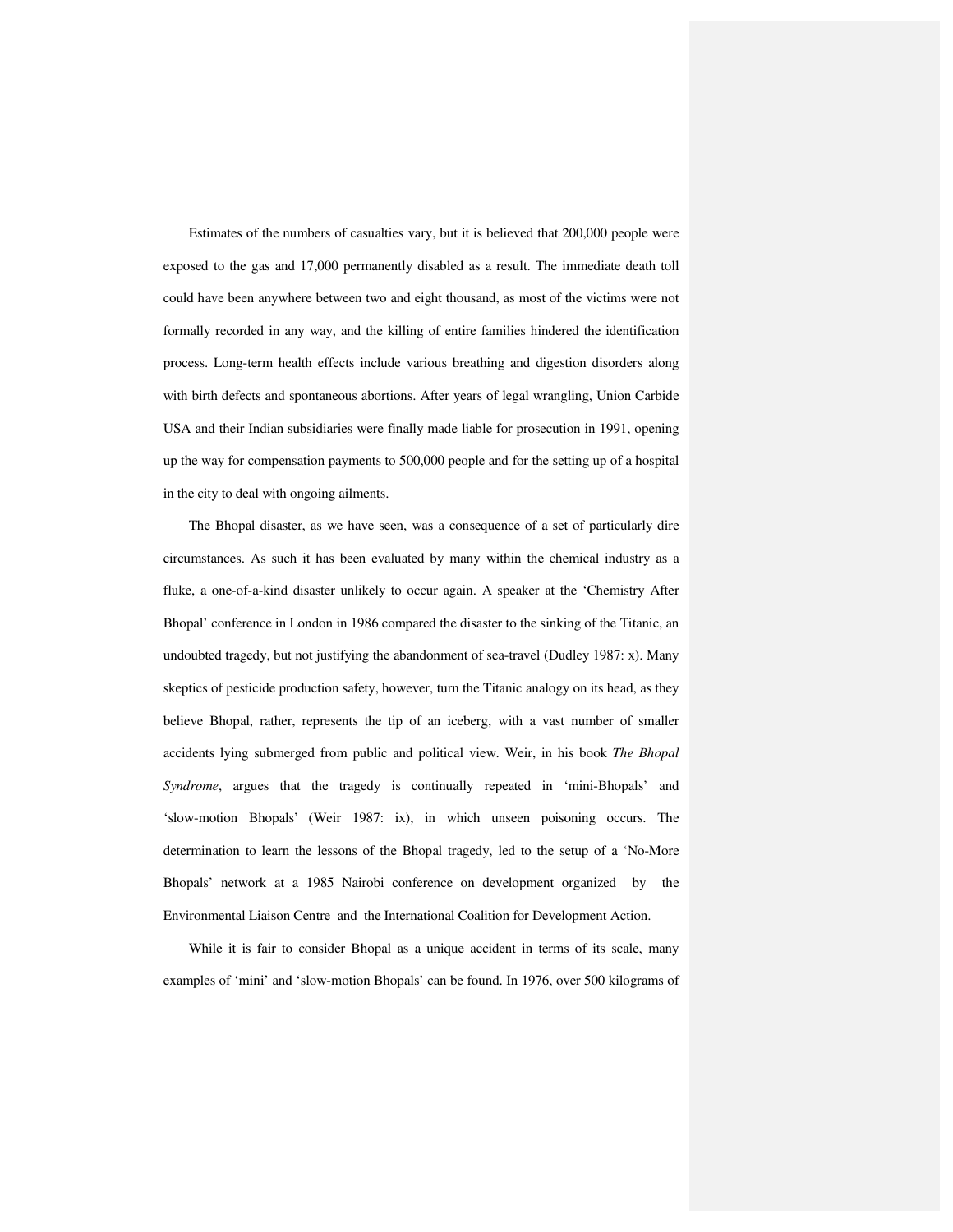toxic vapor were released after an explosion at a chemical plant in Seveso, northern Italy, after a build-up of pressure. Trichlorphenol and dioxin TCDD, a constituent of the infamous 'Agent Orange', used as a jungle defoliant during the Vietnam War, pumped out to form a large cloud around the plant, although no acknowledgement of this was made to nearby villages for four days. Within three weeks pets and crops had died, thirty people were hospitalized with burns or liver pains, and one person had died. The principal health impacts at Seveso were long-term however, owing to the highly teratogenic nature of the released gases. Accurate medical records were not kept in the aftermath of the disaster, but Dr. Alberto Columbi conducted research revealing that even by 1978 birth defects were at a rate of 53 per thousand in the areas around Seveso, compared to an average of below 5 per thousand in the Lombardy region as a whole (Dudley 1987: 107). The Catholic Church became involved in the issue, when some women contaminated by the poison flouted Italian law and had abortions performed.

The fact that tragedies can occur outside the glare of the sort of media interest shown at Bhopal, is seen in the case of the PT Montrose DDT plant at Cicadas, Java. Suspicions that the plant had been secretly burning off waste at night were confirmed by an investigation conducted by WALHI (Indonesian Environmental Forum) and KRAPP (Indonesian Network Against the Misuse of Pesticides) in 1985. It emerged that, over time, 25 villagers had been killed as a result of this action (Weir 1987: 65).

Several major industrial disasters involving fertilizers have also occurred, largely due to the explosive nature of ammonium nitrate, which has also seen such products used by terrorist groups for incendiary devices. The explosion of a ship carrying this fertilizer at port killed 561 in Texas City in 1947, and is one of the worst industrial accidents in history. More recently, 31 people were killed and 200 injured as a result of an explosion in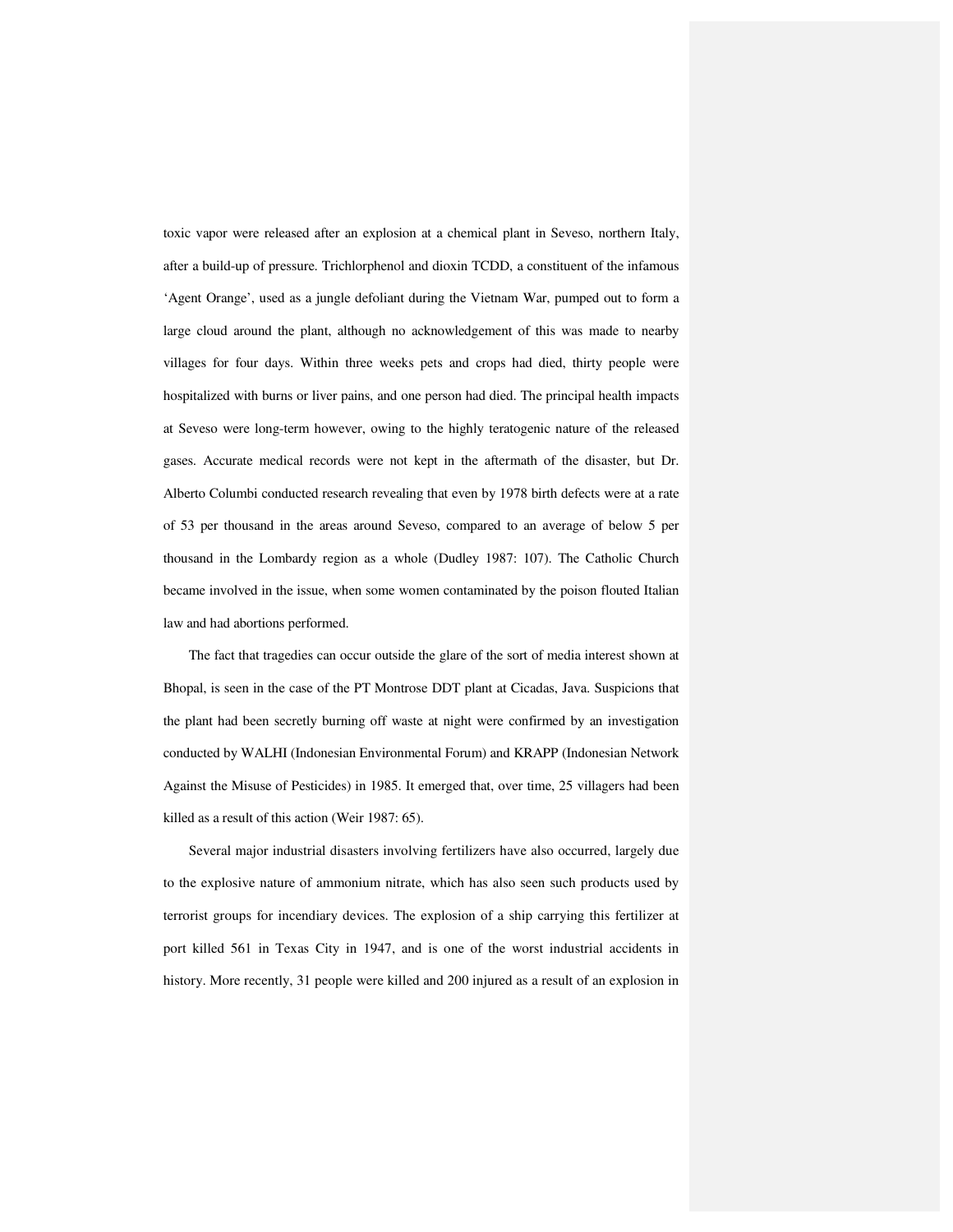2001 at a storage hanger at the Atofina Grande fertilizer plant near Toulouse, France, which created a 50 meter-wide crater, and in 2007 at Monclova, Coahuila, Mexico, when a trailer crash left 40 dead.

#### *2.2 Environmental Pollution*

The fact that all pesticides are by their nature toxic substances means that any contamination of unintended targets with them is potentially hazardous, and thus undesirable. The most environmentally hazardous organic pesticides and some other organic chemical compounds created for industrial purposes have, in recent decades, come to be known as Persistent Organic Pollutants. These compounds, frequently referred to by the acronym 'POPs', are defined by the United Nations Environment Programme as 'chemical substances that persist in the environment, bioaccumulate through the food-web and pose a risk causing adverse effects to human health and the environment' (UNEP 2009). Fertilizers tend to be less inherently toxic, but can also become significant pollutants if used in excess.

Once again, however, it can be seen that there are different levels of concern over this phenomenon. To some actors, the evidence of environmental damage due to agrochemical use is enough to warrant the outright abolition of their use in any capacity, whereas others merely wish to see them used with some consideration for their ecological consequences. As with human poisoning, the actual extent of pollution by agrochemicals is unclear and disputed by scientists and political actors alike. Traces of pesticides can be found in the soil, in the water, in the air, and in unintended crops and animals, but there is little consensus as to when this equates to pollution at a level at which we should be concerned. Most insecticides and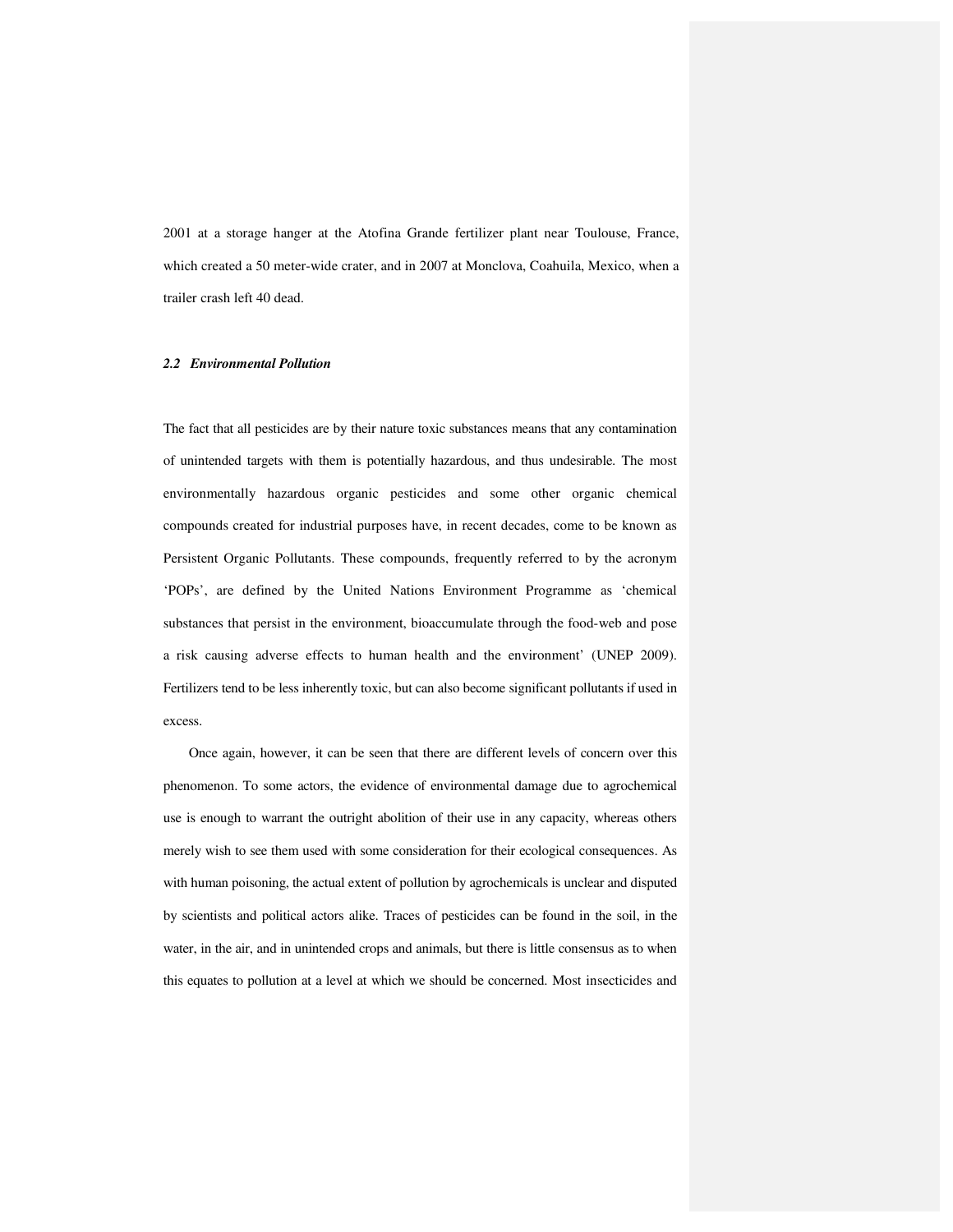herbicides that are sprayed do not hit their target and, instead, can contaminate the air, water and soil with a variety of environmental consequences. Those pesticides that do hit their intended destination may still end up killing more than that target when they pass down the food-chain and are ingested by other organisms.

Aside from such 'collateral damage' resulting from chemicals accidentally missing their intended target or willfully being employed in ways for which they were not designed, the chemical properties of POPs can cause them to be environmental hazards well away from the fields where they have been applied. Since they are so slow to break down and tend to be stored in fat, POPs can end up deposited in animals thousands of kilometers from where they were used. In a phenomenon known as the 'grasshopper effect' chemicals, like DDT and carbofuran, after evaporating in the warmer climes where they tend to be used, can then be carried around the globe in the atmosphere or water in a series of 'hops' of evaporation and deposition, and then build up in food-chains remote from where they are used. Hence Polar Bears, at the top of Arctic food-chains, have been found to be contaminated by POPs (Tenenbaum 2004).

#### **2.2.1 Forms of Agrochemical Pollution**

#### *2.2.1.1 Soil*

The soil is the principle recipient of agrochemicals, the source of which may be deliberate or accidental. Unlike the intentional entry of pesticides into the soil, which is usually a precise procedure, accidental or collateral entry is indiscriminate and affects a much wider land area, including areas where their presence may be wholly undesirable. Much of the pesticides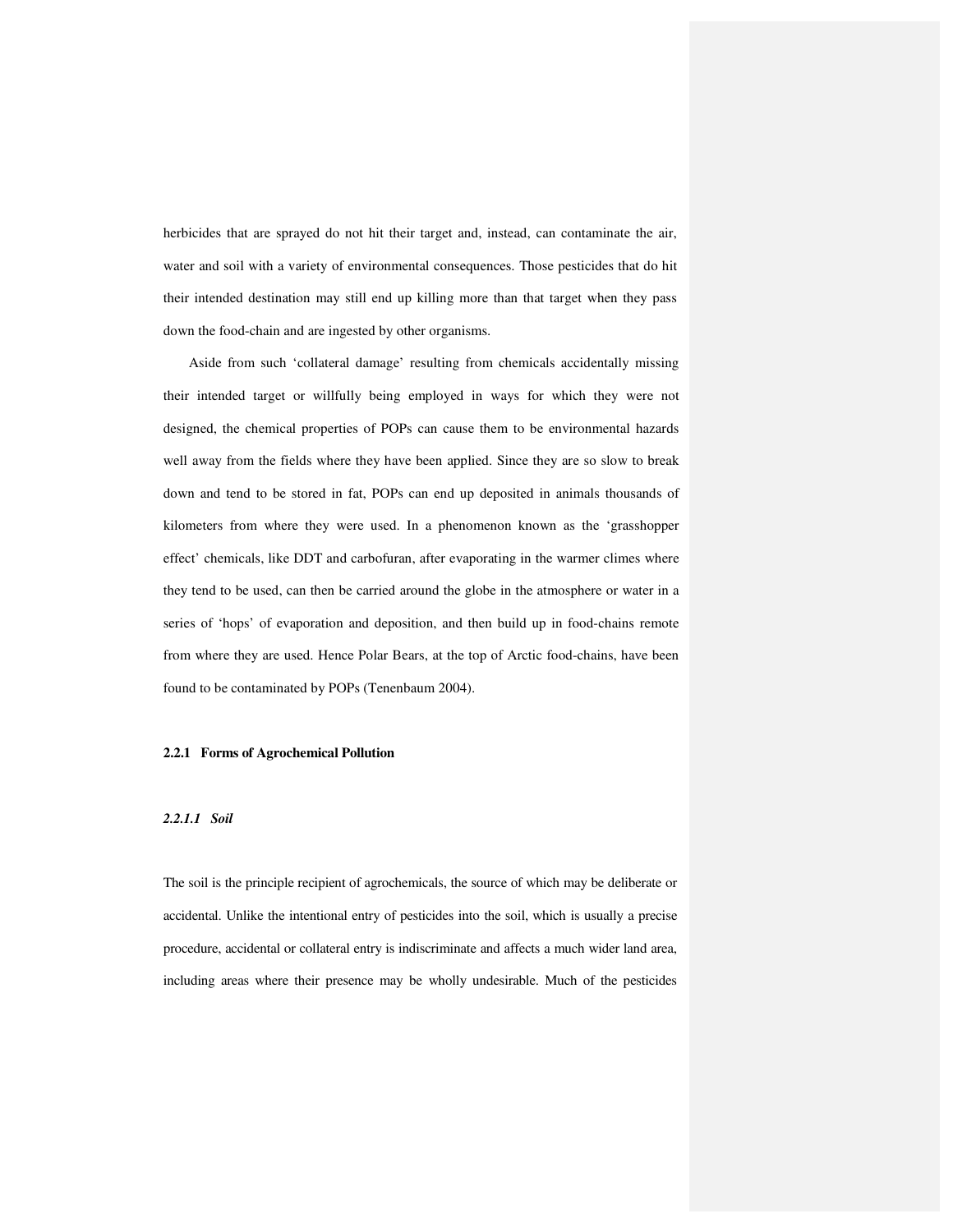intended for crop application clearly will miss their target or wash off the plants into the soil beneath. To this can also be added the entrance of pesticides into the soil from crop residues, leaf-fall and root deposits. A less voluminous but more widespread source of pesticides which enter the soil is by atmospheric fallout. Small amounts of pesticides have been detected in raindrops and atmospheric dust, which are absorbed into the soil on reaching the ground.

Whether the presence of an agrochemical in the soil constitutes an environmental problem or not depends somewhat on its persistence. A quickly degrading chemical will not be likely to disrupt the ecosystem greatly, but a highly persistent chemical may have biological effects beyond the period of its usefulness. Four types of such biological effects can be environmentally damaging. The chemical residues may i) survive long enough to affect succeeding crops, ii) affect soil organisms, iii) leach into water, or iv) cause long-term damage to soil fertility. The effects of residues on living organisms within the soil can also be summarized into four categories. They may a) be directly toxic, b) cause genetic resistance, c) be passed on to other organisms, or d) have sub-lethal effects on behavior or reproduction.

#### *2.2.1.2 Water*

As with the soil, agrochemicals may enter water sources either deliberately or accidentally, although instances of the former are far fewer. Relatively tiny amounts of pesticides are applied to streams, ponds, and reservoirs in order to protect fish, attack weeds and algae, and control insects which breed in water. These sorts of practices are generally restricted in the West by firm legislation. In the United Kingdom for example, the local water authorities are required to be contacted before any spraying operations in or around freshwater areas can be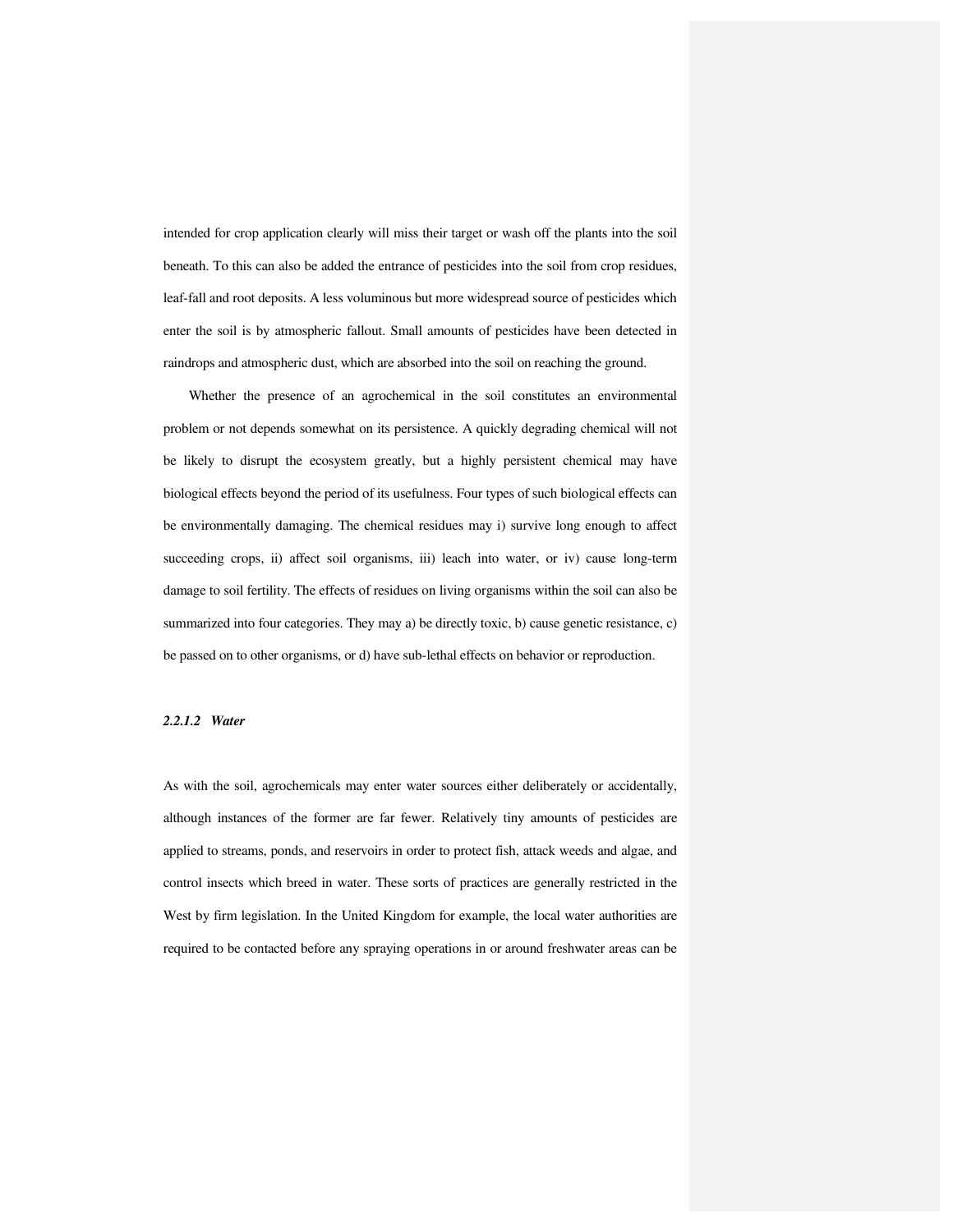undertaken. In some developing countries, though, the deliberate addition of pesticides to freshwater for the purposes of fishing has been reported on a number of occasions.

The unintentional contamination of groundwater remains the more serious problem however. Agrochemical residues can enter water through drift and atmospheric fallout in the same way as they do the soil, but also in a number of other ways. Chemicals in soil may enter nearby water through runoff or be carried there with eroded soil particles. Pesticides also may make up some of the industrial effluent regularly pumped into streams and rivers. They may be the wastes from fabric plants practicing moth-proofing or from the manufacturing, formulating, and packaging stages of production in an agrochemical firm. Similarly, sewage will often contain pesticide traces such as the bactericides found in some soap and cosmetic products. In addition, spills of pesticides into rivers have been known during the storage and transportation of the chemicals. Hundreds of tons of pesticides and other chemicals were washed into the Rhine at a Sandoz warehouse in Basel, Switzerland, in November 1986, after a fire was brought under control with hoses.

The effects of a cumulative input of pesticides into groundwater can also be lethal to the organisms which live there. An increase in the mortality of bacteria, fungi, algae, aquatic invertebrates, amphibians, reptiles or fish will disrupt the food-webs of which they are a part, and their parent ecosystems. The fact that pesticides concentrate in the tissues of aquatic organisms more readily than in terrestrial life-forms exacerbates this problem. Of most concern to humanity is the effect on some fish populations through such pollution, either by direct poisoning or indirectly due to a depletion of their traditional prey. The presence of pesticides in groundwater can also have sub-lethal effects on aquatic life. The raising of water temperature due to pesticide presence, or the entry of chemicals into fish brains or nervous systems can impact their behavior and reproductive capacities. The most serious consequence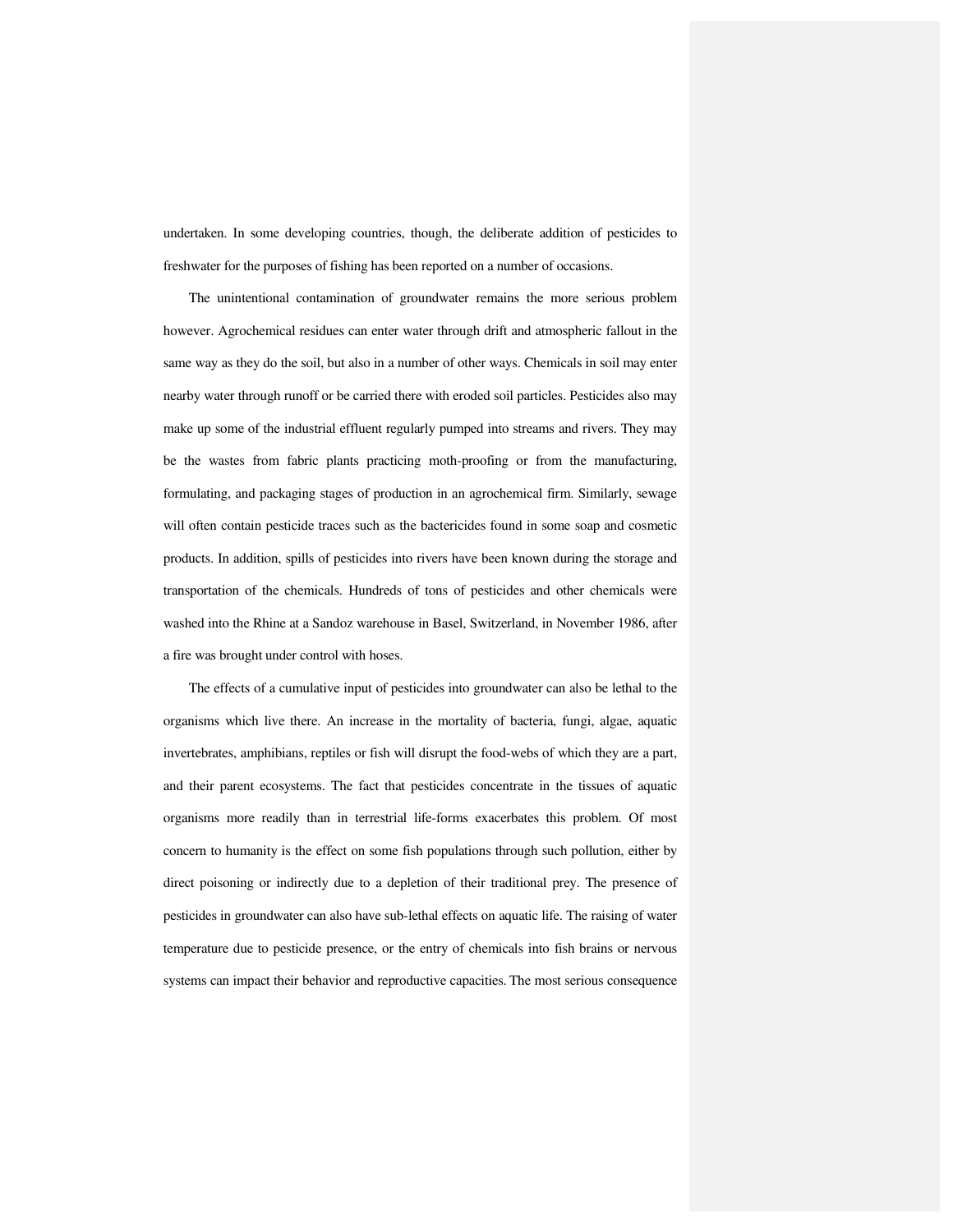of this behavioral change occurs when a species of fish develops resistance to a pesticide to which it has been exposed. When this happens, these fish can carry once lethal amounts of chemicals within themselves, and then pass them on to the next organism in the food-web.

The run-off of fertilizers into freshwaters is a key cause of the pollution known as cultural eutrophication resulting from the unnatural accumulation of phosphates, nitrogen and or other plant nutrients. The consequent growth of algae, vegetation or microorganisms on the water surface blocks light and increases oxygen use with sometimes devastating effects on underwater life through the creation of 'dead zones'. The world's largest 'dead zone' is in the Gulf of Mexico into which the Mississippi River empties, and others exist in the Baltic, Black Sea and Lake Eerie.

# *2.2.1.3 Air*

Pesticide droplets have been detected in the atmosphere over most parts of the globe. Clearly therefore, they are capable of falling to earth many miles from the areas where they were originally intended to be applied.

Pesticide vapors enter the atmosphere in many ways. A significant proportion of pesticides may be lost during spraying, by drifting in the wind, or through evaporation. Volatilization can also take place on secondary deposits of pesticides. Some particularly persistent substances, such as DDT and dieldrin, remain long enough as surface residues after falling with rain that they are subject to evaporation again. Other routes by which pesticides enter the atmosphere include the escape of vapors from pesticide manufacture and formulation plants, and the introduction of residues within dust storms originating in agricultural areas.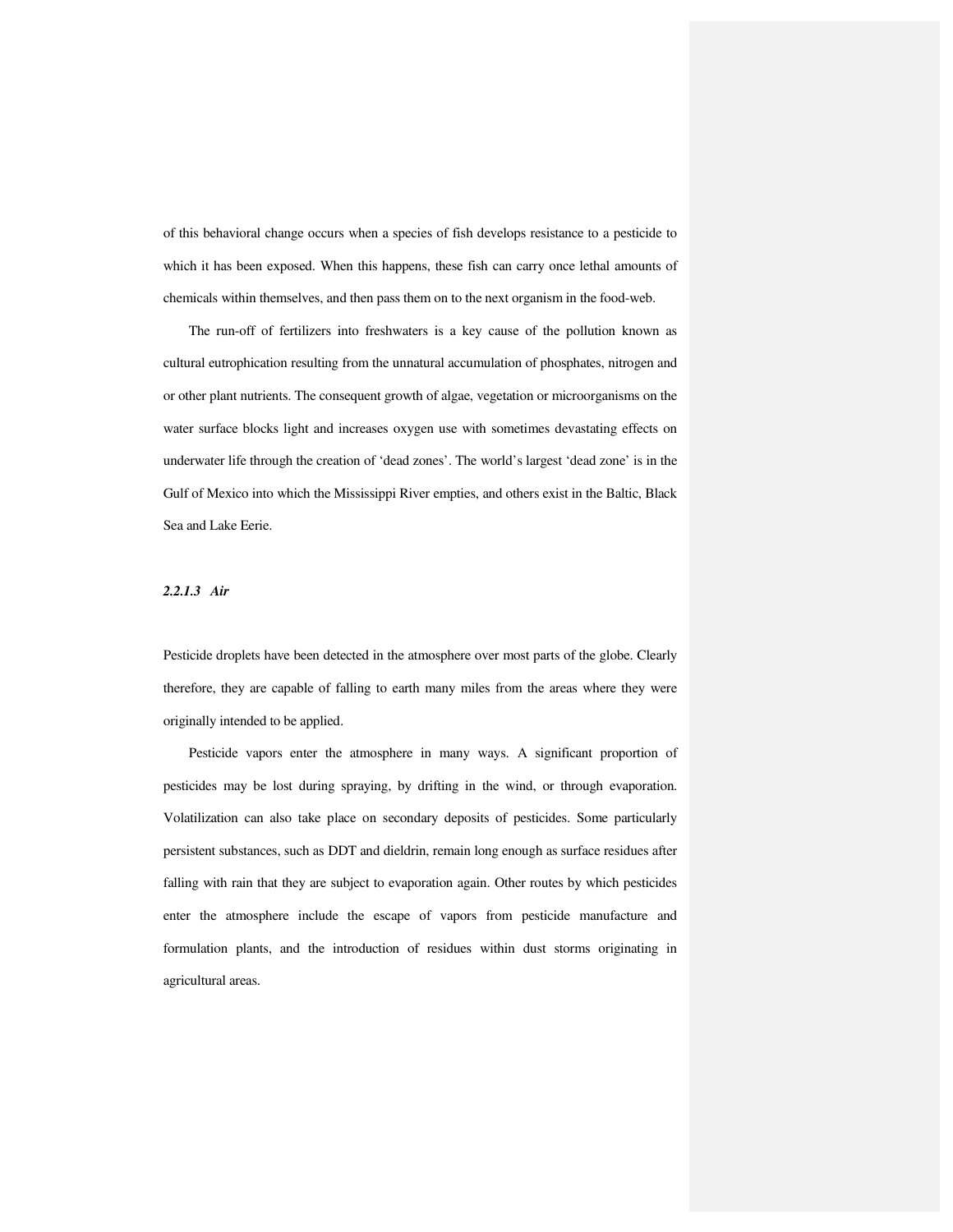Though the density of pesticides which fall to Earth from the air is far less of a hazard to man and the environment than the pollution of soil and water, concern remains at the build-up of toxic vapors in the atmosphere. Even with the progressive phase-out of the most toxic of agrochemicals, the persistence of POPs ensures that many used years ago remain in the atmosphere.

A different form of environmental hazard due to the existence of certain pesticides has become apparent over the last twenty years. The soil fumigant methyl-bromide was in 1992 confirmed as a significant agent in the depletion of the ozone layer. A UNEP report concluded that around half of all methyl-bromide applications to the soil are ultimately emitted into the atmosphere, where their capacity for ozone destruction is at least thirty times greater than that of organochlorine compounds, such as the infamous 'CFCs' (chlorofluorocarbons). The report estimated that between five and ten percent of annual global ozone depletion was attributable to methyl-bromide (UNEP 1992).

#### *2.2.1.4 Wildlife*

Although water and soil contamination are a known source of faunal exposure to agrochemicals, the greatest route by which wildlife come into contact with pesticides is through the contamination of their food sources. It may be the case that the effects of pesticides on soil-inhabiting organisms are limited, but the impact on some predators by these organisms can be far more profound. Birds are far more subject to taking in pesticide residues in this way as their bodies break down harmful chemicals less readily than do mammals. The birds most vulnerable are those at the top of food-chains, the birds of prey. Persistent chemicals such as DDT and dieldrin end up deposited in these creatures *via* small birds who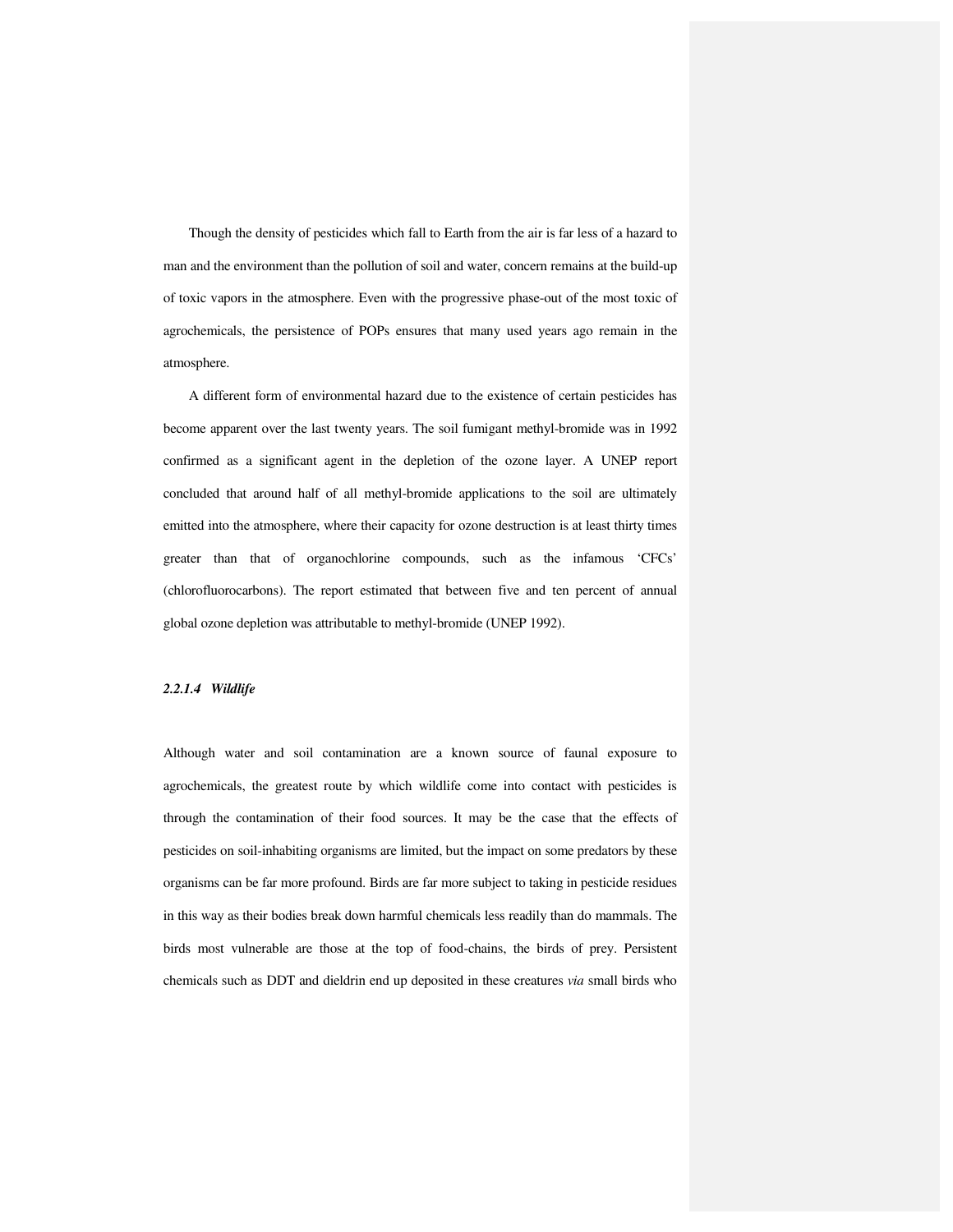feed upon contaminated insects in the soil. The birds of prey are left with the biggest deposits from having accumulated the toxic residues of all organisms below them in the food-chain. This process is known as biomagnification. In the United Kingdom, the Eurasian Sparrowhawk (*Accipiter nisus* L.) was made nearly extinct for 25 years because of direct poisoning from their prey and the thinning of their eggshells due to pesticides. The birds began to re-emerge in the late 1970s once the residues of organochlorine pesticides used in the 1950s had finally begun to disappear (Newton et al. 1992: 31).

In the United States alone, where restrictions on chemical use are among the most stringent in the world, it is estimated that every year between 6 and 14 million fish and around 5% of the total honeybee population are killed as a result of exposure to pesticides (Pimentel 2005). Globally, figures substantiating the environmental impact of pesticides are predictably sketchy, but certain well-documented cases give a hint at the scale of damage. For example, forensic analysis has proven that at least 4,000 Swainson's Hawks (*Buteo swainsoni* Bonaparte) in Argentina were killed as a result of eating caterpillars that had been sprayed with a newly imported organophosphorous insecticide, monocrotophos, during the summer of 1995-1996 (Goldstein et al. 1999). In Kenya, hundreds of lions and vultures are known to have been killed between 2004 and 2009 as a result of exposure to a form of carbamate insecticide known as carbofurans, recognized as POPs. Carbofuran products, which are completely prohibited from use in the European Union and highly restricted in the United States, are designed to protect corn and other crops, but owing to their toxicity are also fatal to other animal species and are known to have been used by cattle herders to eliminate mammalian prey by lacing animal carcasses and leaving them as traps (Howden 2009).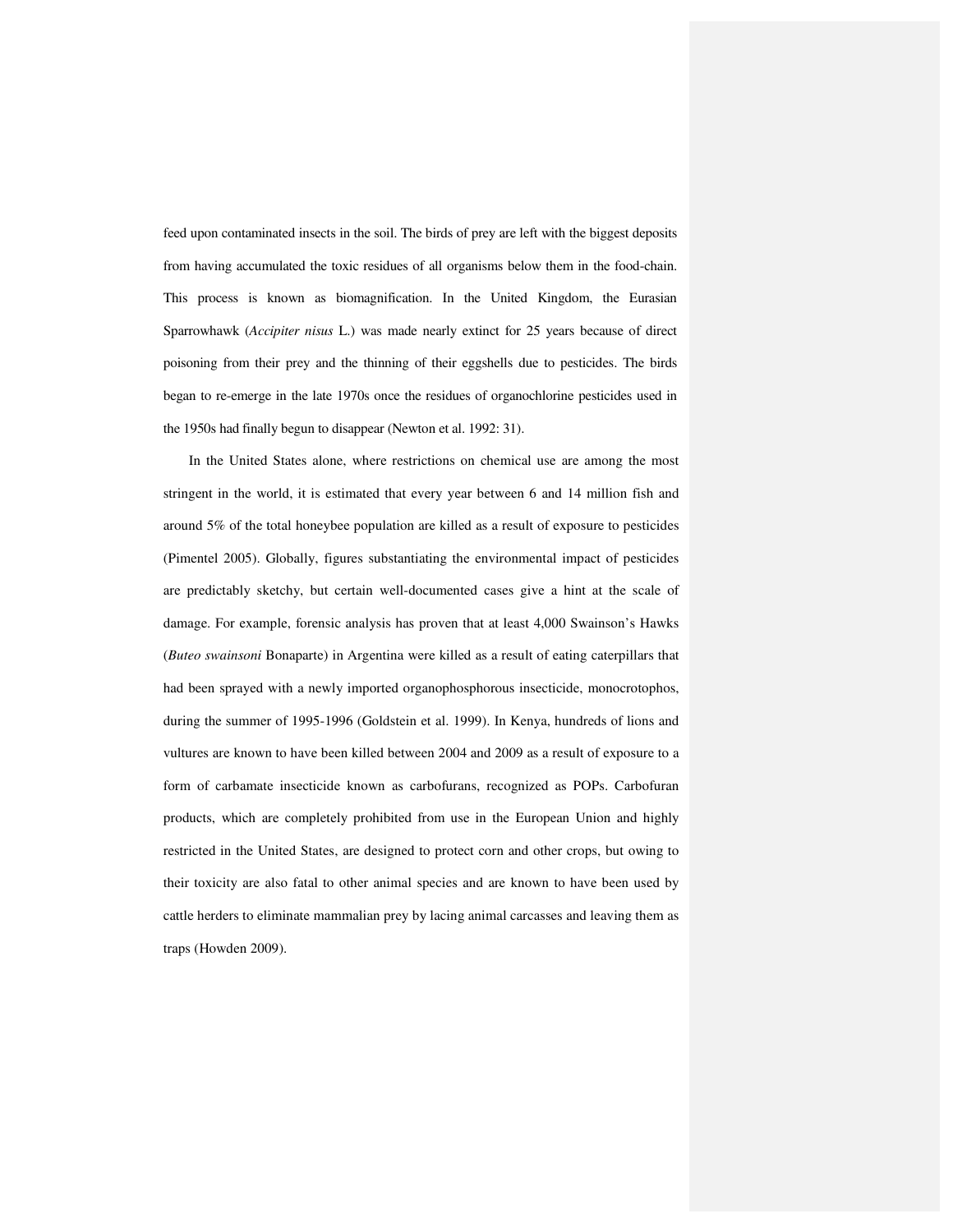# *2.2.1.5 Crop Losses*

Pesticides may also be responsible for damaging farm crops when the chemicals become volatile, or unintentionally come into contact with crops other than those they are intended to protect. The drift of vapor from neighbouring crop fields, the effects of herbicide residues which have remained in the soil after application on a different crop in a previous season, or changes in the nature of a pesticide due to climate can all be causes of crop losses. Pimentel (2005) estimates that beneficial crop losses amounting to \$1.5 billion occur every year in the United States.

It can be proven that pesticides and fertilizers sometimes pollute the environment and poison the organisms that inhabit it, but the overall significance of this to the natural world is still open to debate. The influence of agrochemicals is one of many inputs determining the balance of nature, alongside far less contentious human practices such as building reservoirs and dams or fishing. While the wholesale contamination of the environment by care-free pesticide or fertilizer application is clearly undesirable, minor changes to an ecosystem need not necessarily be viewed as ecologically damaging. Yet, judging whether the net result of such change is desirable is difficult to discern and subject to dispute by the political actors affected by environmental agrochemical pollution.

#### *2.3**Agrochemical Residues in Food*

Human poisoning by agrochemicals can also occur indirectly, through the consumption of contaminated foodstuffs or drinking water. As with all areas of agrochemical pollution, the extent to which the presence of residues in food represents a threat to human health is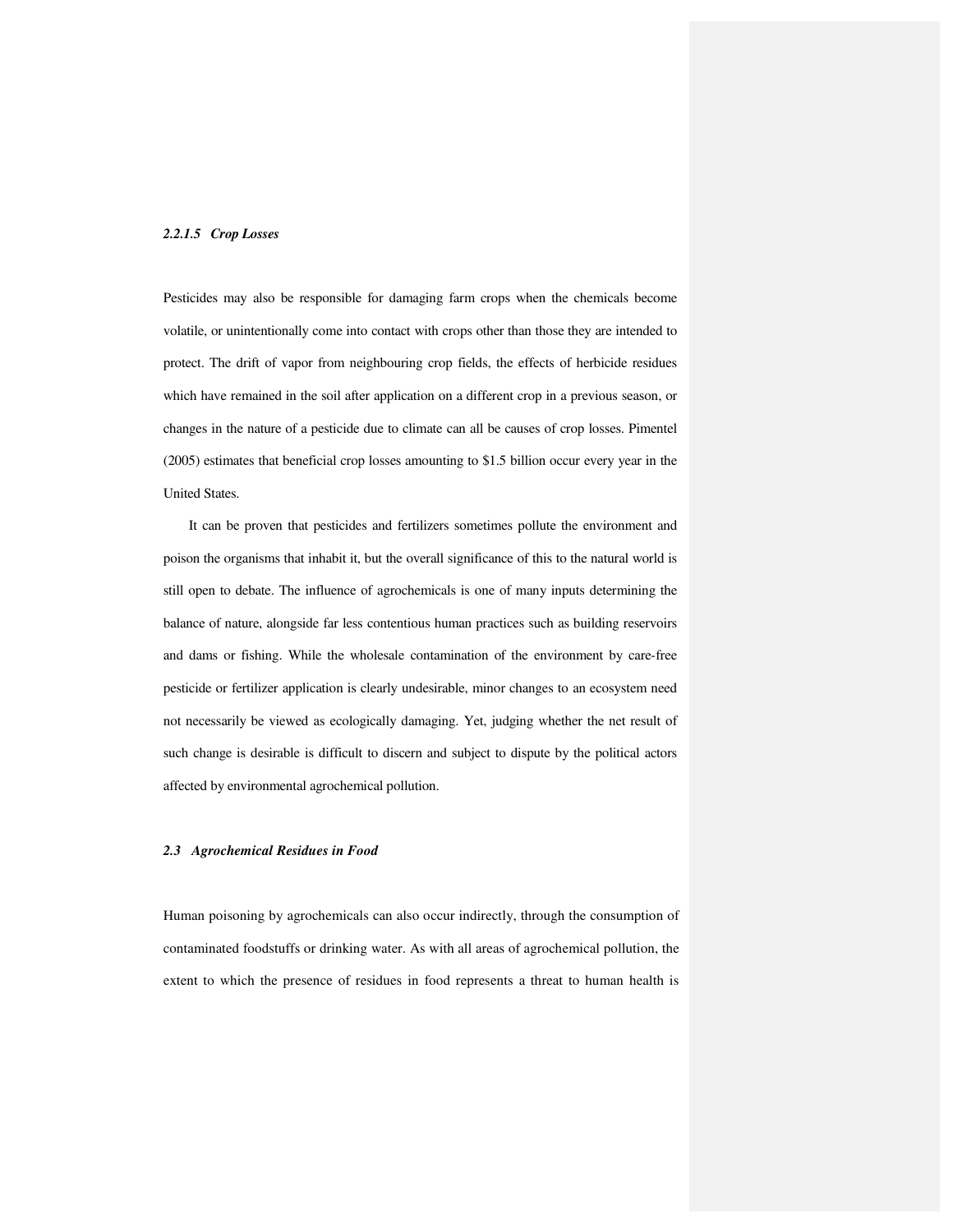unclear and hotly disputed between competing stakeholders. High doses of agrochemical toxins have been responsible for a number of acute poisonings and even deaths of people eating the contaminated produce. The worst food poisoning epidemic of all time occurred in Iraq in 1971-1972 due to the consumption of bread made from wheat grain treated with an organochlorine fungicide. In total, 6530 local farmers and members of their families were admitted to hospitals with varying symptoms and 459 died. The fact that the symptoms took at least 60 days to appear contributed to the size of the catastrophe (Al-Tikriti and Al-Mufti 1976).

Direct poisoning of this sort results from an ignorance of the hazardous nature of pesticides. Reports from developing countries abound with stories of farmers continuing to spray right up until harvesting time in the face of heavy pest infestation. Pesticides have even been known to be used in fishing. Alongside the effects of such wanton misuse of pesticides, food produce can also be contaminated accidentally by spray drift or by a leakage of the chemicals during storage.

Such cases represent extreme instances of poisonings resulting from malpractice, but the subtler health impact of agrochemical residues remaining in foodstuffs after their normal application has emerged as a major health and consumer issue over the last fifty years. The rise to prominence of organic food, grown without the aid of any chemical pesticides or fertilizers, is testament to public concerns about the presence of potentially toxic residues in their food.

Agrochemicals can also enter the human body *via* drinking water from two forms of contamination. First, agrochemicals applied deliberately or accidentally to rivers and lakes may be carried into aquifers. Second, pesticides or fertilizers can gradually leak into groundwater supplies *via* the soil. As with occupational exposure, the long-term health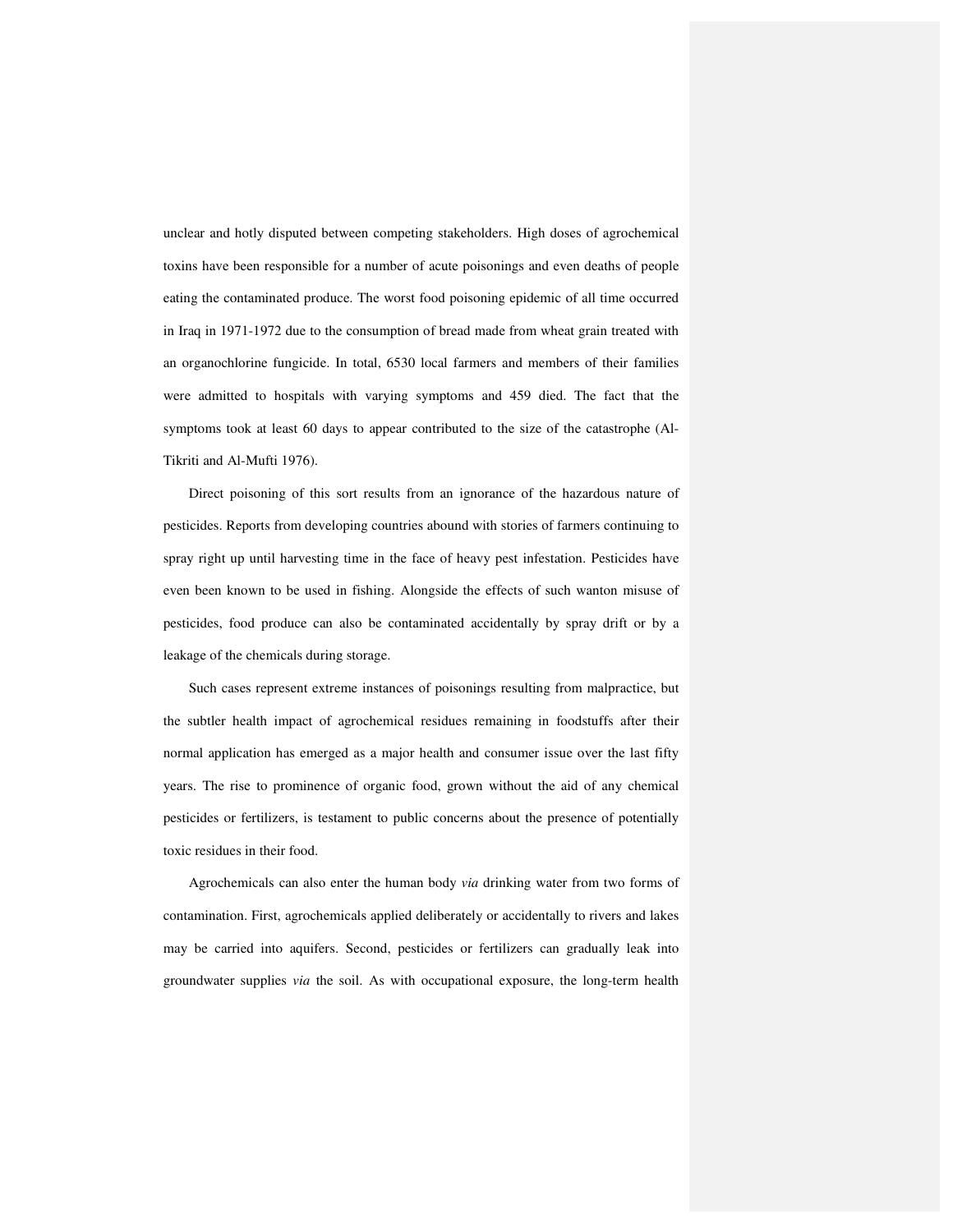impact of consuming small traces of agrochemical residues remains a concern. Excessive concentrations of nitrates in drinking water have been linked in studies to the potentially fatal infant condition known as 'blue baby syndrome' (McIsaac 2003). Pesticide residues that are carcinogenic or linked to birth defects and other ailments do remain in foodstuffs, but generally at levels too low to produce scientific certainty on a causative link (Oates and Cohen 2011, Hamilton and Crossley 2004). Another area of concern is the 'cocktail effect' of different combinations of agrochemical residues. Pesticides are often used in combinations and it has been shown that chemicals that are comparatively safe individually can acquire dangerous properties when combined with other chemicals in a process known as *synergism*.

Some pesticides are used not to save a crop from pest destruction, but merely to maintain its appearance to a particular standard. Consumer expectations ensure that retailers demand blemish-free products from farmers and exporters, although there are no discernible health risks inherent in partially brown bananas or lettuces containing a few holes in their leaves. Maintaining the cosmetic value of products leads to the spraying of crops until close to harvesting, a practice which increases the likelihood of residues in the final product. Similarly, consumer demand for fruits and vegetables out of season means that chemicals are often used on stored produce to avoid insect or fungus attack. The residues of hormones given to promote growth in cattle are also prominent health concerns, often linked to cancers and reproductive problems. Steroids used in beef have been linked to the lowering of sperm counts (Swan et al. 2007). The threat posed by hormones is taken very seriously in Europe, where extensive national and European Union restrictions are in place, but has not prompted the same level of political response in North America where their use remains prominent.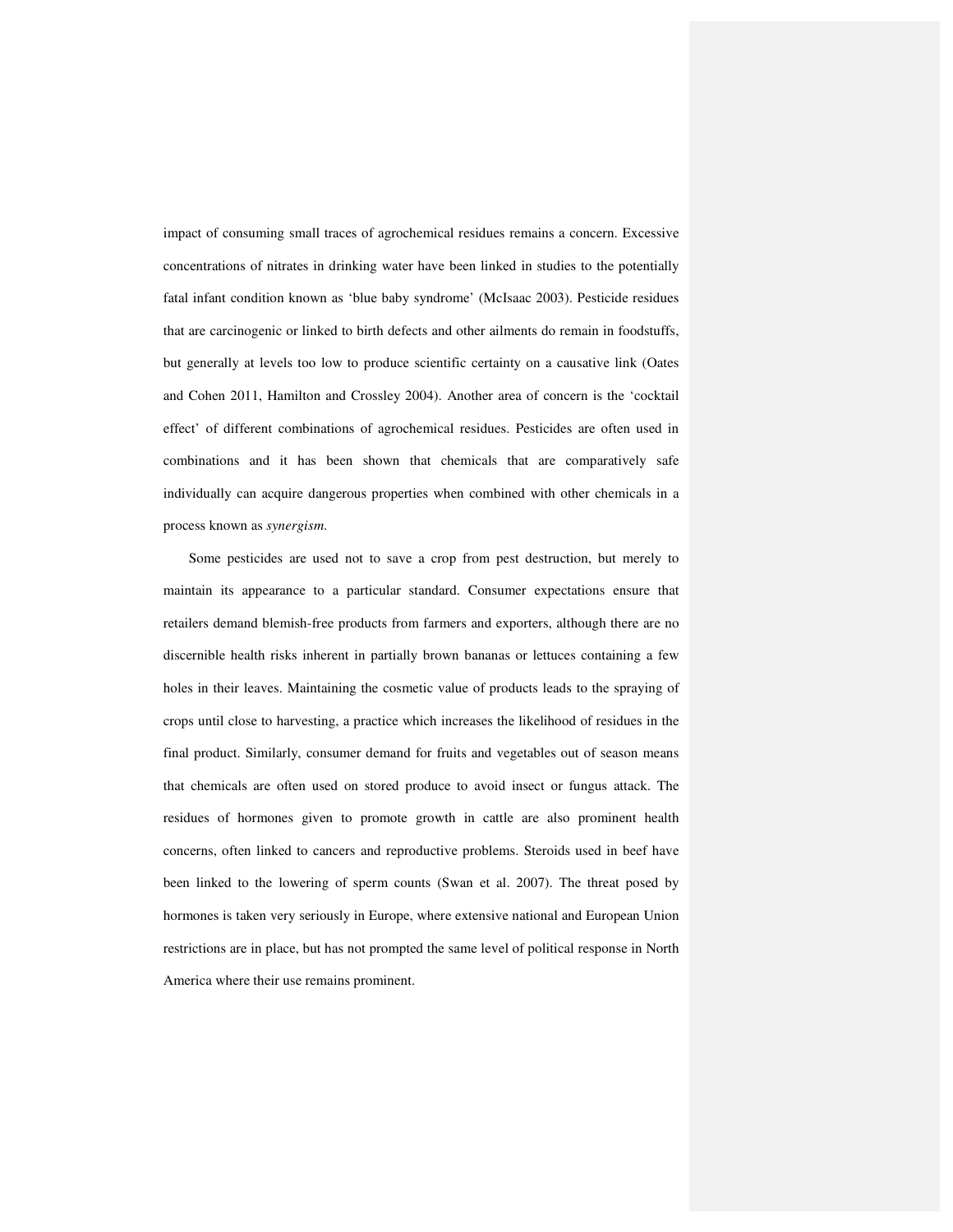The human health significance of traces of agrochemicals that remain in foodstuffs is subject to great debate. The agrochemical industries defend themselves by pointing to rigorous testing procedures for new products. As well, they argue that national legislation on permissible levels of residues on imported and home-grown foods is also rigorous and more than sufficient to ensure consumer safety. Prominent United States scientist Bruce Ames has argued that excessive caution over the carcinogenicity of pesticide residues is absurd given that fruit and vegetables naturally contain carcinogenic chemicals that can even be counterproductive, given that resultant public fear leads to lower consumption of such foods which leads to greater cancers and other ailments (Ames 1984). This argument is, though, disputed by others who observe that human exposure to natural carcinogens in food cannot be compared to that from added synthetic chemical residues because it has been an ongoing process for over a million years, allowing for adaptation (Richter and Chlamtac 2002).

#### *2.4 The International Trade in Agrochemicals*

The introduction into the Third World of Western agricultural technology in the 1960s and 1970s, known commonly as the 'Green Revolution', created a dependence on pesticides produced in the West and opened up a massive new trade, flowing from North to South. Despite the growth of Asian agrochemical production, most of the Global South's pesticides are still imported from the big chemical corporations based in the North.

International regulation of pesticide trading has, until recently, been extremely lax and certainly not kept in step with municipal law in the developed states. Awareness of the hazardous nature of many substances used for pest control has gradually seen the most toxic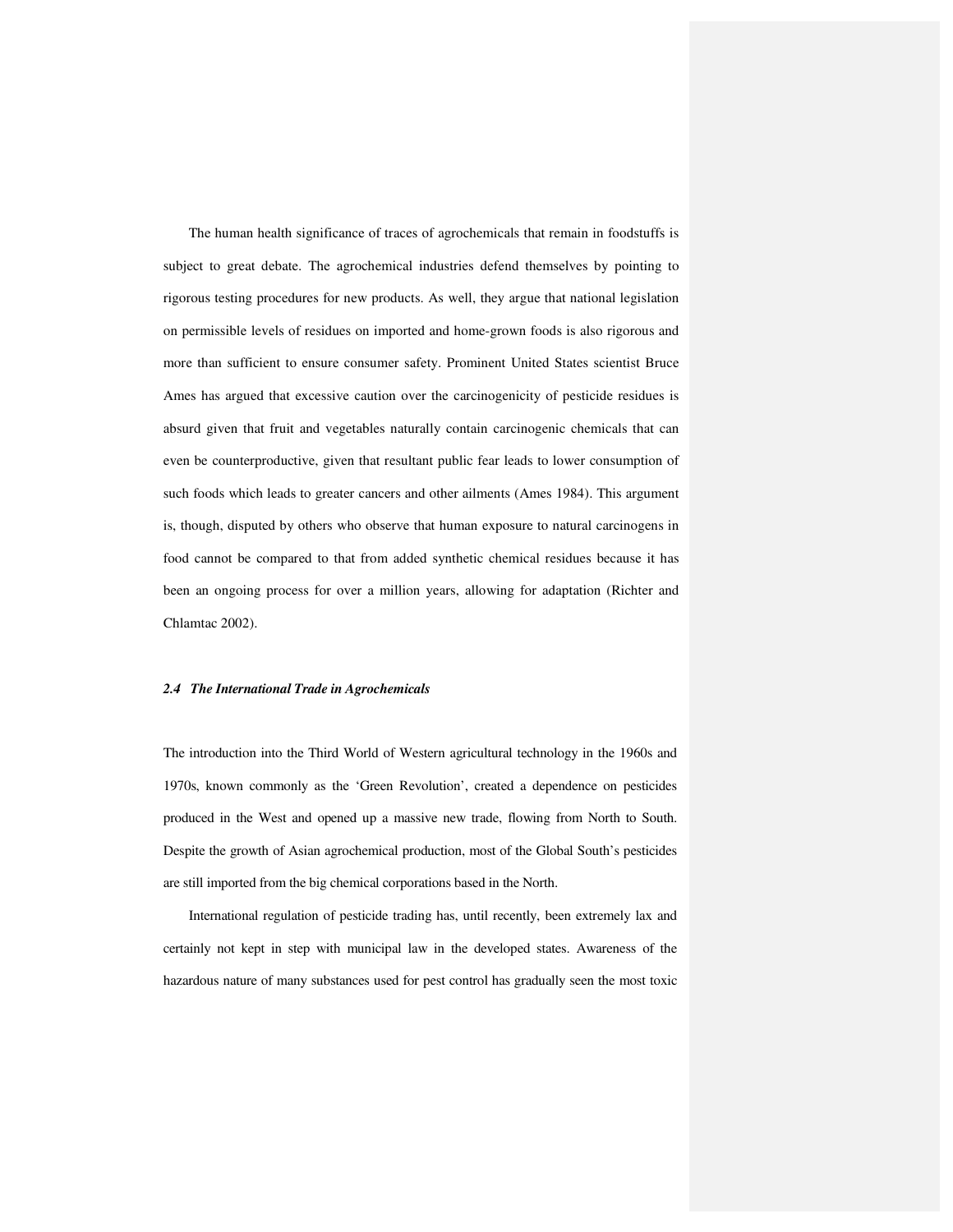chemicals becoming banned or restricted in the West with rigorous safety guidelines for their application developed. Many pesticides that are banned and withdrawn from use domestically in the developed world, however, have continued to be marketed to the Global South where many states have weak regulatory procedures or lack the resources to efficiently enforce those that do exist. The response of many agrochemical firms to greater scrutiny of their produce by health and environmental groups in the West has been to redirect their goods to such less restrictive markets. Following the banning of DDT in the United States because of its carcinogenic qualities, some chemical companies turned to Third World trading partners to stave off losses from accumulated stocks of the chemical. Weir and Schapiro (1981) revealed that over 25% of the exported pesticides from the United States were unregistered, with their destination invariably being a less developed country. Often the main importers of such products are subsidiary bodies of the companies manufacturing them in the first place.

 The flood of particularly toxic pesticides into the Global South, backed up by persuasive advertising, has accentuated the problems which arose when such products were used widely in the West, as specialized knowledge on pesticides is much scarcer and levels of illiteracy prevent workers from even reading safety instructions printed in their own language. A clear theme which emerges from this study is that the 'side-effects' of pesticide use, human poisoning, environmental pollution and food contamination, are at their most damaging in the underdeveloped world. As these costs have become apparent, the view that the international trade in pesticides needs to be controlled has developed. Acceptance of this norm has been influenced by the realization in the West that trading in deadly toxins ultimately hurts them too. Pesticides profitably dumped on the Third World market can return to Western consumers in their food imports from the same countries, a process which has been labeled the 'circle of poison'(Weir and Schapiro 1981).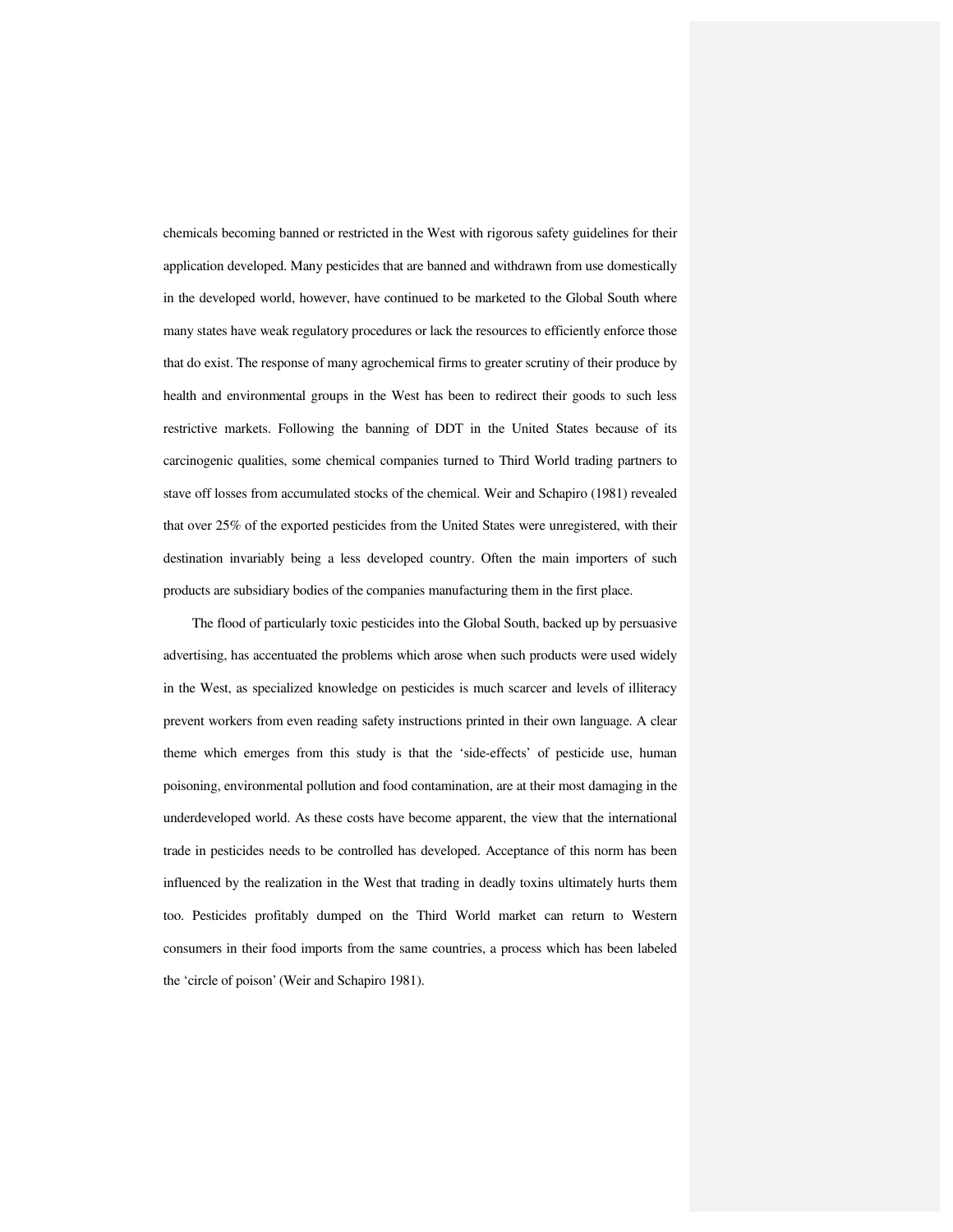#### **3 Limiting Agrochemical Use - Integrated Pest Management**

#### *3.1 The Rise of Integrated Pest Management*

In light of the damage that can be done to the environment and human health by the misuse of chemical pesticides, many people have called for a more limited use of these substances in general, going beyond trade restrictions. A body of opinion has steadily emerged which would like to see all uses of manufactured pesticides ended, in favor of alternative practices of pest control. Even more conservative voices within the world of agrochemicals have come to aspire towards a situation in which reliance on chemicals is replaced by a multi-faceted approach to the problem of crop-protection in agriculture - Integrated Pest Management. This middle ground, of maintaining agrochemical use but in a much more limited and sustainable manner, represents a clear expression of agroecology and has gathered momentum in parts of the world where principles of environmental sustainability have taken root.

Several governments have implemented legislation reducing pesticide use in this way. In 1972 President Nixon, riding the wave of public concern induced by environmental pollution from DDT and Agent Orange, gave rhetorical support for IPM schemes in the United States. The governments of Denmark, the Netherlands and Sweden in the late 1980s launched schemes to cut pesticide use by 50% before the end of the century. The Dutch government has continued to advocate IPM in a series of initiatives since then (Boorma 2008) and the United States in 2004 launched the National Road Map for IPM, promoting the exchange of information on implementing such schemes. In possibly the world's first binding legal IPM provision, the 2008 German Plant Protection Law insists that IPM procedures are followed in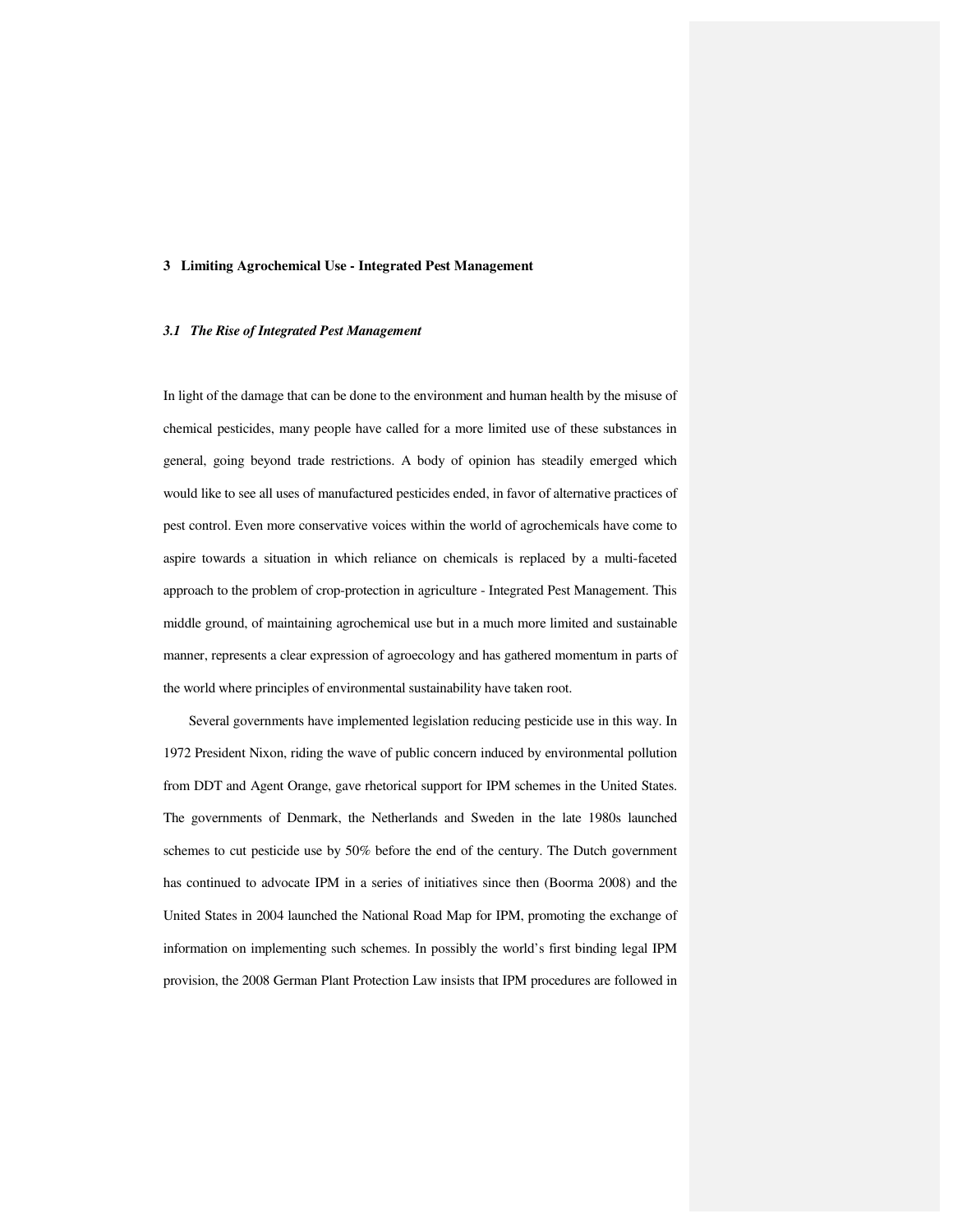plant protection (IITA 2008). IPM has also received advocacy from the European Union 2009 Sustainable Use Directive.

The inclusion in the FAO's Pesticide Code of Conduct of Article 3.8 stating: 'Governments and the pesticide industry should develop and promote integrated pest management' (FAO 1986), signified that the principle that agrochemical usage be kept to a minimum has developed the status of an international norm. This was reaffirmed in 1992 when IPM was cited as good practice at the United Nations Conference on the Environment and Development (UNCED) spawning the Consultative Group on International Agriculture's 'Research Programme on IPM' in 1996 and a Global IPM Facility, jointly sponsored by the FAO, UNDP and World Bank the following year.

The agrochemicals industry has noted this, and made efforts not to appear out of line with such opinion. As far back as 1983 a report from Shell Chemicals on their agrochemical business acknowledged that:

*Environmental and economic arguments as well as sound biological principles support a trend to integrated pest management (IPM), by which is meant the coordination of agricultural practices and biological and chemical control of pests*  (Shell Chemicals 1983).

The report goes on to stress that IPM ultimately must still be dependent on chemical applications. The acceptance of the role of other methods of pest control, however, indicates a tacit acknowledgement of the norm for minimizing chemical use. The agrochemical industry's international mouthpiece, the Global Crop Protection Federation, for example, has a working group dealing specifically with IPM implementation.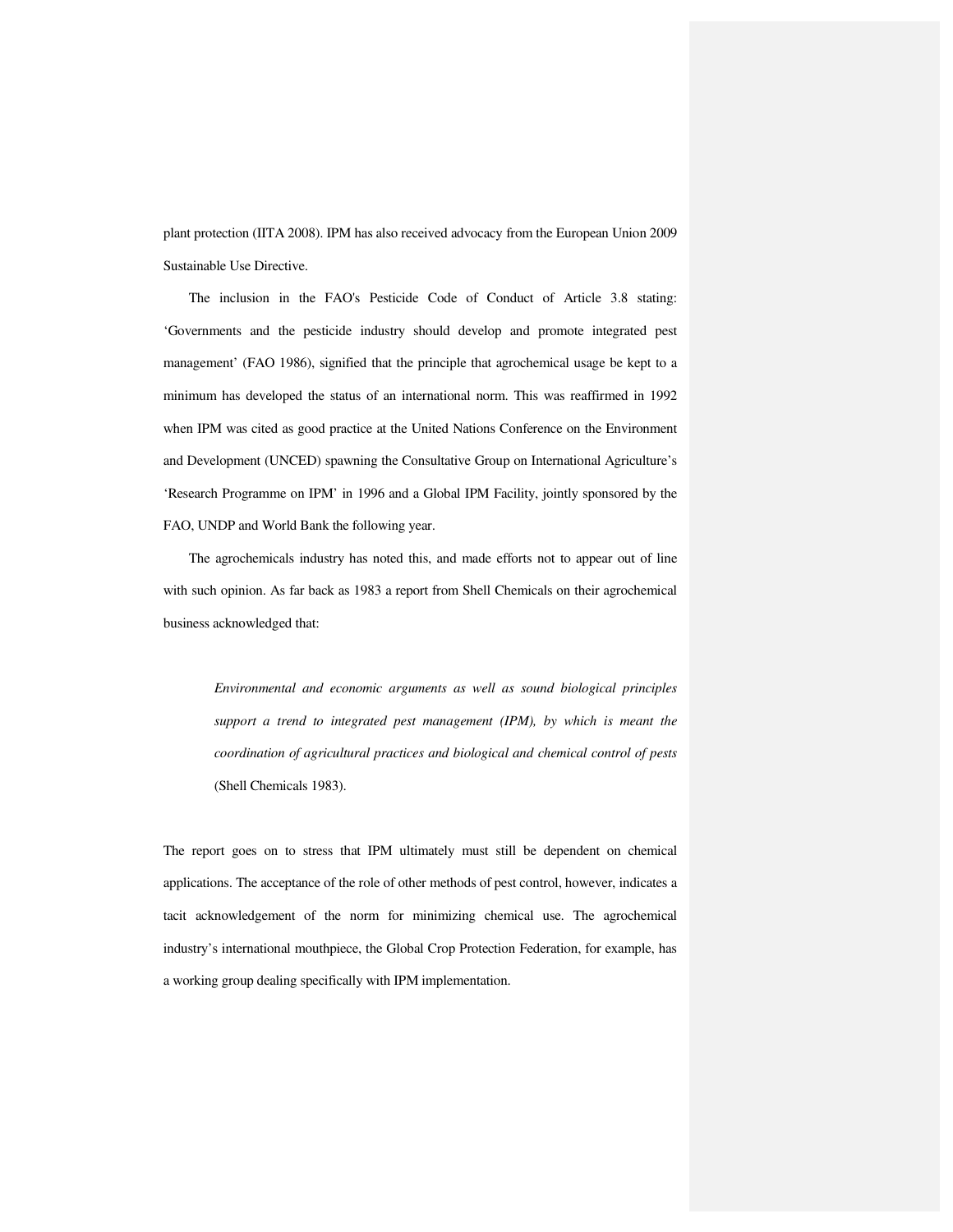The development of this norm of limiting agrochemical use has its roots not only in the problems of environmental and human poisoning referred to earlier, but also in the growing realization that over-reliance on chemicals in agriculture has its own pitfalls. While crop yields undoubtedly improve with the initial application of pesticides, these yields are difficult to sustain because pests often develop resistance to a particular toxin after prolonged exposure to it. By the end of the twentieth century, the number of insects known to be resistant to pesticides rose and has increased tenfold since the 1950s to over 500 and 124 species of weeds were known to be resistant to herbicides (Cox 2004: 85, Heap 1997). The physiological adaptation of insects to a pesticide can take on a number of forms. Some insects have been known to evolve a layer of their body which is impenetrable to a pesticide, while others develop systems which can store insecticides and then detoxify them. In Malaysia, the mosquito *Aedes aegypti* (L.) has developed the capacity to excrete an insecticide which was once fatal to it, before it can be absorbed. Research in Malaysia has also revealed that pests can sometimes develop resistance to types of insecticides other than the one which has actually been used against it. The 'diamondback' moth [*Plutella xylostella* (L.)] became immune to the effects of both organophosphate and carbamate pesticides, despite never having been exposed to the latter form of chemicals (Sahabat Alam Malaysia 1984: 35).

In addition to this problem of pest resistance is the phenomenon of pest resurgence in the face of continued pesticide exposure. Pesticides often eliminate natural predators of the targeted pest, which can lead to the pest actually flourishing after a while. The response of farmers to pest resistance and resurgence is often to increase the dosages of pesticides, which merely serves to exacerbate the problems of pollution, poisoning and food contamination, while ultimately not improving yields. The effect of increasing pest resistance has been to make the issue of minimizing the use of pesticides and fertilizers salient to the industries that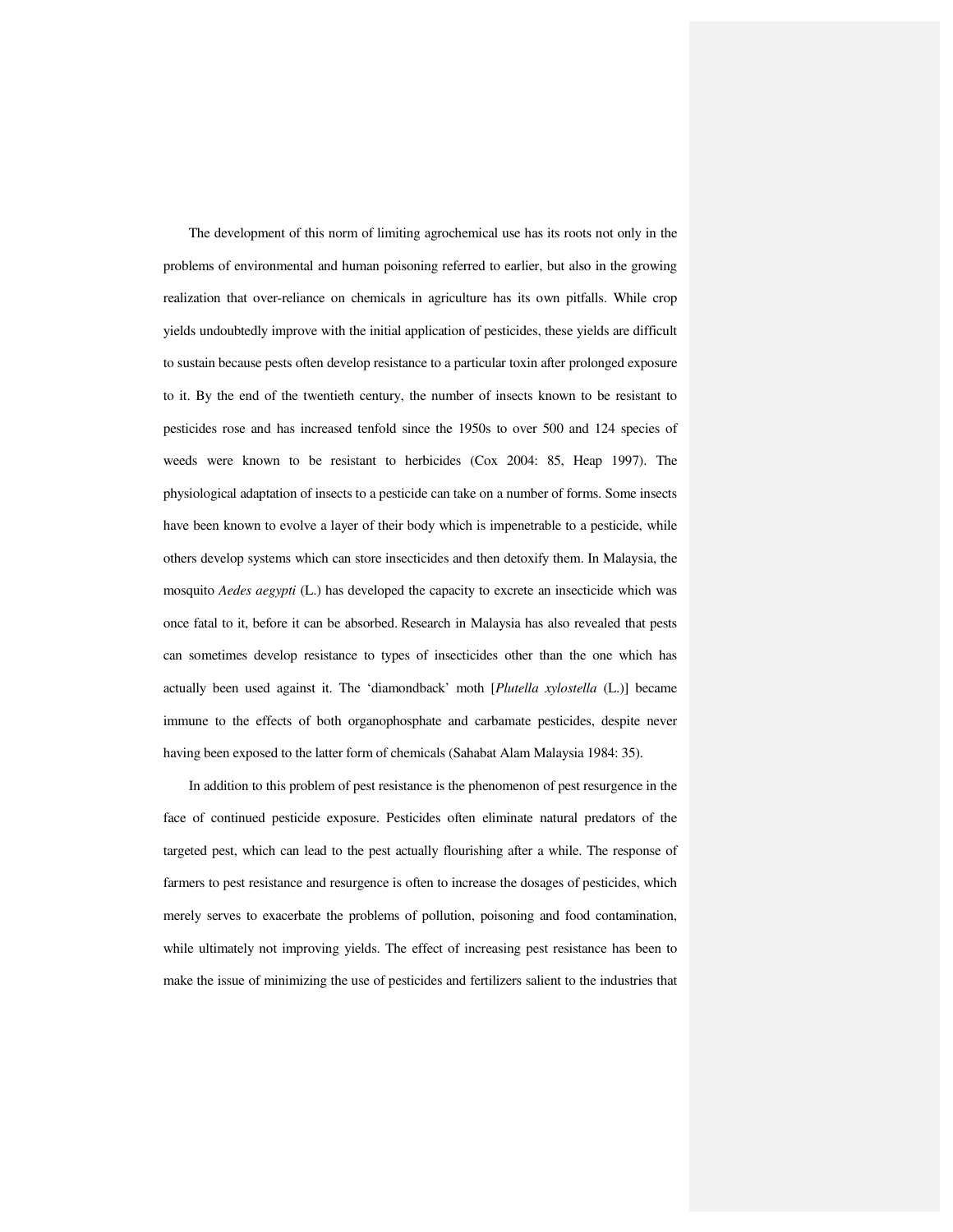manufacture them. The realization from the agrochemical industries that it is in their best interests to discourage the overuse of their products is, of course, a position far removed from that of the environmentalists, some of whom call for an outright end to pesticide use, but some consensus has been able to emerge among them.

#### *3.2 The Alternatives to Chemical Pesticides*

# **3.2.1 Biological Control**

The most widely used alternative to chemical pesticides in agriculture is the practice of mobilizing the natural predators of a pest in order to control it. This usually involves the introduction of a natural enemy somewhere where it does not naturally occur. For such predators to become established in their new habitat, however, a small pest population must be maintained in order for them to continue suppressing the pest. Careful research is required before such action is taken in order not to upset the ecosystem and create new, unforeseen problems. If a predator is introduced which also attacks crops or beneficial insects it can become a pest in its own right, as happened when Sri Lankan crows (also known as Indian House crows; *Corvus splendens* Vieillot) were introduced to Malaysia by British colonialists in the early  $20<sup>th</sup>$  Century with the intention of controlling coffee caterpillars (Sahabat Alam Malaysia 1984: 40). An alternative to introducing new species to a habitat is to augment an existing pest predator by providing it with food and facilities for breeding.

The most common form of biological control is the use of insects to control other insects. This technique has been employed successfully in the protection of cassava crops in Central Africa by the International Institute of Tropical Agriculture (IITA), an internationally funded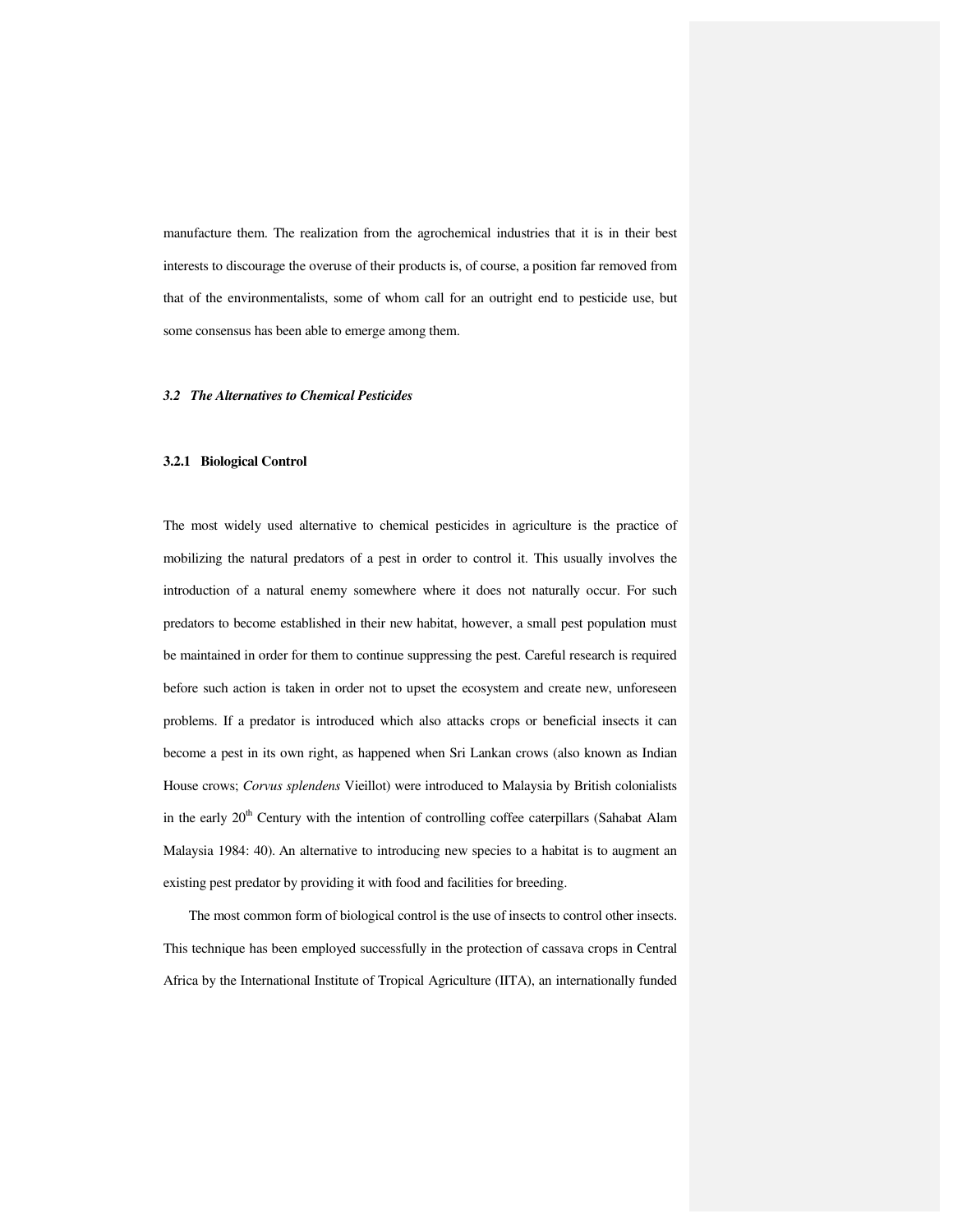center based in Ibadan, Nigeria. IITA research discovered a number of predators to the mealybug [*Phenacoccus manihoti* Mat.-Ferr. (Horn., Pseudococcidae)], the cause of considerable depletion in cassava yields, and launched, in the 1980s, the world's largest biological control program based around the parasitic wasp *Epidinocarsis lopezi* (De Santis). The parasite quickly became established in much of the 'cassava belt', which stretches from Senegal to Mozambique, and helped reverse a crisis which was costing around \$2 billion annually in losses. The mealy-bug was brought under control in all nineteen countries in which the wasp was released and crop losses fell from 50% to below 20% (Gikaru and Ajayi 1990: 33).

Biological control can also include the use of microbes as pathogens against a variety of pests. Some well known examples of this include *Bacillus thuringiensis*, used by organic gardeners to control caterpillars and *Trichoderma viride* Pers., which attacks silver leaf fungus on fruit trees. The advantage of microbes over insects in biological control is that they are usually more specific predators and are less prone to infest beneficial crops or insects. The field of biopesticides has been boosted by the development of techniques to genetically increase the capacity of microbes to kill their insect hosts, such as implanting genetic fragments from the venom of scorpions and mites into the genome of insect-specific baculoviruses, greatly increasing their deadliness when infecting insect hosts. Biopesticide sales in the United States grew by 20% per year in the 2000s (HighBeam 2012).

# **3.2.2 Resistant Plants**

Another means of reducing dependence on pesticides in agriculture is to breed strains of crops which are inherently resistant to their normal predators. Many voices within agriculture have come to advocate a switch from the traditional practice of breeding plants for maximizing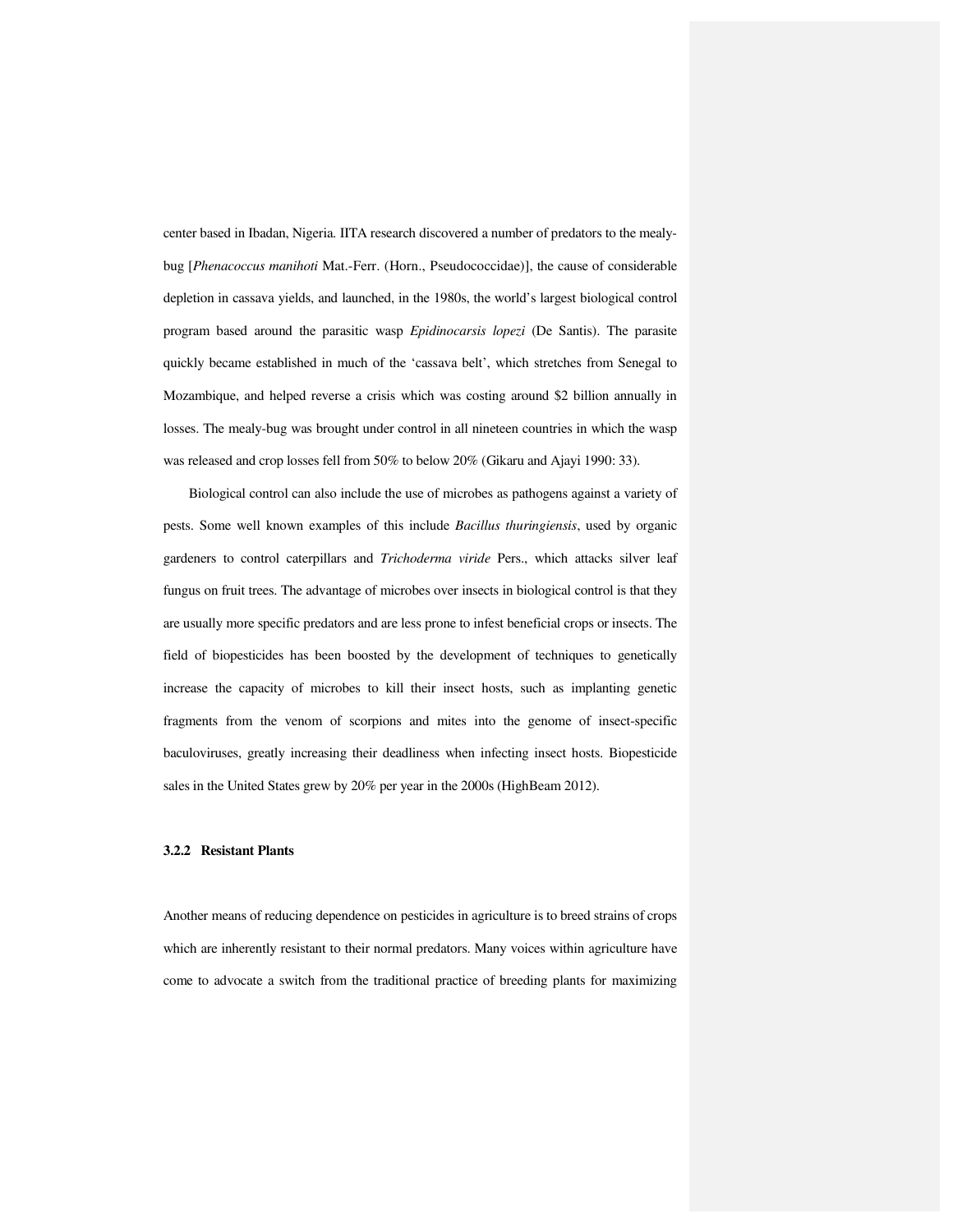yields, as the 'Green Revolution' had taught the Third World, to focusing on producing hybrid species requiring less chemical protection. Once again, economic arguments have been critical in altering perspectives within the agricultural community. The risks to human health and the environment from excessive pesticide use have been well documented, but the appeal of this form of crop protection lies in the fact that it reduces production costs and offers better guarantees of regular, albeit smaller yields.

Probably the most significant research in developing resistant strains of plants is being carried out by the IITA on the banana and its close relative the plantain. These fruits, which represent a staple food for over 60 million Africans, have increasingly fallen victim to a fungal disease known as Black Sigatoka [*Mycosphaerella fijiensis* (Morelet)], first discovered in 1973 in Zambia. The natural resistance of bananas to disease is negligible, owing to a continual history of selective breeding which has produced extremely low levels of genetic variability between fruits. Big plantations, responsible for providing the West's supply of bananas, have overcome this problem with the aid of chemicals, but this is an option not open to Africa's many subsistence farmers. Hence, the IITA has developed resistant genotypes from wild bananas being propagated in the laboratory to produce new hybrid strains of banana. A process of evaluation is now being implemented to determine which new strain of banana/plantain is most appropriate to be bred for agricultural use (IITA 2012).

Much research in the field of plant resistance has concentrated on isolating the genetic traits responsible for resistance, so that they can then be bred into other plants not possessing such a capacity. The pioneer in this new era of genetically engineered crops was a strain of tomato which was interbred with a gene from the bacterium *Bacillus thuringiensis*. This bacterium kills caterpillars and its toxin, if introduced into a plants genetic architecture, can make the plant resistant to caterpillars and other common pests. As in the domain of hormone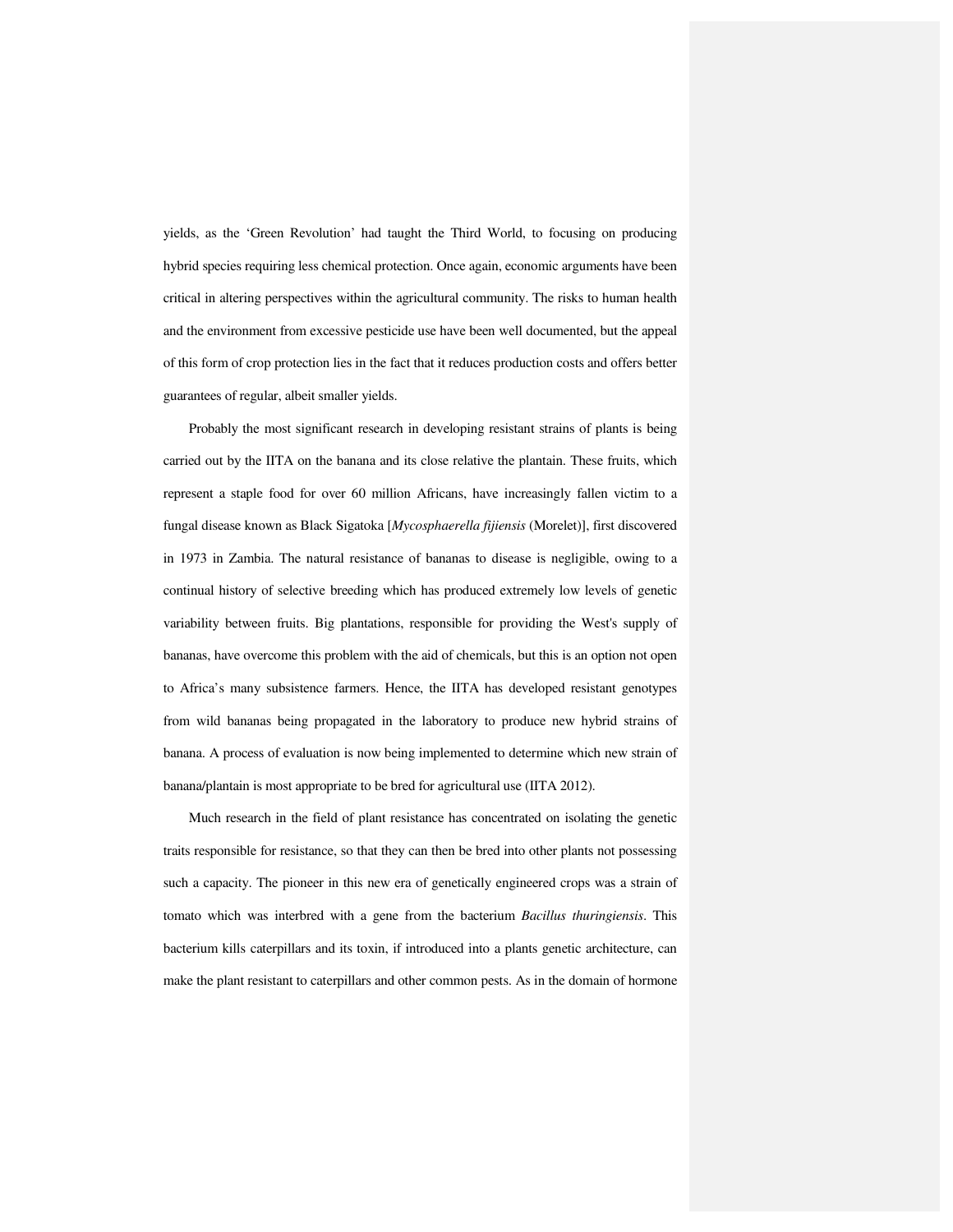residues in food, a clear difference in attitudes to genetically modified crops has emerged between Europe and North America. They have been embraced in the United States, but not in more risk-aversive Europe through fears of the potential health and pollution consequences of meddling with nature in this way.

# **3.2.3 Semiochemicals**

There exist a number of ways to help protect crops from pests involving chemicals, but which fall short of directly killing the pest. The chemicals used are less toxic and consequently less hazardous to man and the environment than traditional pesticides.

Probably the best researched of these chemical control methods involves the use of insect sex pheromones which can be applied so as to disrupt the mating of insects or lure them into traps. Such methods are now commonly used in orchards (Chandler et al. 2011). A different method of controlling insects by disrupting their reproductive activities is to use chemicals known as chemo-sterilants to sterilize the males of a pest species. These chemicals, though, can have the disadvantage of being mutagenic to the pest, permitting the target organism to genetically develop resistance in the same manner as many have to conventional pesticides.

# **3.2.4 Cultural Controls**

Not all of the non-chemical forms of crop protection are procedures rooted in technology, however. During the latter part of the twentieth century, cultural controls (limiting pests by affecting their habitats) have re-emerged as general techniques employed by farmers to protect their crops before dependence on pesticides sets in.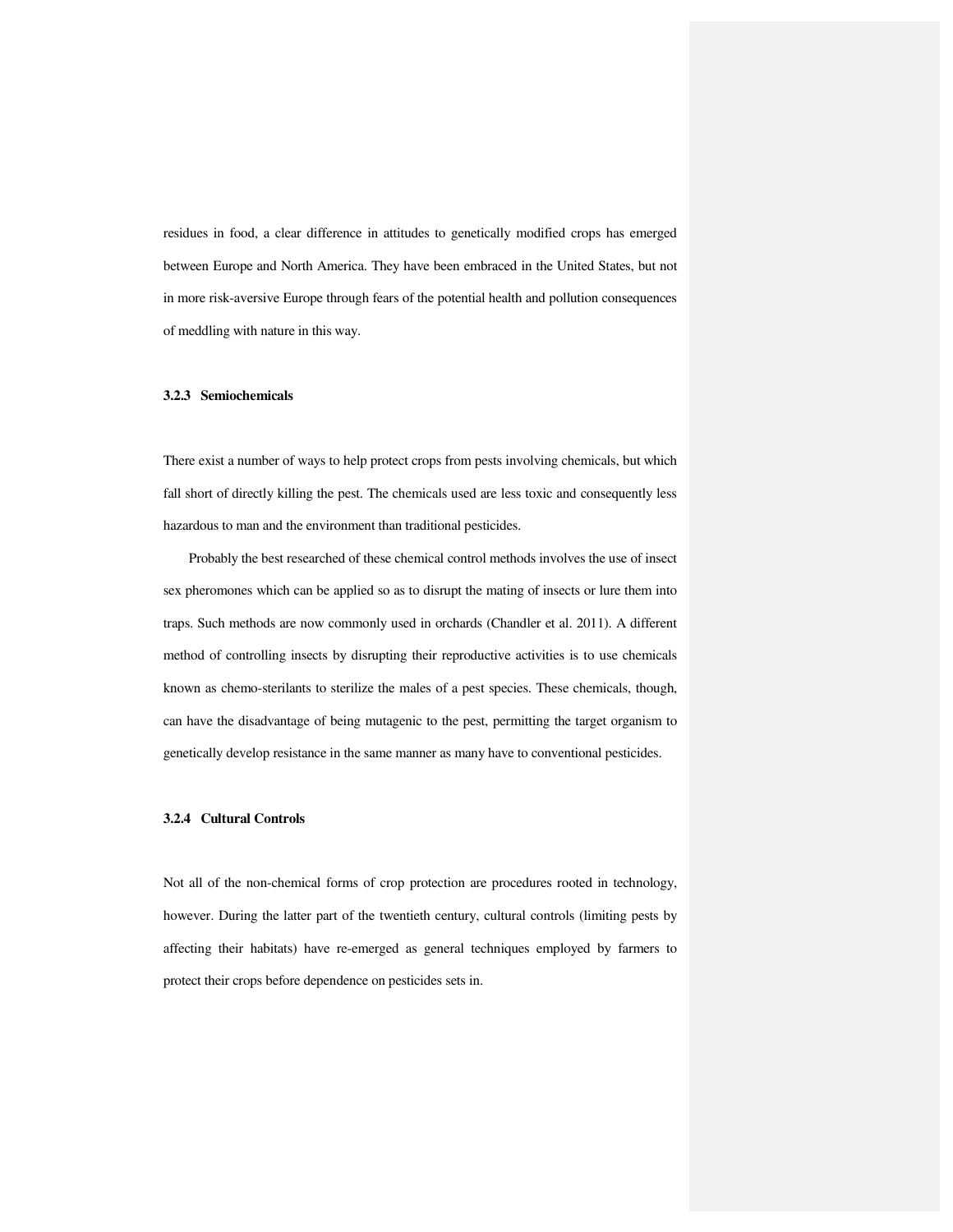Returning to the age-old practice of crop rotation is one such form of cultural control. With the advent of the Green Revolution, crop rotation was largely abandoned in favor of monoculture, which allows for more economical harvesting and sowing, but at the same time permits pests to flourish. Multi-cropping, on the other hand, provides pests with only small areas of host crops to inhabit, while the practice of having fallow seasons within the cycle breaks up any pattern of gradual pest proliferation.

Another traditional farming practice which has been rediscovered as a means of culturally controlling pests is the destruction of crop residues after harvesting. Burning or ploughing fields after they have been harvested removes any remaining pest habitats and eggs that may otherwise flourish when the next growing season begins. Inter-planting a cash crop with plants or flowers which deter its pests is another old-fashioned agricultural technique which is beginning to find favor again, especially with the rise in consumer demand for organic produce in the West. Planting orange marigolds (also known as French or Aztec marigolds; *Tagetes erecta* L.) among crops of cayenne peppers (*Capsicum annuum* L.), for example, attracts pollinating insects to the flowers while simultaneously repelling other potentially harmful insects with their scent. Similarly, the application of natural products such as lemon-rind, tobacco plant stems, and ash is effective in killing some insects or at least in deterring them.

The use of physical controls against pests can sometimes be an effective means of limiting their damage without resorting to chemicals. Placing metal barriers in the ground around a crop field is a way of deterring termites or rodents, for example, while utilizing yellow boards covered in glue can serve as a means of trapping whiteflies (Hemiptera: Aleyrodidae). Projects in the United Kingdom, Norway and Sweden in the early 1990s explored the benefits of creating banks of grass in the middle of crop fields, providing habitats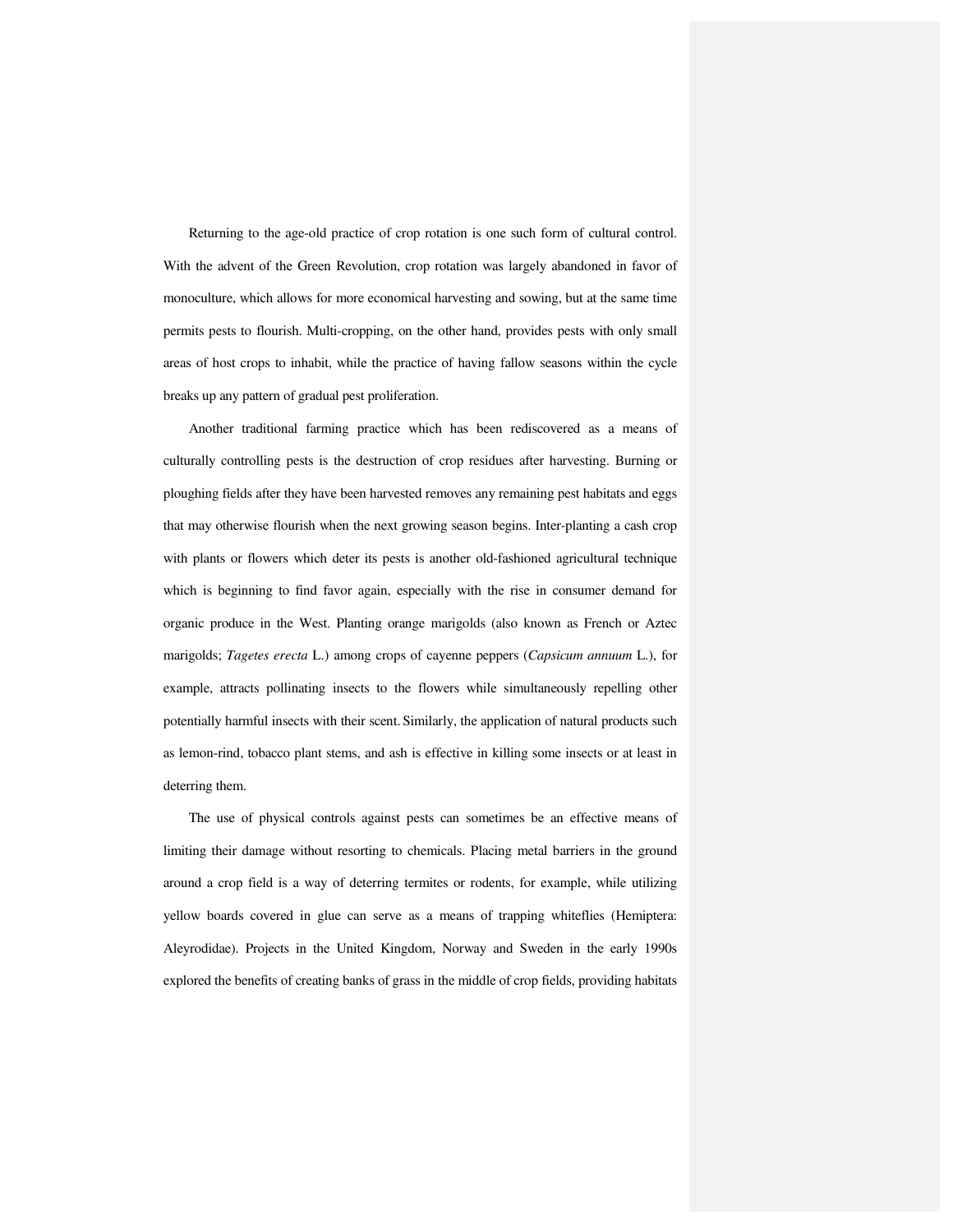for spiders and beetles which are the natural predators of aphid pests (Hawkes 1992). The premise behind this simple procedure, created by exempting field tracts from ploughing, is to reverse the effects of a gradual increase in the size of crop fields which has resulted in fewer hedgerows and with it fewer aphid predators.

# **3.2.5 Integrated Pest Management**

Integrated pest management (IPM) utilizes the various pest control techniques mentioned previously, in line with the norm that chemical pesticide use should be optimized. The FAO/UNEP Panel of Experts have defined the concept as follows:

*A pest management system that in the context of the associated environment and the population dynamics of the pest species, utilizes all suitable techniques and methods in as compatible a manner as possible and maintains the pest population at levels below those causing them injury* (FAO 1967).

This represents a very holistic approach to pest control, as the whole ecosystem of which the plant and pest form a part is always considered. This is a total change in approach to traditional pest control, where each pest is treated as a separate problem, and any interrelationships are not considered. Thus, for instance, a fundamental principle behind IPM is the idea that the targeted pest should never be completely eliminated, but rather maintained at an acceptable level whereby damage to the crop is not economically significant.

The conception of this economic threshold indicates that IPM is rooted in more than merely the desire to restrict pesticide use for the good of the environment and human health.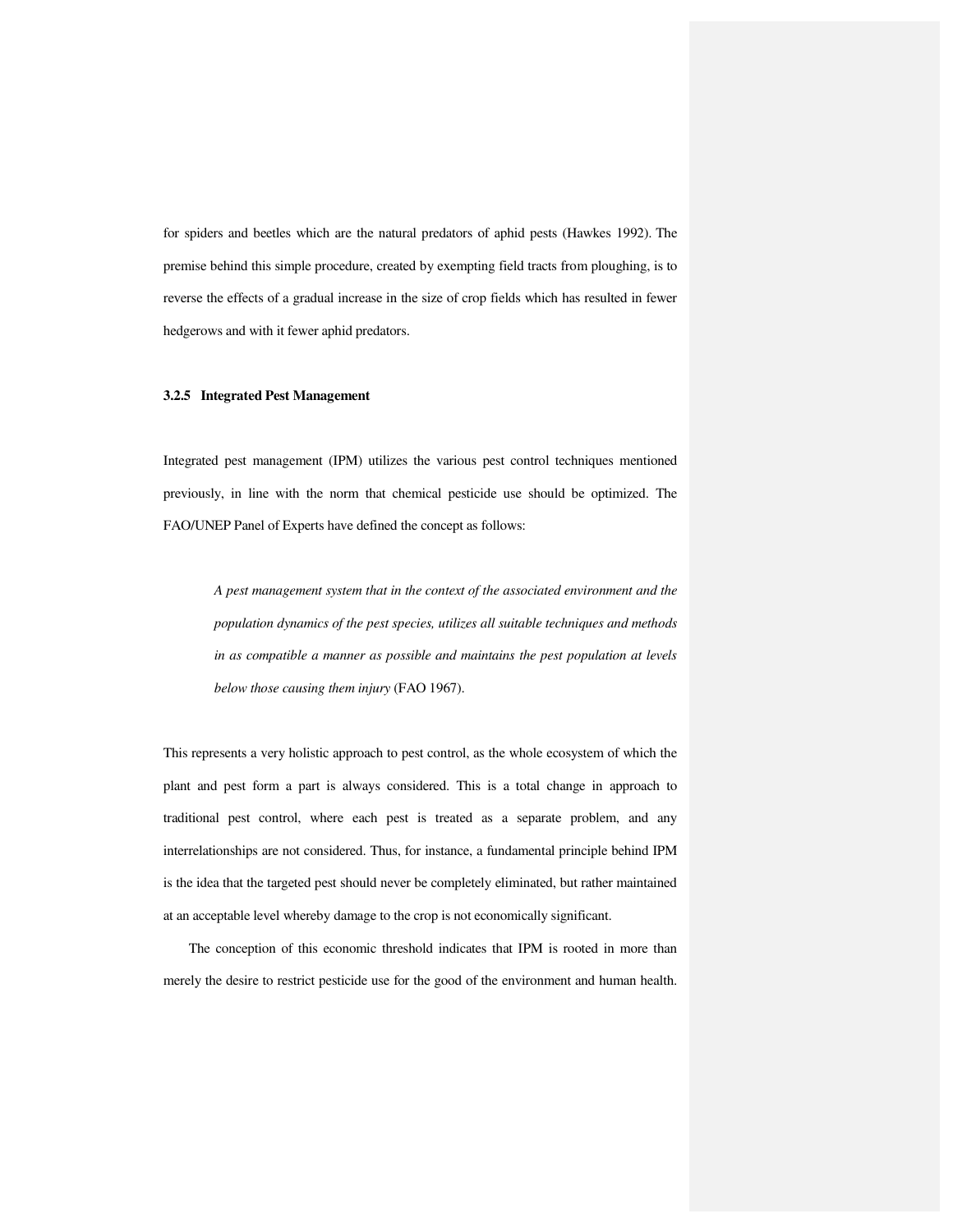It becomes apparent that, what are at first seemingly contradictory norms, form the framework on which the system is operated. The value on which traditional agrochemical use is guided, namely the optimization of profit by increasing yields and decreasing damage, is still influential under IPM, but is reconceptualized. By operating a system in which the aim is to satisfy all of these norms, the idea of an optimum yield becomes understood both in terms of economic profit and the human and environmental costs. Balancing these disparate aspirations requires that systematic research be undertaken before the appropriate remedies are integrated into the economically deficient ecosystem in question. At a simple level this may just mean taking time to estimate levels of pest infestation in a region prior to applying appropriate crop protection techniques, rather than applying pesticides immediately as a preventative measure. This sort of action will be likely to cut the farmers input costs, while simultaneously lowering the risk to the environment. The ultimate projection of this idea is to refine the deduction of the optimal yield with the aid of computer technology. Computer models can be made of the complex ecological interactions making up the system under consideration, to determine which measures of pest control represent the most appropriate long-term methods of obtaining an optimal yield.

# *3.3 Problems Associated with IPM*

While the attraction of a scheme in which the environmental and human hazards of agrochemical use are reduced at the same time as economic profits are maximized is obvious, IPM is not without its drawbacks as a pest control scheme. The proposed alternatives to pesticides for use in crop protection also possess flaws which can become apparent if they are not carefully operated. Intensive research is required before biological control schemes can be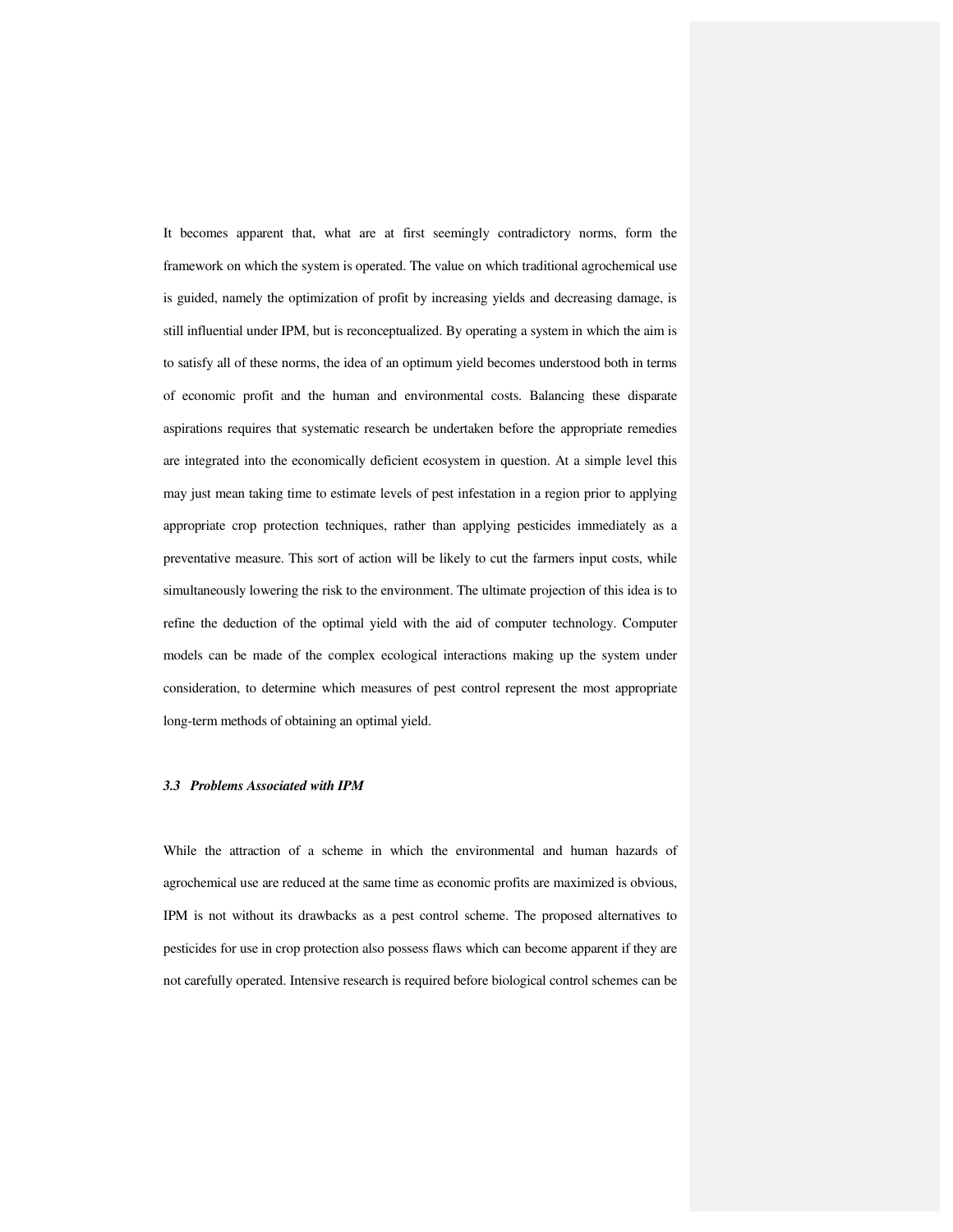enacted to ensure that the ecosystem is not undesirably disrupted by the introduction of a pest predator. It needs to be ensured that the predator is specific to the pest it is intended to control, or else it may become a pest in its own right by attacking crops or beneficial insects. The introduction of Cane toads [*Bufo marinus* (L.)] to Australia and of crows to Malaysia to control coffee caterpillars are cases in point. In both instances the introduced species' are accepted as having caused more harm than good to the crops they were intended to protect (Sahabat Alam Malaysia 1984).

The augmentation of advances in genetic engineering to the field of biological control, creating what are known as biopesticides, has created great excitement in the scientific world, but has not taken off as much as many anticipated in the 1980s. Biopesticides by 2011 had only secured around 2.5% of the pesticide market since they are highly selective, less straightforward to utilize and still comparatively unfamiliar to most farmers (Chandler et al. 2011).

Developing a means of pest control without resorting to chemicals or pest predators, by breeding pest resistant crops, also has its weaknesses. For a start, it is possible that the crop variety with the best resistance may have a yield that is too low to make it economically viable, or that its quality may be below what is expected by consumers. Only a limited number of resistant crops will be able to match these essential criteria. It is also known that a side-effect of increasing a crops resistance to a particular pathogen can be to reduce its resistance to another. Great concern has also been aired regarding the ramifications of manufacturing genetically engineered crops that are resistant to pests. Evidence that some insects have become resistant to *Bacillus thuringiensis*, the toxic genes of which have been incorporated into cotton plants, suggests that this form of pest control is prone to the same Achilles heel that has basically called pesticide use into question (Tabashnik et al. 2008).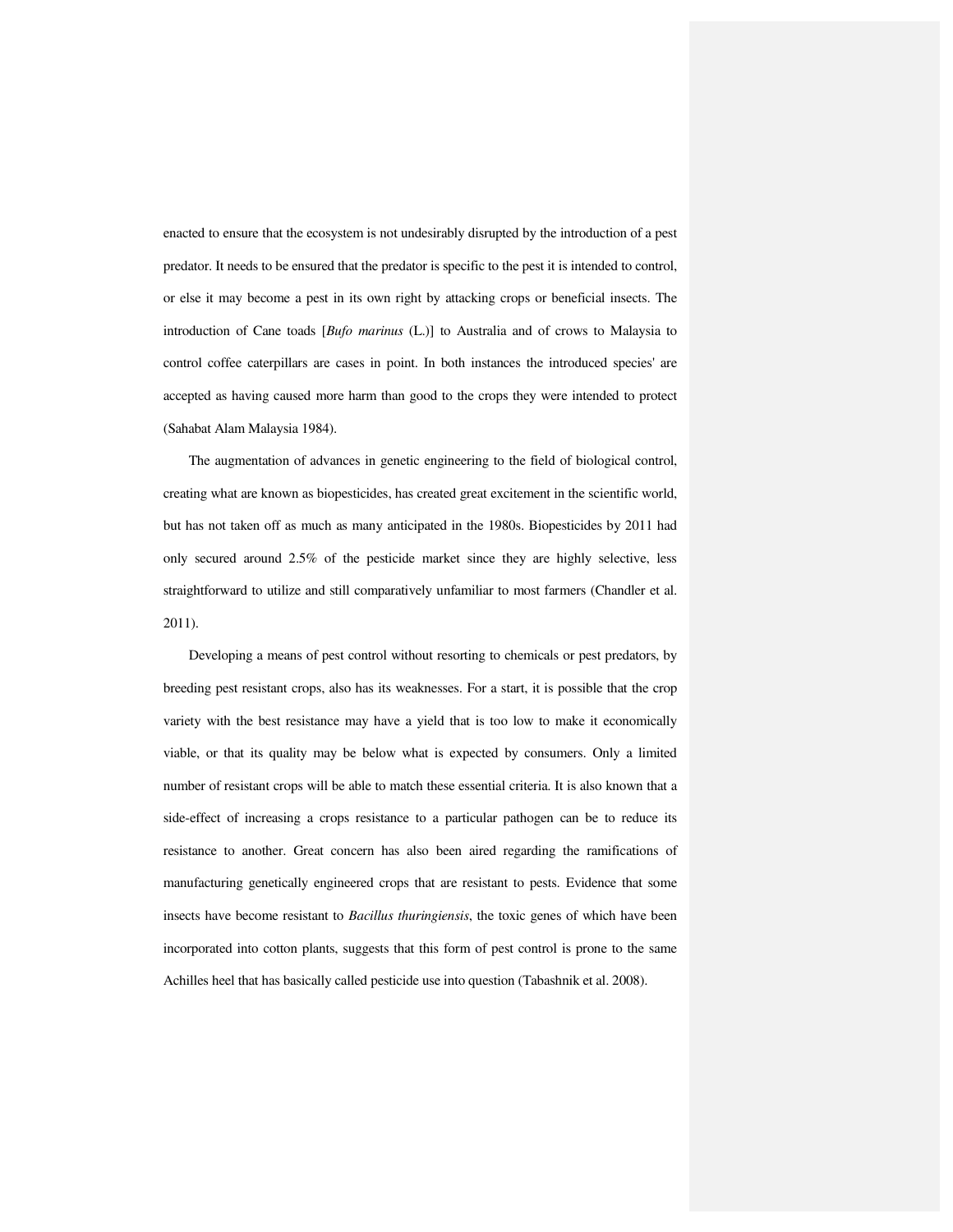Perhaps the biggest fear concerning this technology, however, is that ultimately it may actually provide a new and bigger stage for pesticides to act on and thrive. It should be remembered that it is agrochemical businesses that own the vast majority of plant breeding companies, and the concern of many is that, far from using resistant crops as an alternative to chemicals, they are exploited as a means of allowing more intensive pesticide use. Crops have been developed which are resistant to particular herbicides rather than weeds, allowing greater quantities of such herbicides to be used against the weeds without harming the crop. An empirical study by organic farming lobbyists in the United States, but based on agriculture department statistics, found that national levels of herbicide use had significantly increased since the augmentation of GM crops in the country (Benbrook 2009). The potential environmental consequences of this trend do not need to be spelled out, suggesting that the technology of inducing greater crop resistance is in the wrong hands and could exacerbate a problem it was hoped it could help solve.

The mutagenic effects of chemicals used to sterilize male pests have already been discussed, and it is clear that all forms of 'indirect' pesticides are still in their infancy as crop protection alternatives. At the same time, it is a common delusion that natural chemicals are inherently safer than their synthesized counterparts and so more preferable for use as pesticides. The use of tobacco-based solutions is frequently cited as a traditional pest control agent which can be rediscovered as an alternative to modern insecticides, but nicotine is as equally hazardous as most synthetic chemicals owing to its high mammalian toxicity.

The use of IPM as a package of pest control measures has had its successes, as has been illustrated, and it has been enhanced through the application of information technology. Extensive national pesticide reduction schemes have thus been implemented in many developed countries but its impact in the Global South has been much more limited (Cuba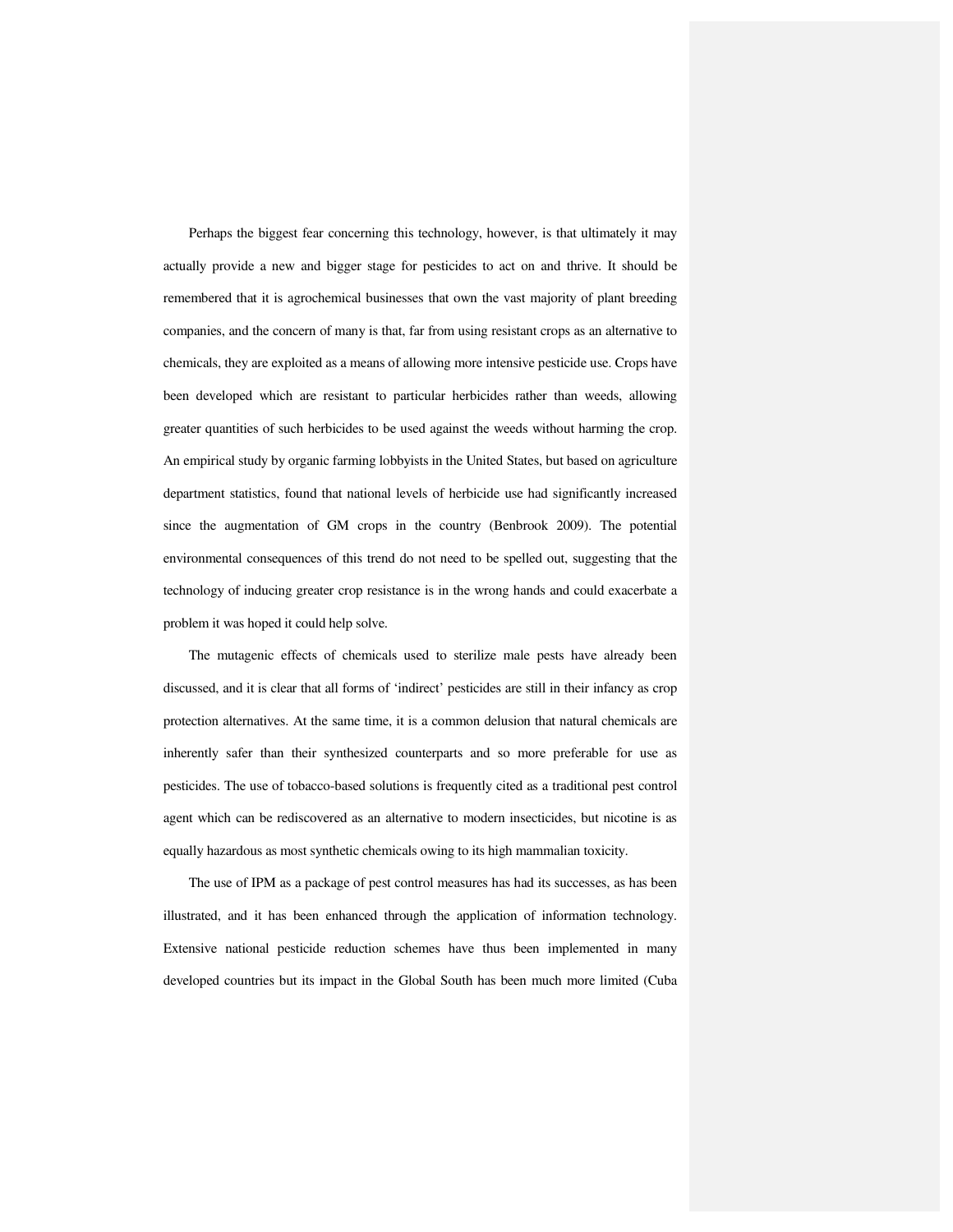and Indonesia are notable exceptions). IPM's applicability as an antidote to all the ill-effects associated with pesticide use does, therefore, need to be qualified. The bulk of environmental and human tragedies occur in the Global South, where the application of such substances is comparatively unregulated. IPM does not always represent a viable alternative in these states because it is more complicated and, ultimately, rooted in advanced technology. An extensive empirical study by proponents of such measures, for example, concluded that 'introducing IPM in South East Asia through the conventional transfer of technology oriented transfers simply does not work' (Chowdhury and Ray 2008: 226). Returning to age-old methods of pest control may be less hazardous for Global South workers, but it should be remembered that it was the inadequacy of such measures to protect crops that led to the Green Revolution and chemical control in the first place. An economically viable IPM system requires sophisticated technology and a well-trained workforce able to analyze the ecology, geology, and agronomy of a region and prescribe the appropriate solution. These prerequisites are clearly not to be found in most Global South countries. This problem is recognized by the epistemic community who continue to advance IPM principles to developing countries with some successes, but progress is slow.

# **4 The Politics of Agrochemicals**

#### *4.1 The Emergence of Agrochemical Politics*

The production and use of agrochemicals thrived from the late 1940s to the 1960s, when food yields soared and many tropical diseases appeared to be being brought under control through their use, but then the rise of political ecology brought numerous side-effects into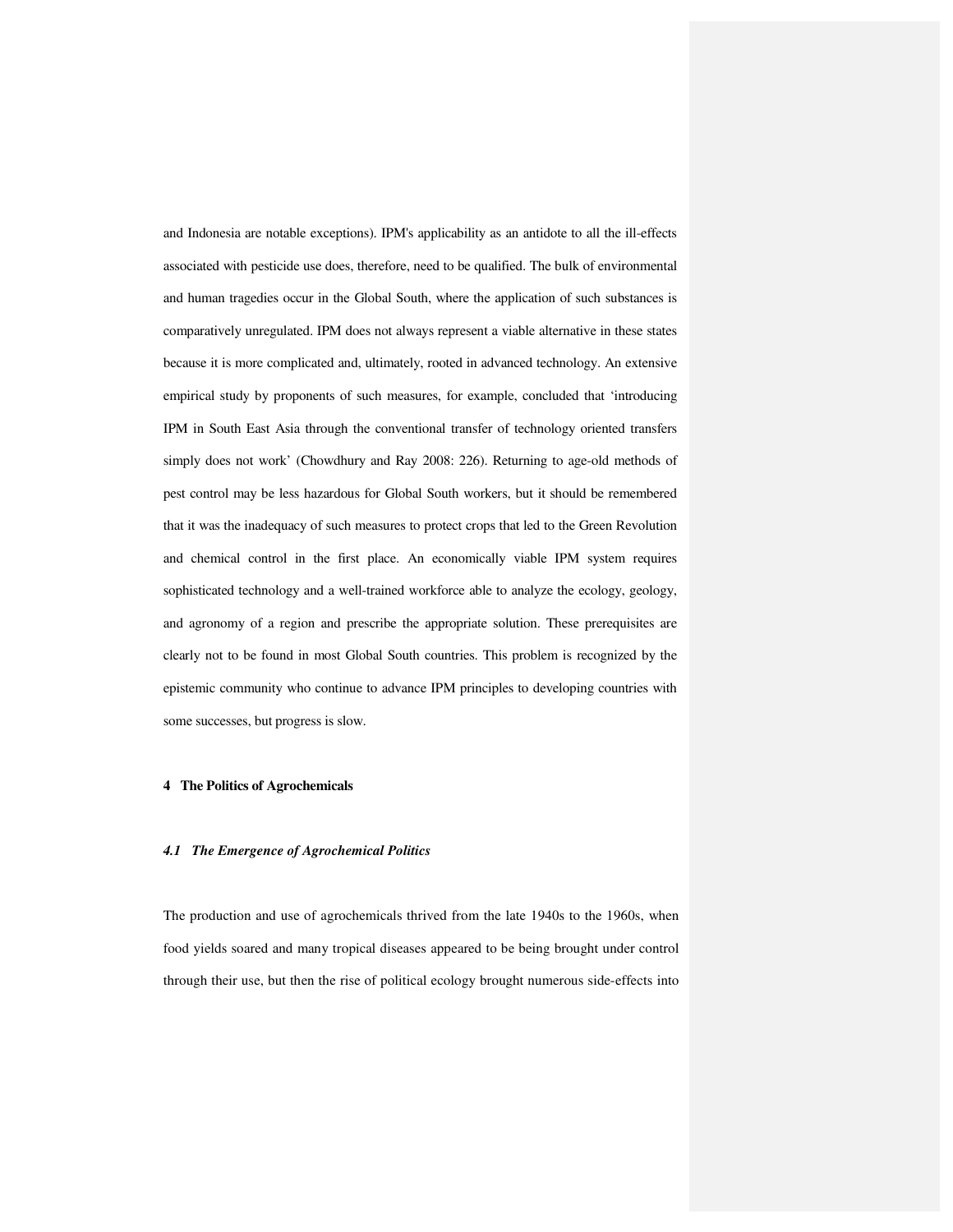focus. The issue of pesticide-induced environmental pollution was, in many ways, the catalyst for the emergence of the whole issue of environmental change on the international political agenda in the 1960s. The publication in 1962 of *Silent Spring* by Marine Biologist Rachel Carson from the United States, despite concerted corporate attacks on its scientific authenticity, is widely recognized as having helped fuel the take-off of environmental politics. The book's title alludes to a future world in which birdsong could no longer be heard, drawing on evidence that organochlorine pesticide use was damaging eggshells. It was this ecocentric message which prompted a backlash in the United States and much of the West against what was undoubtedly a profitable and, in some cases, life-saving technology, although the book did also highlight human health hazards associated with organochlorine pesticide use (Carson 1962). The controversial use of the jungle defoliant 'Agent Orange' (a trade name of the herbicide 2,4,5-T) by the United States during the Vietnam war also served to heighten anxieties about pesticides. At that point the use of such chemicals even entered the world of 'high politics' when Swedish Prime Minister Olaf Palme denounced the applications of Agent Orange by the United States as 'ecocide' at the 1972 United Nations Stockholm Conference on the Human Environment, prompting a diplomatic spat between the two countries. As with other environmental issues, the 1960s and early 1970s saw the entire arena of agrochemical production, trade and use at the international level move from being a relatively unchallenged and heralded technological development to a highly politicized set of issues.

The rise in concern at the effects of organochlorine insecticides on wildlife since the 1960s has contributed to the banning of, or severe restrictions on, the use of DDT, dieldrin and other notorious chemicals in most developed countries. The United States government enacted legislation restricting DDT use in 1969 and then outlawed its use altogether in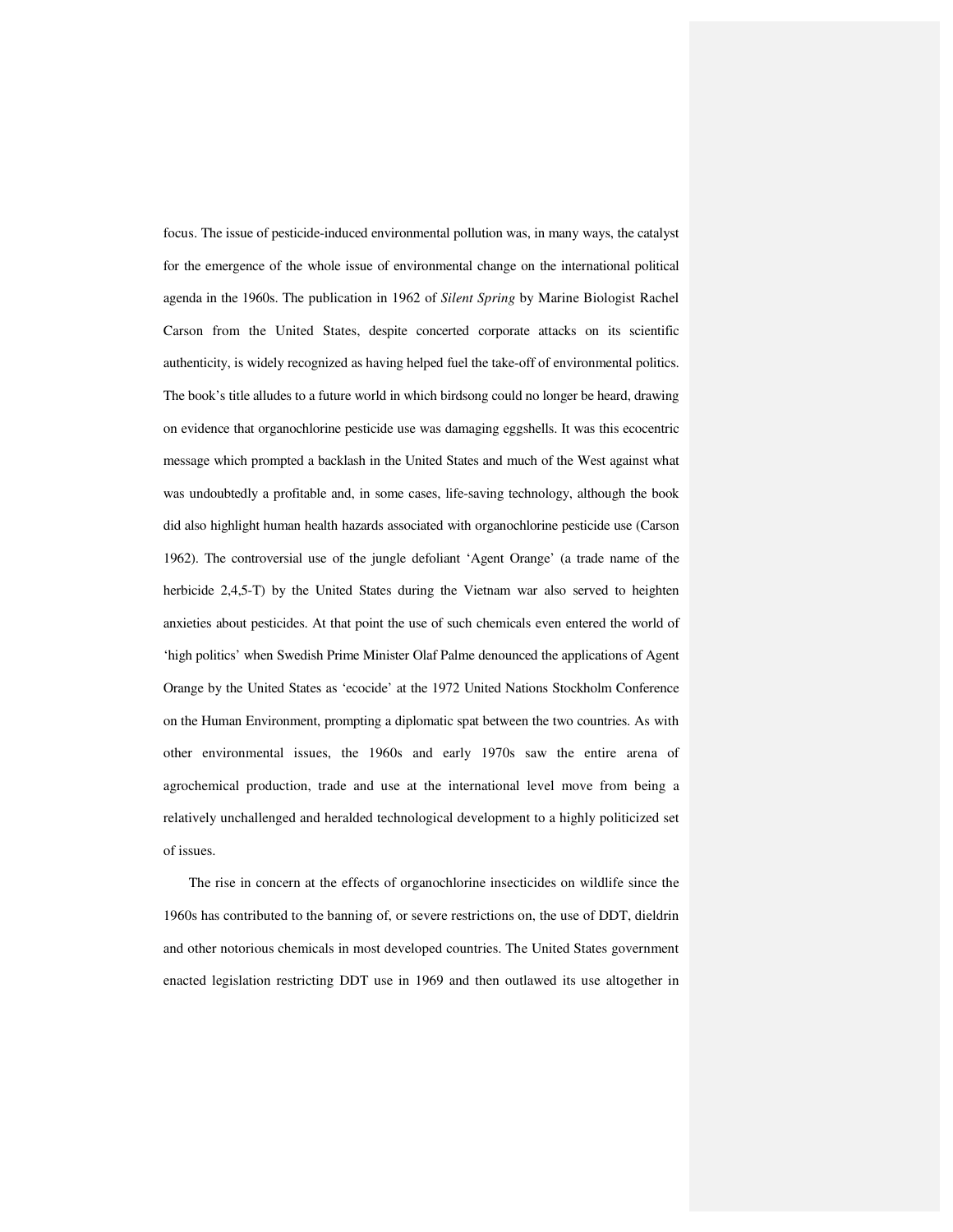1972. Pesticides continue to arouse a certain amount of political controversy in the domestic political arenas of the developed world, but the phasing out of the most carcinogenic and polluting chemicals and their replacement with less toxic formulations, alongside the establishment of stringent consumer standards and health and safety regulations has significantly reduced environmental and health concerns. There have been some notable environmental benefits from these domestic legal changes, such as the return of Sparrowhawks in the United Kingdom since the 1970s after coming close to disappearing. However, as the United States figures referred to earlier indicate, there continue to be some significant pesticidal impacts on wildlife.

Since the 1960s, however, it has been transnational issues of pesticide use, production and trade that have commanded most social, environmental and political significance. The 'Green Revolution' saw many chemicals withdrawn from domestic use in the developed world continue to be marketed to the Global South where regulatory standards tend to be more lax. The monocrotophos used in Argentina, referred to earlier, was imported from the United States, where its use is prohibited. The response of many agrochemical firms to greater scrutiny of their produce by health and environmental groups in the North has been to redirect their goods to much less restrictive markets in an 'industrial flight' or 'race to the bottom'.

Chemicals were first legally restricted in a number of developed countries in the late-1960s and 1970s chiefly because of their proven effects on birds and other wildlife but this, in itself, has never proved a sufficient basis for global rules to develop. Global regimes which have emerged in the governance of pesticides have only crystallized once vested industrial and governmental interests have also come to see some advantage in regulation due to the consequent harmonization of trading standards.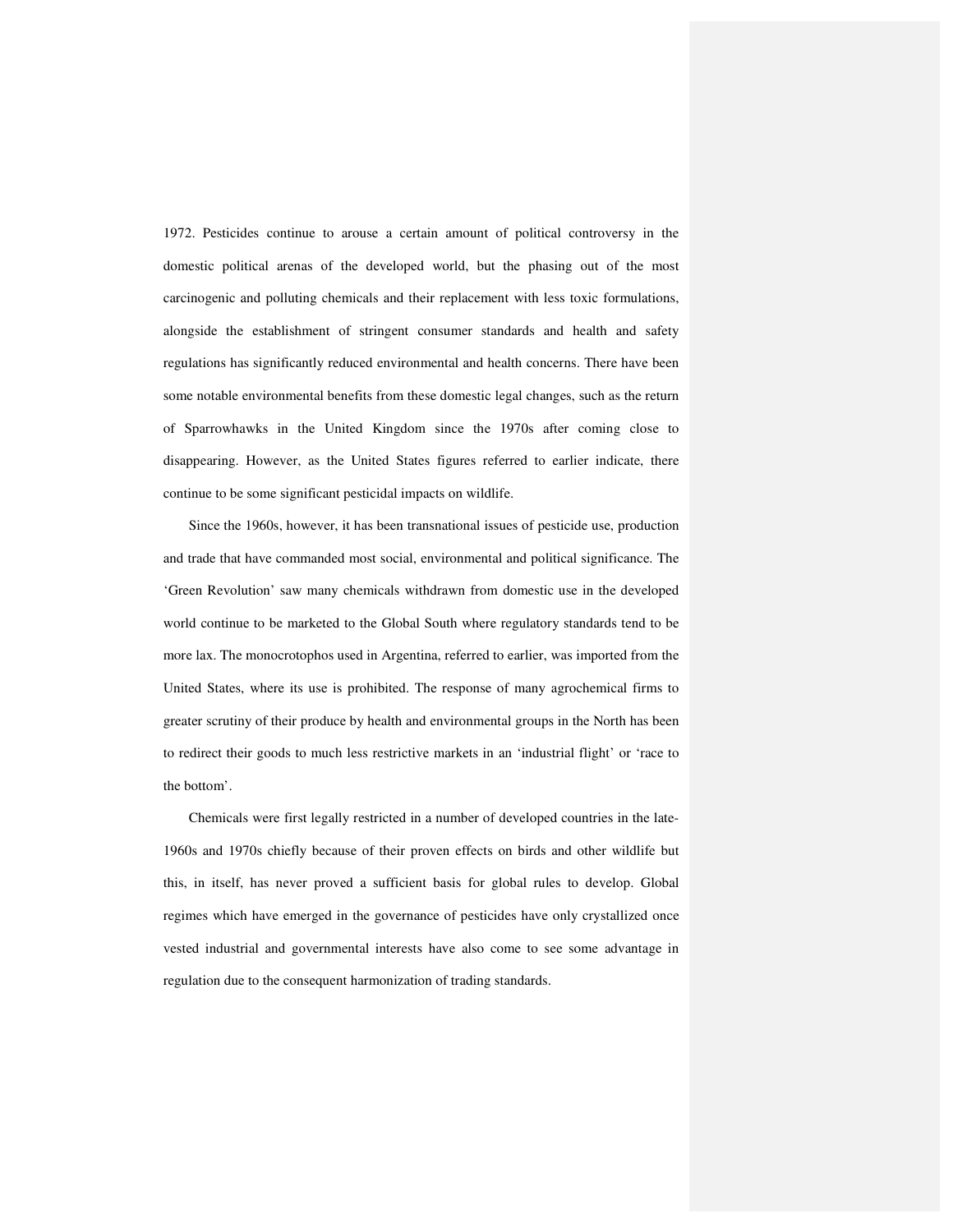It was the 1984 Bhopal disaster that served as the catalyst for a campaign involving numerous environmental and consumer activists aiming to regulate the global production, trade and use of pesticides led by a purpose-built global pressure group the Pesticides Action Network (PAN) formed two years earlier. The Bhopal disaster served to highlight concerns over pesticide toxicity beyond that which had been possible in the countless smaller-scale disasters that had occurred before 1984. Bhopal also served to expose a clear International Political Economy dimension to the pesticide industry since safety standards at the plant were found to be much more lax than those at the home-base in Virginia.

Crucially, self-interest as well as compassion in the Global North came to favor the regulation of the pesticide trade in the 1980s and 1990s as governments came to see that domestic legislation was insufficient for protecting their citizens. Pesticides profitably dumped on the Global South market can return to Northern consumers in their food imports from the same countries, or through long-range atmospheric pollution due to the 'grasshopper effect'. Additionally, chemical firms needed to improve their reputations after Bhopal and came to see that global standards would be less costly than further domestic legal restraints on their industry, and even advantageous in the long-run. Thus, the powerful players in pesticide politics, the chemical companies and Northern governments, have gradually been persuaded of the need for regulation, paving the way for the development of international law in the 1990s.

Contemporary global governance with regards to agrochemicals is focused on four areas: 1) regulating permissible amounts of residual chemicals in traded food, 2) regulating the export of certain pesticides, 3) outlawing the use and production of the most toxic chemicals, and 4) targeting a specific pesticide as part of the ozone regime.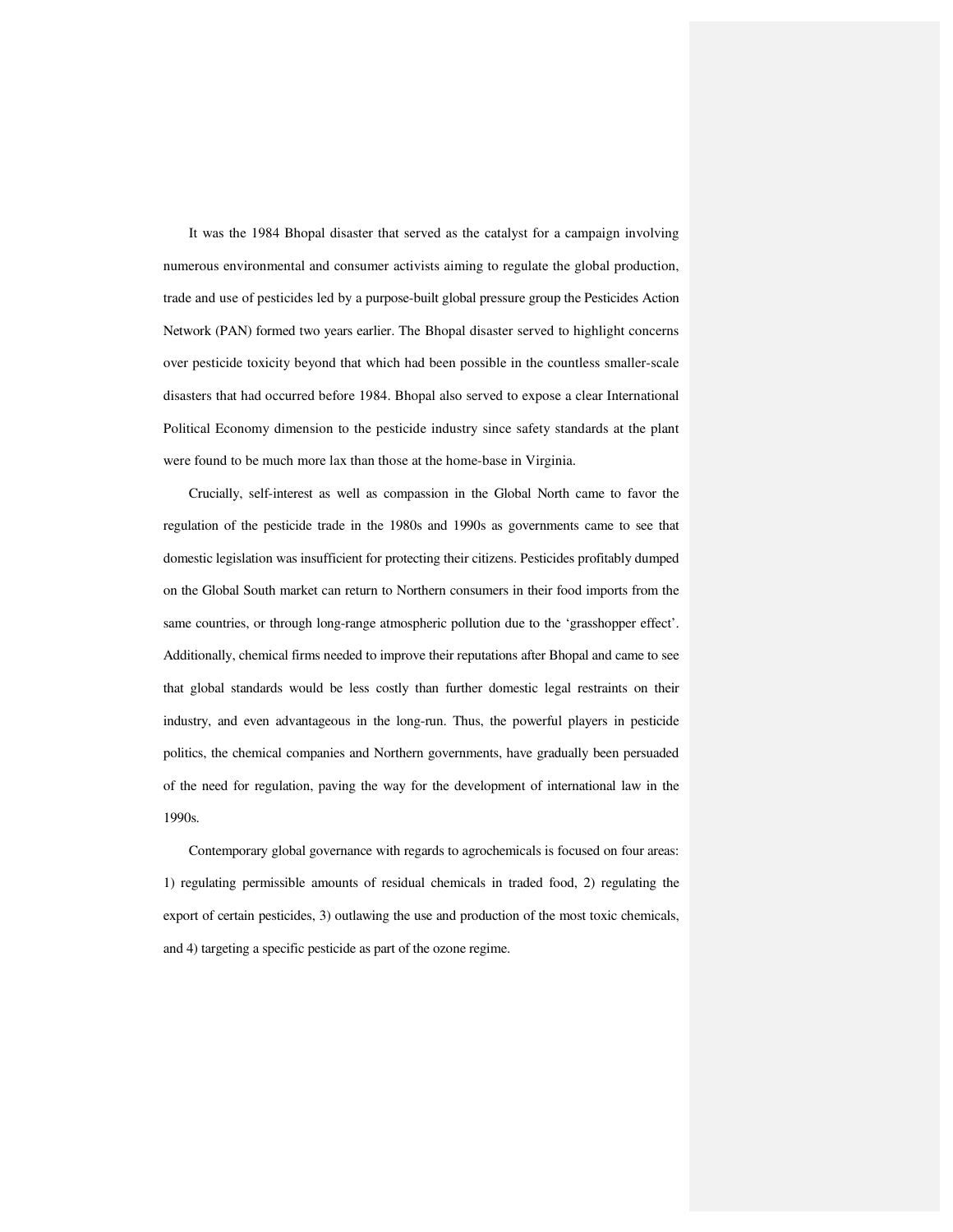#### *4.2 The Politics of Agrochemical Residues in Traded Food*

The origins of global policy on agrochemicals can be traced back as far as 1963 when the Food and Agricultural Organization and World Health Organization co-launched a body intended to "protect the health of consumers and to ensure fair practices in the food trade" (Codex 1989, 31). The Codex Alimentarius Commission, the implementing machinery of the FAO/World Health Organization Food Standards Programme, has a Committee on Pesticides Residues (CCPR) which sets global standards for recommended maximum levels of pesticide traces in traded foodstuffs, initially intended to be no more than voluntary guidelines. A Codex Committee on Additives similarly deals with traces of veterinary drugs or fertilizers.

Environmental and consumer groups have long suggested that Codex standards are more informed by the latter of its two stated aims and cannot be relied upon to guarantee consumer safety since the body is not impartial in its judgments and is chiefly motivated by the desire to harmonize national food standards to an agreed minimum in order to facilitate international trade. The membership of Codex is open to any member-state or associate member of the FAO and WHO who can then vote on a majority basis for the adoption of draft standards for food quality issues. The commission has always been far closer to the FAO than the WHO, owing to the latter's broader portfolio of responsibilities, and has attracted similar sorts of criticism to its closer parent of being over-influenced by Multi-National Corporations linked to the food industry (Avery et al. 1993). For example, of the twenty-three 'international nongovernmental organizations' listed as participants at the Thirty-ninth CCPR meeting in July 2007, all were business representatives (Codex 2007).

This concern at excessive corporate influence was heightened with the creation of the World Trade Organization (WTO) and the sudden elevation of Codex's technical standards to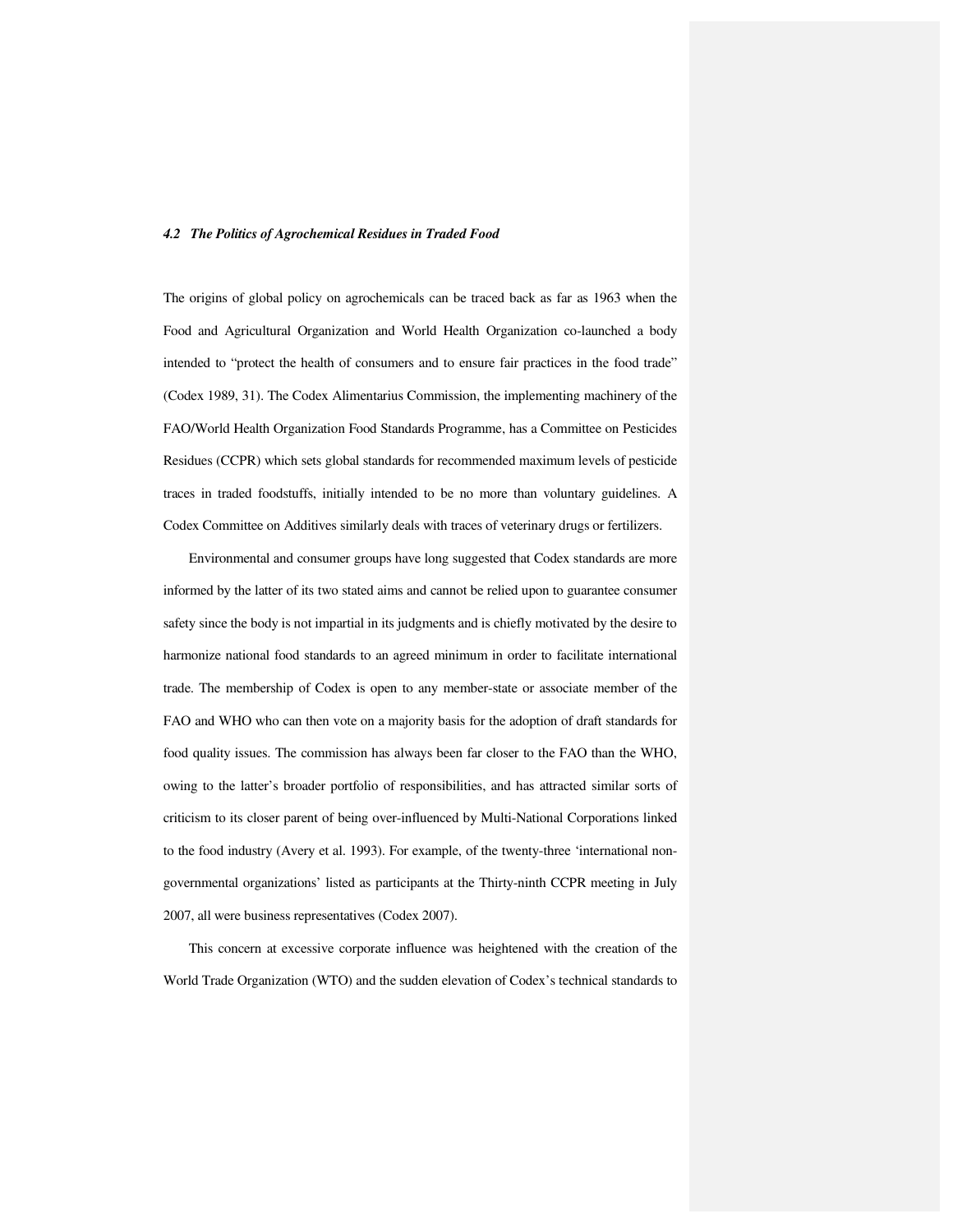quasi-international law. The 1995 WTO Agreements on the Application of Sanitary and Phytosanitary Measures (SPS) and Technical Barriers to Trade (TBT) cite Codex standards as the benchmark for determining whether state food standards are being used by members as an unfair barrier to free trade. The United States and Canada have accused the European Union of this in relation to hormone residues in beef, but a leveling down of international residue standards has not yet happened. Food in the Global North generally still continues to be produced in accordance with national pesticide residue standards since lowering consumer safety standards in democracies with active civil societies and a press is politically infeasible.

Codex standards for agrochemicals, though less stringent than the domestic standards of many developed states, are presently almost certainly sufficient to safeguard against significant pesticide risks to human health. Despite high levels of corporate influence, the CCPR's standards are drawn largely from the findings of the Joint Meeting on Pesticide Residues (JMPR), a respected WHO/FAO forum of scientists and academics without any corporate representation. JMPR recommendations on acceptable residue limits in foodstuffs, though less stringent than some domestic standards, are very much informed by the precautionary principle with levels set much lower than are known to be dangerous to health.

As with many other environmental and health issues there has been some breaking of the ranks on the appropriateness of the precautionary principle in spite of its apparent legitimization by all governments at UNCED in 1992. This was most notable in 2001 when the United States delegation at the  $16<sup>th</sup>$  session of the Codex Commission on General Principles led a walk-out in protest at attempts to develop further use of the principle in Codex standards, arguing that this would represent a "non-scientific" trade barrier. The United States government and global chemical industry representatives have since focused on lobbying for a global harmonization of Codex Maximum Residue Limits (MRLs), but to date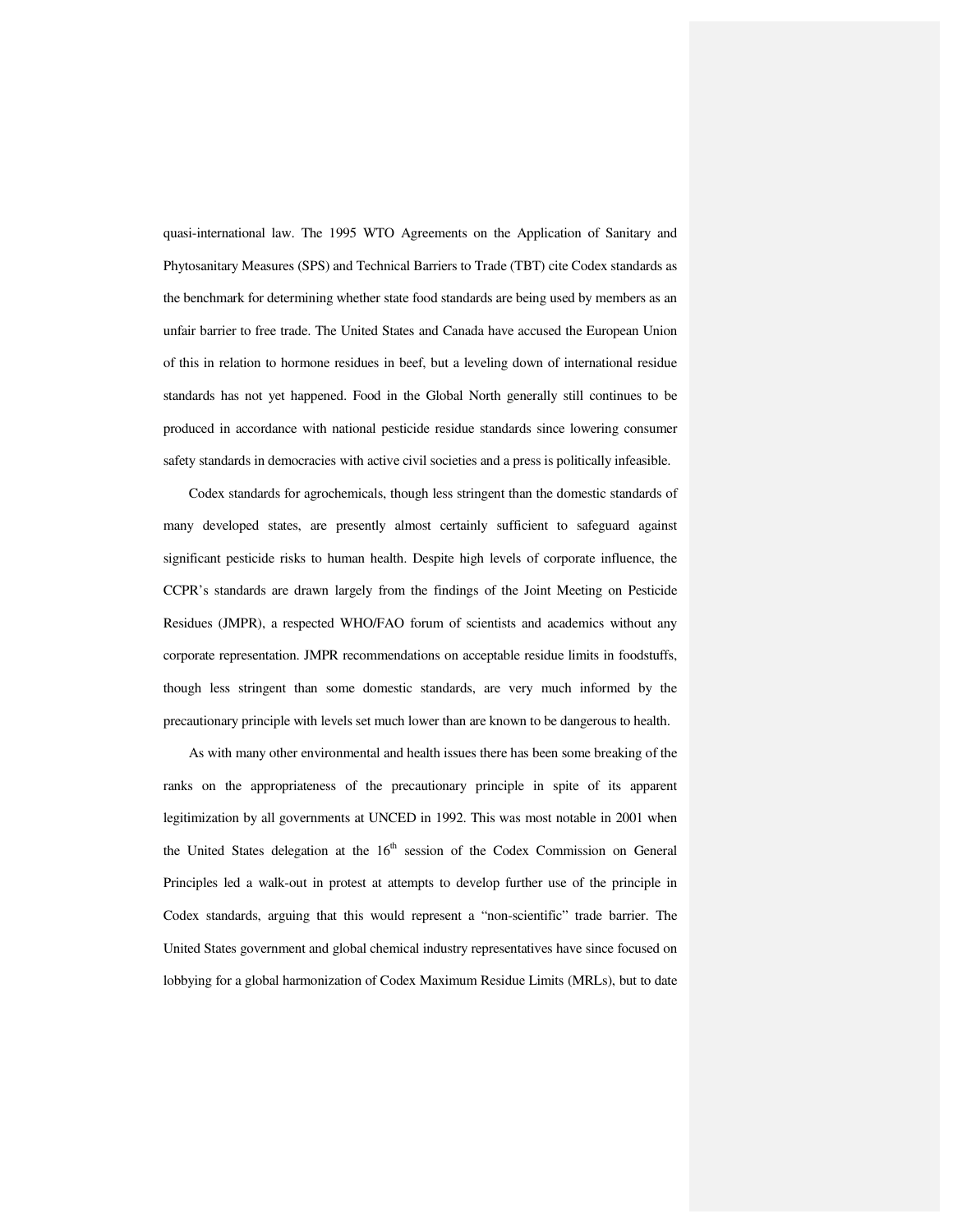the right of states to fix their own- even more precautionary- MRLs has remained. Where Codex pesticide residue limits have been most influential is in providing a standard for developing countries lacking any MRLs of their own. Hence, Codex standards have not levelled-down standards with regards to pesticide residues in traded food and, despite extensive corporate lobbying and being co-opted by the WTO, have instead levelled-up standards and served to enhance public safety around the world. The precautionary principle has so far held sway and, at the moment, the pesticide residues regime represents something of a "bootlegger and Baptist coalition"<sup>2</sup> (Yandle 1989) with its rules developed from principles emerging from an epistemic community committed to safeguarding human health, with the economic interests of industry brought on board.

Significant national differences can be seen with regards to traces of growth hormones in traded meats. The European Union has banned the use of such products since 1985 in contrast to the United States and Canada, leading to a series of trans-Atlantic trade disputes once import restrictions were introduced in 1989.

#### *4.3 The Methyl-Bromide Regime*

L

An international regime has emerged since the early 1990s, regulating releases into the atmosphere of the soil-fumigant methyl-bromide which is used extensively in the farming of tomatoes and strawberries, particularly in the United States. Concerns had been voiced about the environmental effects of methyl-bromide for years (the Netherlands government phased

 $2$  The term is derived from the days of alcohol prohibition in the United States when both the church and the illegal 'black market' gained in different ways from the law.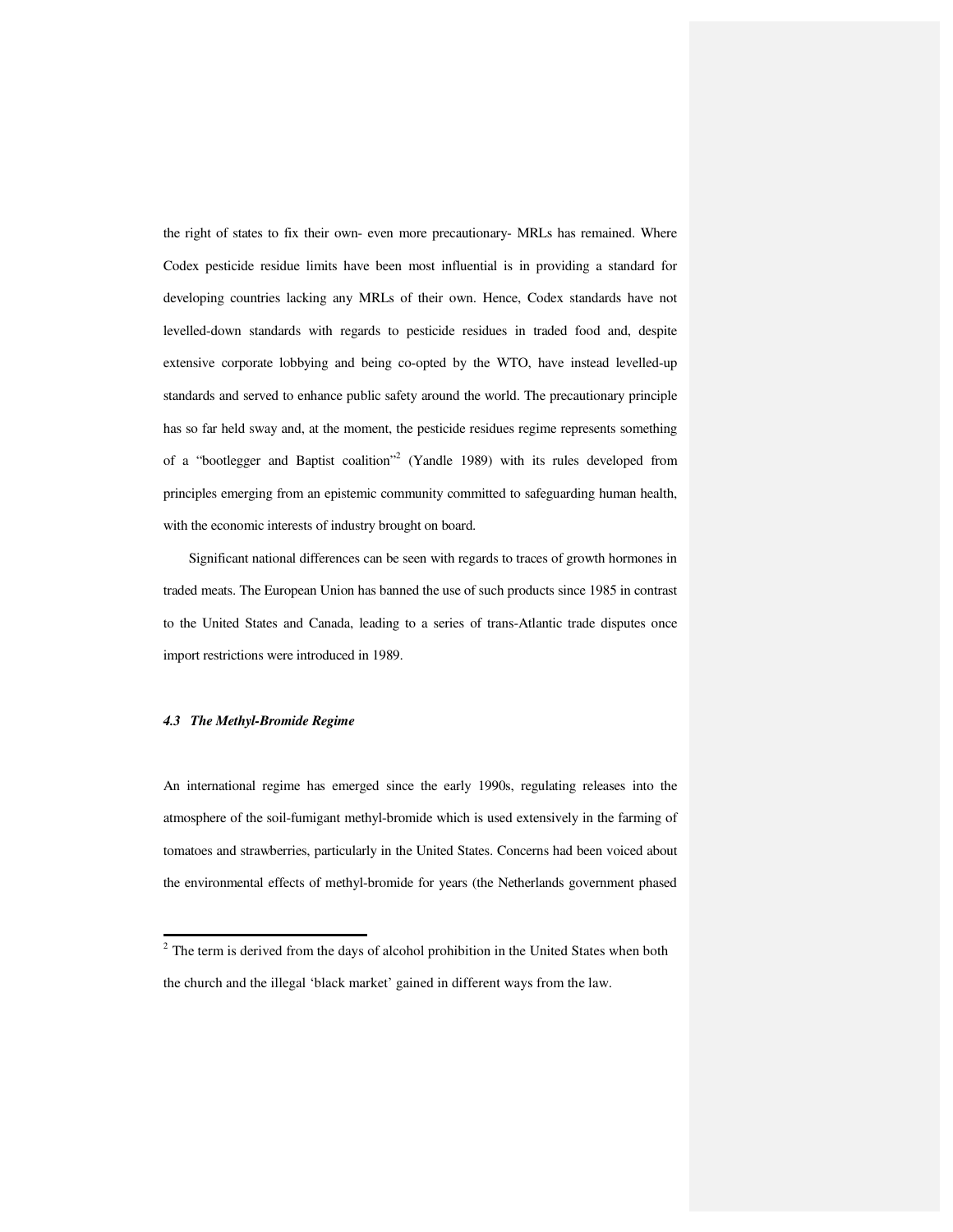out its use in 1992), but it took the realization that the chemical posed a threat to human life for it to be made subject to any international regulation. The discovery that methyl-bromide was a significant ozone-depleting agent saw a global agreement concerning methyl-bromide use and production reached in November 1992 in Copenhagen as part of the *Montreal Protocol on Substances That Deplete the Ozone Layer*, the key treaty dealing with the issue of ozone depletion.

The Copenhagen meeting decreed that methyl-bromide production and consumption levels should be frozen at 1991 levels from the start of 1995. In September 1997, the 9th Meeting of the Parties to the Montreal Protocol committed 160 governments to a timetable for a complete phase-out of methyl-bromide production and use. In line with the 'common but differentiated responsibilities' principle agreed upon at UNCED, developed countries agreed to end use of the chemical by 2005 after a series of intermediate cuts, while developing countries agreed to a deadline of 2015 to eliminate its use following a freeze in 2002. As with other areas of environmental and humanitarian global governance, however, the United States position backtracked under the Bush Junior administration from seeming to support a complete phase-out, and they have maintained a significant level of methyl-bromide use since 2005 by exploiting a 'critical use exemptions' clause to the agreement far more than had been anticipated. The California strawberry industry, mindful of the costs of switching to alterative soil fumigants, lobbied hard for United States delegates to argue that previously agreed upon alternative fumigants were not adequate for the West Coast climate, much to the irritation of most other Montreal Protocol parties (Gareau 2008). Hence, methyl-bromide continues to be used, principally in the United States, but also in several other countries. A global phase-out is still proceeding, albeit more slowly than was originally envisaged.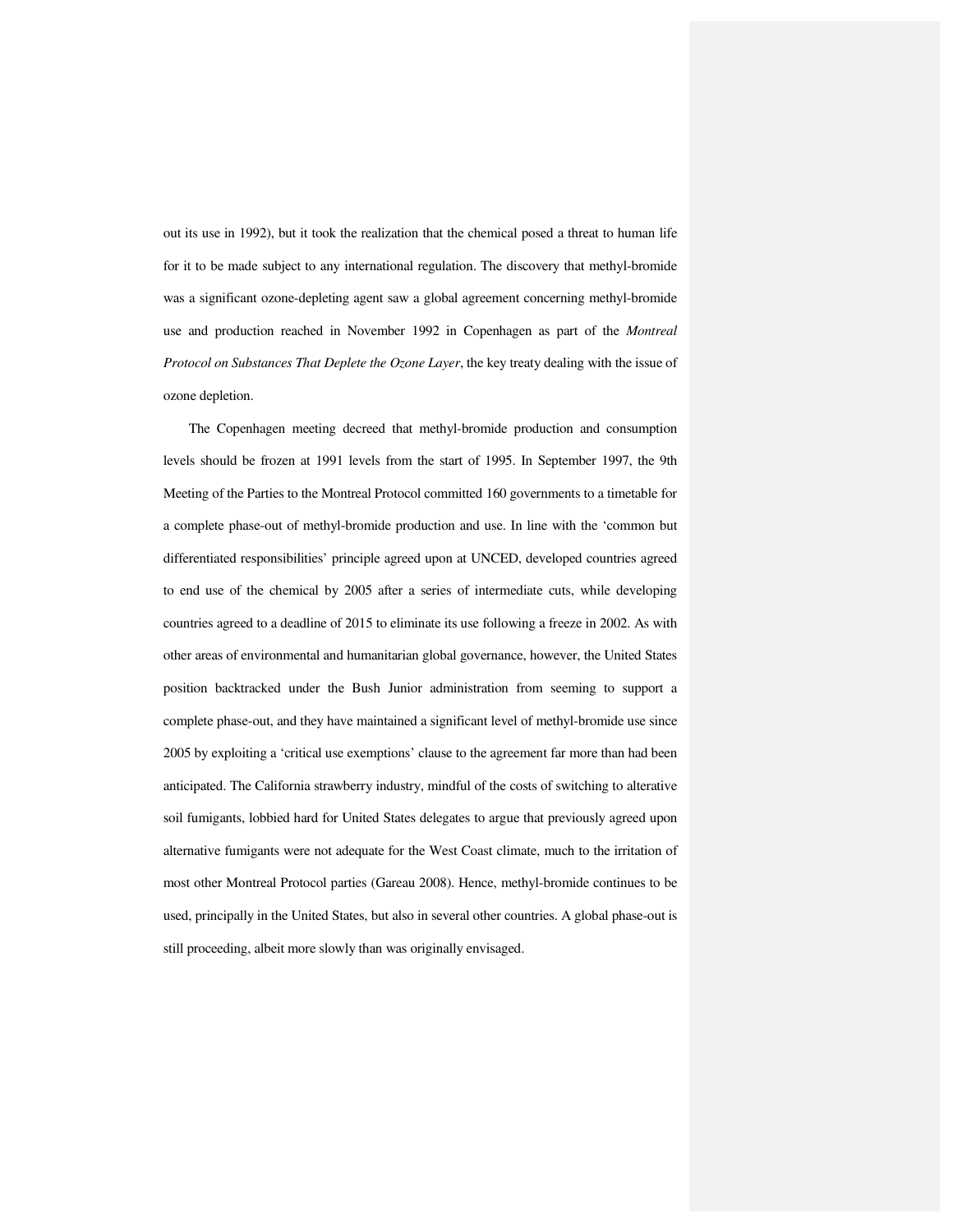#### *4.4 Prior Informed Consent in Trading Chemicals*

Probably the most significant development in the global governance of chemical pollutants was the 1998 *Rotterdam Convention on the Prior Informed Consent Procedure for Certain Hazardous Chemicals and Pesticides in International Trade* which came into force in 2004. The Rotterdam Convention sets out legally binding commitments constraining governments attempting to export chemicals banned in their own countries through the Prior Informed Consent procedure (PIC). The chemicals PIC regime stands as an example of how private governance can form the basis of more stringent consumer-focused regulation. The Rotterdam Convention made legally binding Article 9 of the FAO's 1986 *International Code of Conduct on the Distribution and Use of Pesticides*, a voluntary set of safety standards for the handling and transport of pesticides.

The PIC was initially resisted by displays of corporate power, but eventually was able to overcome such vested interests. The relevant PIC provision in Article 9 was withdrawn during the lead-up to the FAO Code's ratification in 1985 despite appearing on seven of its eight drafts in the face of strong persuasion from the United Kingdom and United States, motivated by a chemical industry lobby alarmed at the prospect of restrictions on their trade. No national delegation officially requested the deletion of the PIC provision and 30 countries protested its removal, but it appears that covert pressure convinced delegates at the ratifying conference that the Code as a whole would be at risk if a compromise over Article 9 was not accepted (Hough 1998: 113-120). Led by the Pesticides Action Network (PAN) and OXFAM, a campaign to re-incorporate PIC into Article 9 of the FAO Code and advance the principle carried on, regardless of the 1985 ratification. The Netherlands became the first country to formally embrace PIC into domestic legislation in 1985 and the European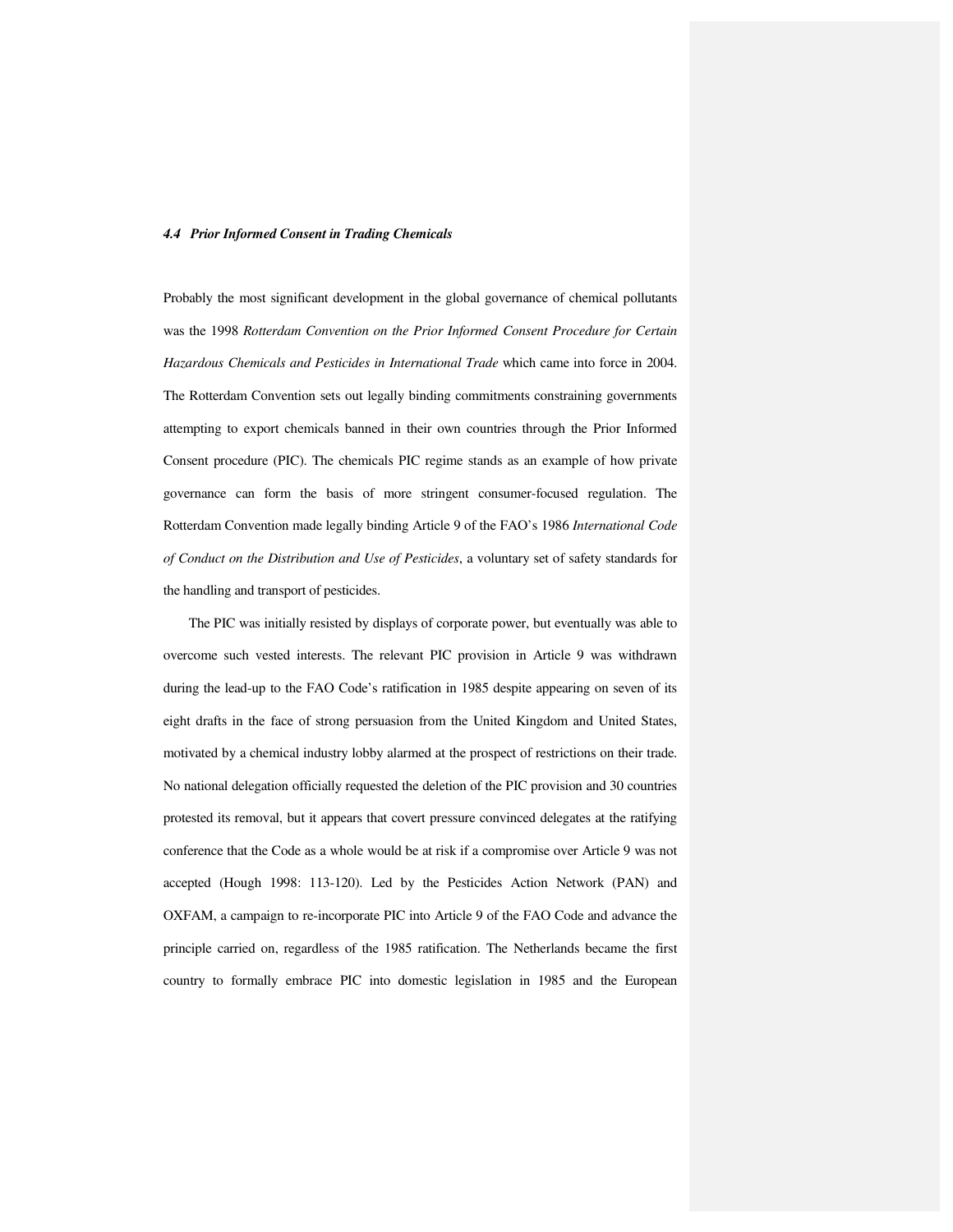Community made moves towards adopting the procedure for all its member states before eventually absorbing the whole FAO Code of Conduct, including PIC, into European law in the 1990s  $3$ .

The establishment of the principle of PIC as a binding international rule was sealed by eventually gaining the support of the chemical industry in the early 1990s. The agrochemical industry's global political mouthpiece at that time, the *Groupement International Des Associations de Fabricants de Produits Agrochemiques* (GIFAP), announced in its annual report for 1991 that one of its aims for 1992 would be to "continue to cooperate with FAO/UNEP on the implementation of PIC" (GIFAP 1991: 11). The reason for this apparent "U-turn" on PIC appeared to be a fear of the alternatives, such as an outright prohibition of the export of certain pesticides. The drafting of a bill in the United States during 1991-1992 proposing the introduction of export controls for pesticides raised alarm in the agrochemical industry and prompted GIFAP to take the extraordinary step of criticizing the bill on the grounds that it was contrary to the very article of the FAO Code of Conduct it had so vehemently opposed:

 A major concern ... is the appearance of a draft Bill on pesticide export control in the USA which is very much at variance with PIC in the FAO Code, namely that this draft legislation is export rather than import control orientated (GIFAP 1991: 13).

GIFAP here saw an opportunity to ensure that any chemical trade regulations that did emerge would be based only on import rather than export restrictions. In a choice between PIC and export restrictions of the sort discussed in the United States Congress, the chemical

L

<sup>&</sup>lt;sup>3</sup> EC Directive EEC2455/92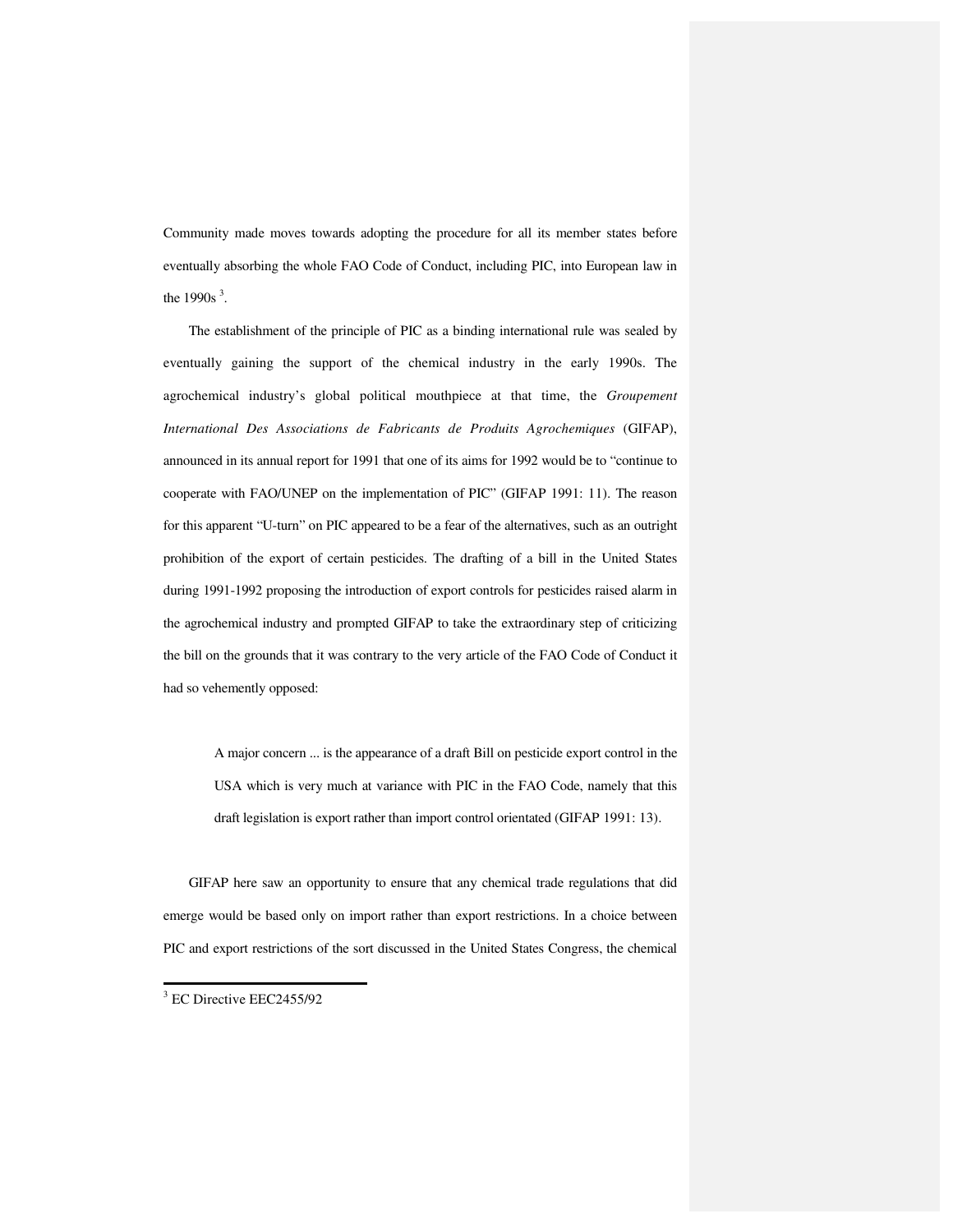industry came to accept the principle because it represented the lesser of two evils in the pursuit of their main goal of maintaining free trade. Thus, again, an agrochemical regime came to be formed through a 'bootlegger and Baptist coalition' of actors agreeing to cooperate to enforce norms in the name of differing values: safeguarding human health and maximizing economic returns, with the former the primary influence.

The Rotterdam Convention obliges parties exporting any chemical restricted by their own domestic legislation to send Decision Guidance Documents (DGD) to importing authorities detailing the basis of such restrictions. The process also ensures DGDs are automatically circulated to all parties for chemicals listed under Annex III of the Convention. A Chemical Review Committee (CRC) considers proposals from parties for including new chemicals in the automatically triggered PIC list (Annex III). By 2012, there were 43 chemicals, including 32 pesticides, contained in Annex  $III<sup>4</sup>$ . The CRC considers the reliability of the evidence provided and the significance of reported effects in comparison to the quantities used, and then discerns whether any reported ill-effects could be prevented by

L

<sup>&</sup>lt;sup>4</sup> List of Pesticides subject to PIC Procedure: 2,4,5-T; Alachlor; Aldicarb; Aldrin (HHDN); Binapacryl (Endosan); Captafol; Dustable powder formulations containing a combination of at least 7% Benomyl, 10% Carbofuran, and 15% Thiram; Chlordane; Chlordimeform; Chlorobenzilate; DDT; Dieldrin (HEOD); DNOC and its salts; Dinoseb and dinoseb salts; 1,2-dibromoethane (EDB; Ethylene dibromide); Endosulfan; Ethylene dichloride; Ethylene oxide; Flouroacetamide; HCH; Heptachlor; Hexachlorobenzene; Lindane; Mercury compounds; Pentachlorophenol; Monocrotophos; Methamidophos; Phosphamidon; Methyl-parathion; Parathion; Toxaphene (Camphechlor); Tributyl tin compounds.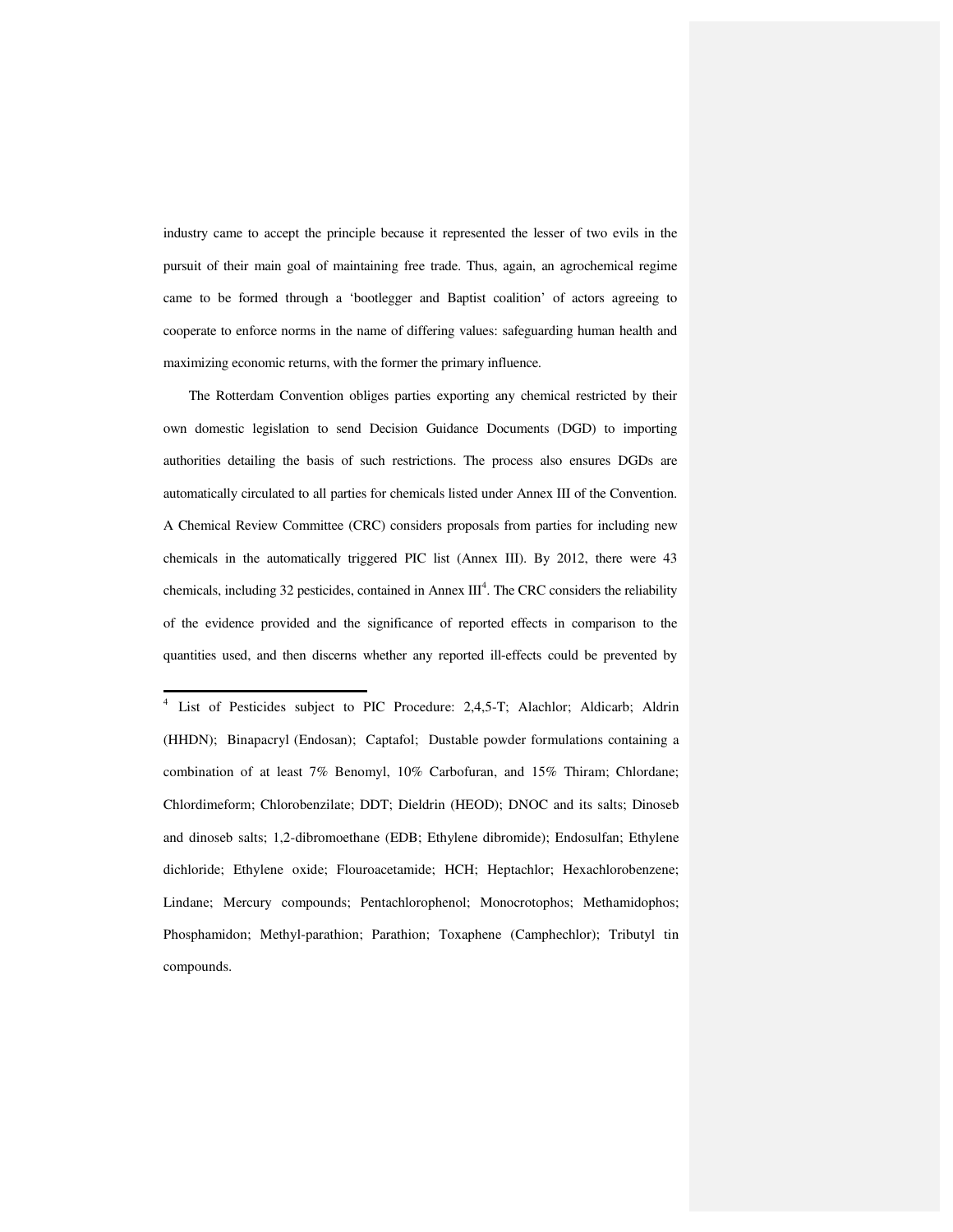proper application of the chemical. The Secretariat is able to take up reports from NGOs in addition to those from governments. This practice was established under the voluntary scheme due to PAN pressure in highlighting health problems peculiar to developing countries resulting from the use of some pesticides. The contentious issue of whether the rules of the Convention could be overruled by World Trade Organization provisions on free trade in the event of any clash was fudged by removing a get-out clause to this effect, which was supported by the United States government (who has not ratified the Convention). In its place a number of governments were permitted to include in the preamble a statement that the Convention will not 'prejudice their respective positions in other international forums and negotiations addressing issues related to the environment and trade'. There was some opposition to including the word "environmental" in the negotiating of the Convention, but it was eventually agreed that PIC would be extended to any:

...chemical formulated for pesticidal use that produces severe health or environmental effects observable within a short period of time after single or multiple exposures, under conditions of use.

(Rotterdam Convention, Article 2d)

Even for those chemicals able to make Annex III, whether PIC does lessen the problems associated with their trade is, though, open to debate. The procedure provides for information to be provided to importers, but does not actually prohibit the trade in hazardous chemicals. Further, some have expressed concern that, far from empowering Global South importing countries, the PIC procedure has actually served to reinforce dependency since the scientific assessments used are from the Global North (Barrios 2004, Karlsson 2004). The enshrining of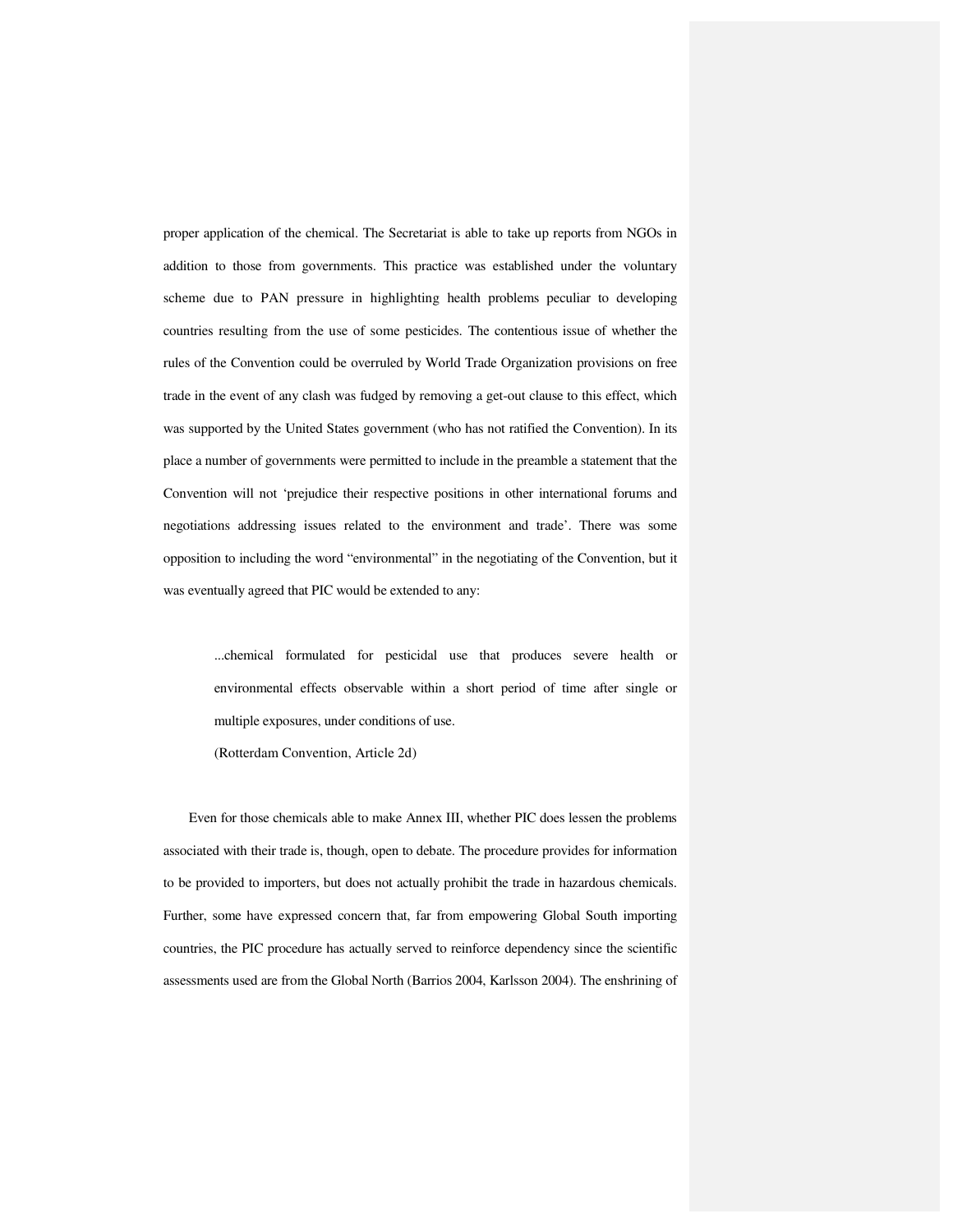PIC as a rule for the trading of hazardous chemicals is an important step forward for global governance but does not, in itself, represent the realization of environmental and consumer focused safety standards comparable to those that have become established in many countries of the developed world since the 1960s.

#### *4.5 The Politics of Persistent Organic Pollutants (POPs)*

Inspired by the progress achieved with the PIC regime, but also by its practical limitations, a global campaign aiming to eliminate the use and production of the most toxic and persistent chemicals worldwide emerged following the formulation of the Rotterdam Convention. UNCED (Chapter 19, Agenda 21) raised the profile of a pressure group campaign, supported by a WHO-based epistemic community, culminating in a treaty similar to the methyl-bromide convention, but for a range of chemicals including notoriously hazardous pesticides like DDT, aldrin and dieldrin. After endorsement by UNEP's Governing Council in 1997, the Intergovernmental Forum on Chemical Safety (IFCS), set up by UNCED, was charged specifically with the task of implementing the proposal which it duly adopted as the chief of its "Priorities for Action" at its first meeting.

Once again the development of a new regime can be seen to have emerged from a lengthy process of pressure group campaigning and United Nations agency-led epistemic cooperation. WHO Expert Committees have been at the forefront of developing global standards for measuring chemical toxicity since the 1950s and their "Classification by Hazard Scheme", launched in 1975, is the key reference point for the FAO's "Code of Conduct on the Use and Distribution of Pesticides" and the Rotterdam Convention. On the back of their success in getting the FAO Code ready for signature, PAN in 1985 launched their "Dirty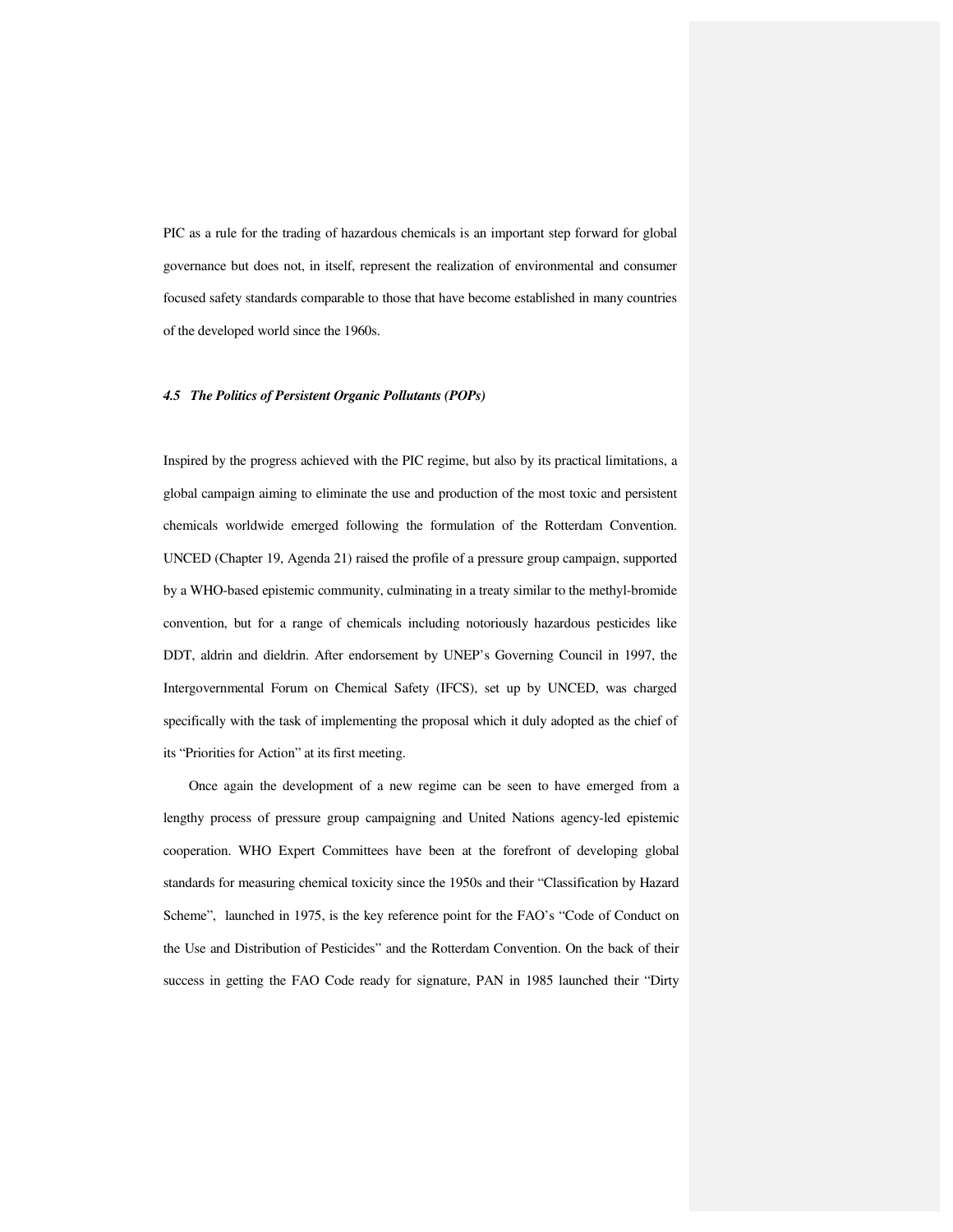Dozen" campaign calling for the outright prohibition of many of the same chemicals which subsequently formed the basis of the POPs. Sixteen years later many of the dirty dozen formed the basis of the International Legally Binding Instrument for Implementing International Action on Certain Persistent Organic Pollutants (POPs Treaty) which was signed by 127 governments at a diplomatic conference in Stockholm in May 2001 and entered into force in 2004 (Table 1).

| <b>Intentionally Produced</b>   |                                          |
|---------------------------------|------------------------------------------|
| <b>Aldrin</b>                   |                                          |
| Chlordane                       |                                          |
| Chlordecone                     |                                          |
| Dieldrin                        | use and production banned apart from     |
| Endosulfan                      | laboratory-scale research                |
| Endrin                          |                                          |
| Heptachlor                      |                                          |
| Hexachlorobenzene (HCB)         |                                          |
| Lindane                         |                                          |
| Mirex                           |                                          |
| Pentachlorobenzene              |                                          |
| Toxaphene                       |                                          |
| dichlorodiphenyltrichloroethane | use restricted to disease vector control |
| (DDT)                           |                                          |

**Table 1** Pesticides subject to the Stockholm Convention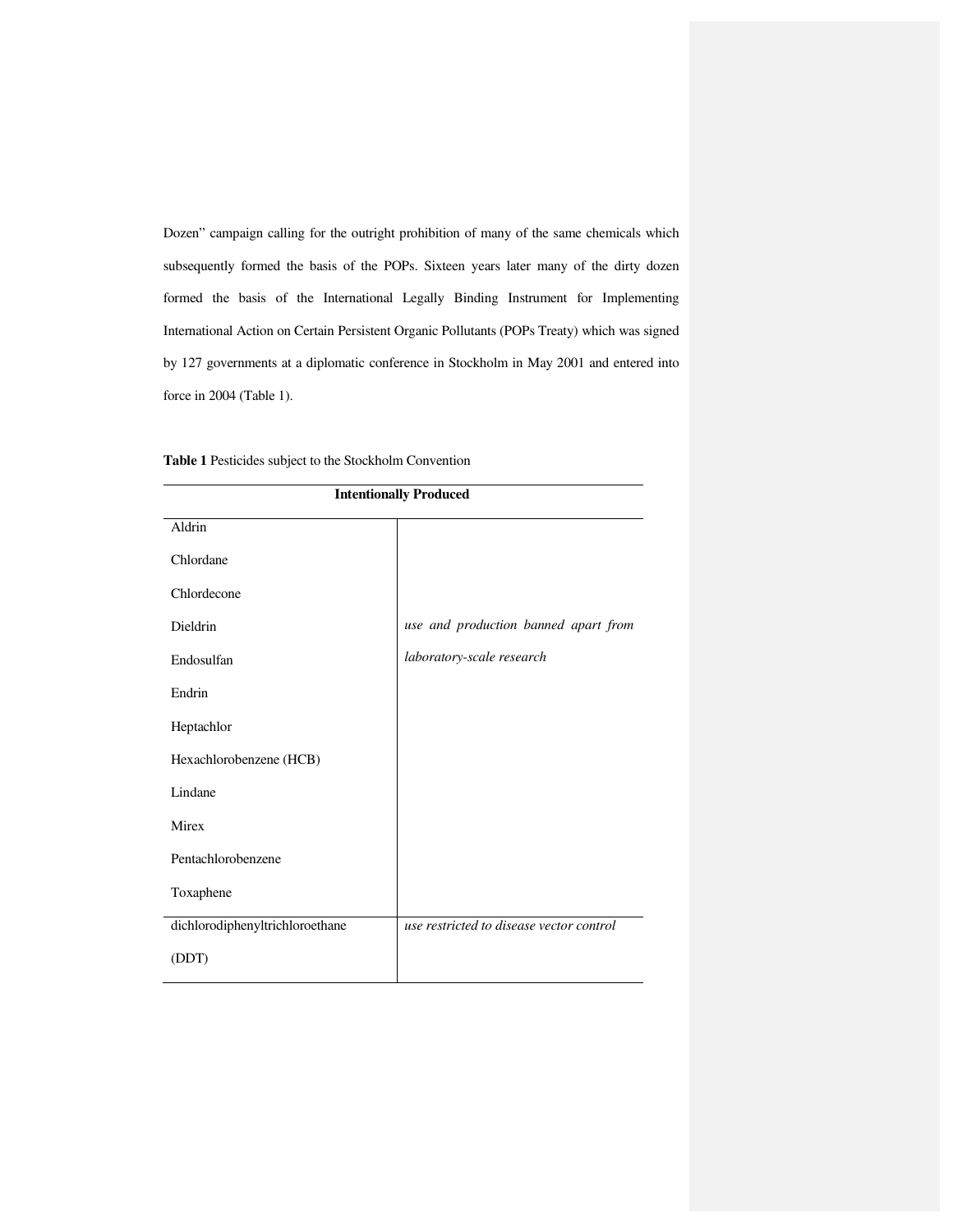|                                    | Polychlorinated dibenzo-p-dioxins and <i>use and production minimized with aim</i> |
|------------------------------------|------------------------------------------------------------------------------------|
|                                    |                                                                                    |
| (PCDD 'dioxins' /<br>dibenzofurans | of elimination                                                                     |
|                                    |                                                                                    |
| PCDF 'furans')                     |                                                                                    |
|                                    |                                                                                    |
| Hexachlorobenzene (HCB)            |                                                                                    |
|                                    |                                                                                    |
|                                    |                                                                                    |
| Pentachlorobenzene                 |                                                                                    |
|                                    |                                                                                    |

Under Article 8 of the Convention, a Persistent Organic Pollutants Review Committee appraises proposals to add new chemicals to the list<sup>5</sup>. The Stockholm Convention is explicitly linked to its UNEP sibling the Basel Convention on Control of Transboundary Movements of Hazardous Wastes and their Disposal with measures calling on parties to minimize the generation and movement of waste POPs. The Convention is an example of 'soft international law' in that it is legally binding, but contains no enforcement measures.

The production and use of the outlawed chemicals has long ceased in most developed countries but their properties ensure that they remain a domestic hazard to their populations. Due to their slowness to break down and propensity to travel, the sterility, neural disorders and cancer in peoples of the developed world can be attributed to the use of POPs in other parts of the planet. The political significance of this is such that even President George W. Bush, shortly after his government's revocation of the Kyoto Protocol on Climate Change in

L

<sup>5</sup> For example, among chemicals proposed for inclusion by the parties are Hexabromobiphenyl (HBB) and Polycyclic aromatic hydrocarbons (PAH) which have been banned in Europe by the UNECE Protocol on Long-Range Transboundary Air Pollution since 2003.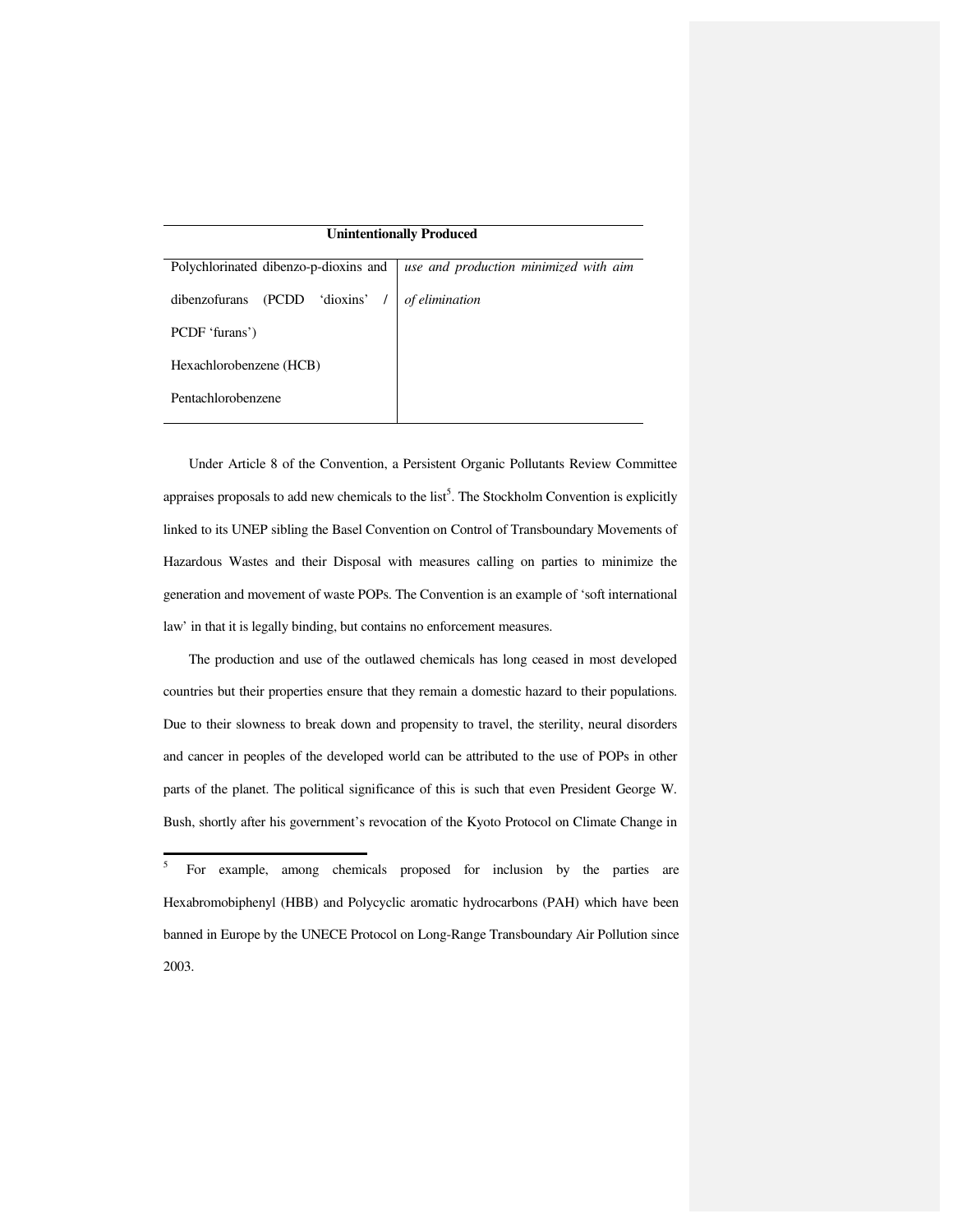2001, declared the United States would support international environmental cooperation on POPs. That the POPs regime is not fundamentally driven by ecocentric values is evidenced by the fact that the infamously environmentally-unfriendly DDT is exempted from prohibition by governments signing-on to the POPs regime declaring that they require the use of the chemical to combat mosquitoes in the fight against malaria and other diseases borne by this group of insect vectors (e.g. dengue). This qualification follows a concerted campaign by public health specialists. Again, the value of safeguarding human health and the coincidental satisfaction of corporate interests has been the driving force for political action rather than environmental values.

The chemical industry, represented at Stockholm by GIFAP's successor the Global Crop Protection Federation (GCPF) and other global lobby groups, again gave their backing to an agreement which constrains their freedom of action in order to prevent something more restrictive emerging. The chemical industry presence at the Stockholm negotiations was more low-key than at other conferences on global chemical trade issues and they were largely receptive to environmental/consumer group demands. The POPs pesticides were not worth fighting for as they were by now rarely produced by the big agrochemical companies of the Global North since their patent protection had mostly expired and cheaper generic versions were being produced by small companies in the Global South. Hence, a global ban on POPs could even serve the interests of the agrochemical giants since it would give them an opportunity to corner the market in new, alternative and patent-protected pesticides. Hence, at Stockholm the chemical lobby concentrated on ensuring that the list of chemicals making up the POPs list be limited to the older organochlorine pesticides (Clapp 2003). The chemical industry and the United States delegation at the negotiations of the Stockholm Convention fought hard to ensure that the term 'precautionary principle' did not appear in the final text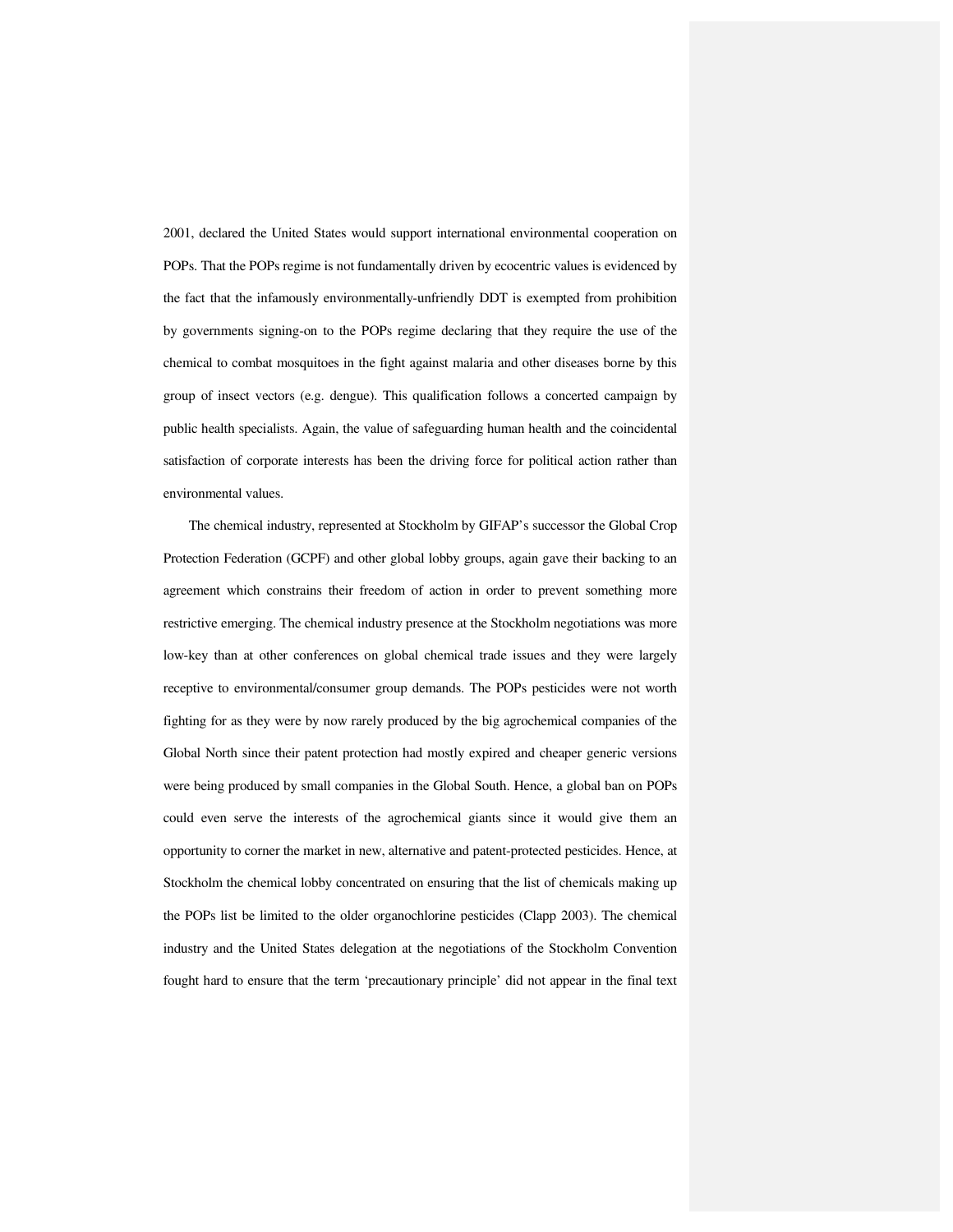and it was eventually replaced with the more ambiguous compromise phrase 'precautionary approach', which the industrialists hoped would open the door to less expansive 'scientific' toxicity assessments (Olsen 2003: 99-100). The significance of such semantics is clear from considering the Bush administration's pronouncements on the principle previously accepted by the United States government at UNCED; "the US government supports precautionary approaches to risk management but we do not recognize any precautionary principle" (Graham 2002). By 2012, the United States had still not ratified Stockholm with Washington's initial enthusiasm curbed by the inclusion of furans and dioxins on the list which are significant by-products of the large chlorine industry in the United States.

# **5 Conclusions**

The advent of agrochemicals epitomizes the dilemmas that industrialization and economic development present to humanity; progress, but at a price. They have contributed greatly to the invaluable task of increasing the world's food supply, helping avert environmentalist's fears of overpopulation in the 1960s and 1970s through the 'Green Revolution' and could still prove crucial in averting future food shortages. In the 1940s and '50s the use, production and trade in pesticides and fertilizers was essentially uncontroversial and they appeared to vindicate the view that human ingenuity and scientific progress could defeat global problems like poverty and disease. The emergence, from the 1960s, of evidence that agrochemicalsparticularly pesticides- also affected the world negatively through human poisoning and environmental pollution has, though, made their use more contentious and very political. Since then, principles of agroecology have taken root with the growth of stringent, precautionary domestic legislation in most industrialized countries leaving the greatest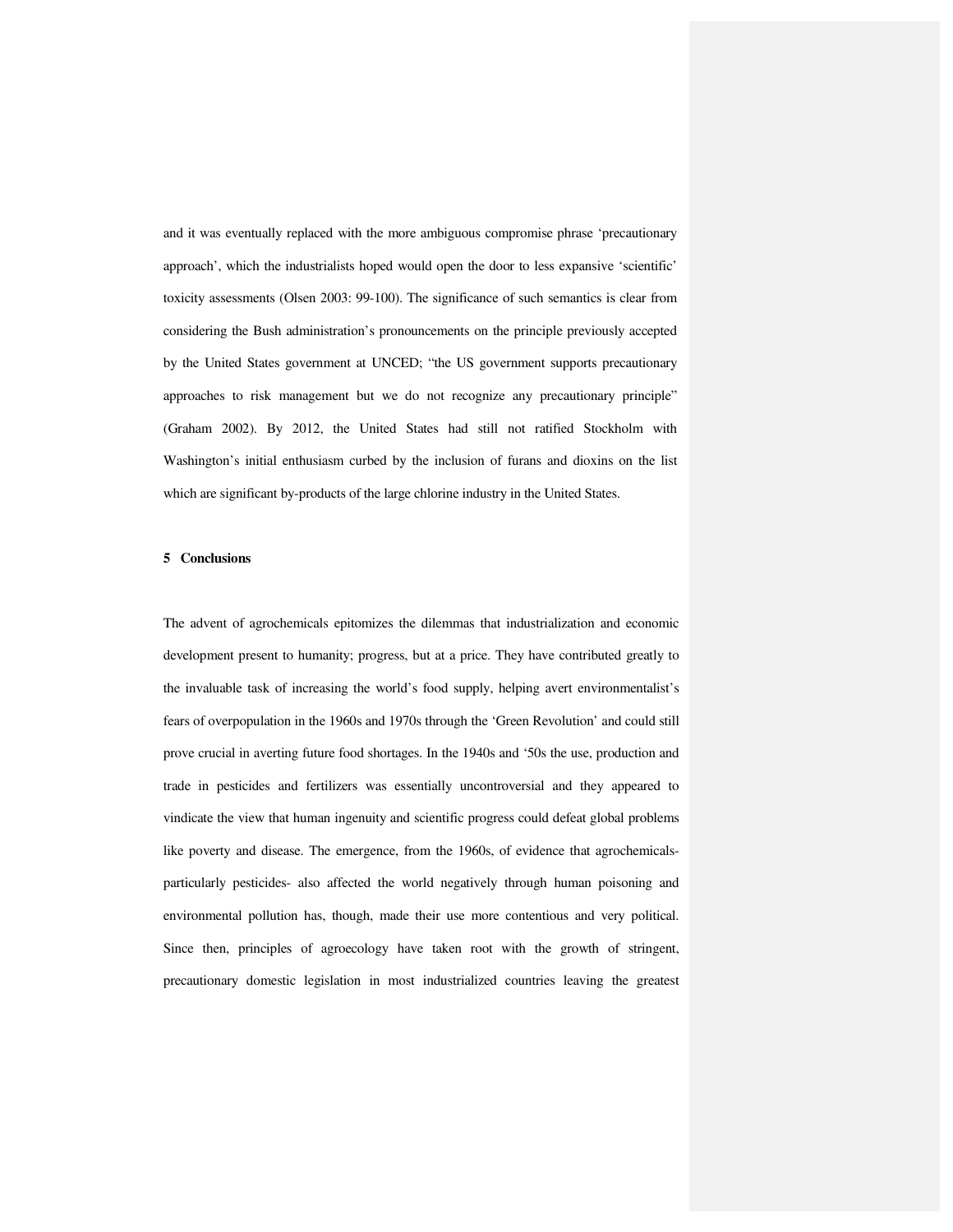political dilemmas for the Global South where agrochemicals are most needed, but at the same time, are most dangerous.

Global rules have emerged dialectically from a dialogue between rival interests, led by chemical corporations and environmental pressure groups with governments somewhere inbetween and often divided themselves<sup>6</sup>. The regulation of pesticides became part of the global agenda due to the action of pressure groups and epistemic communities, promoting agroecology, coordinated by UNEP and the WHO. Powerful governments and business interests tried to resist, but were eventually persuaded, through fear of being exposed as immoral to their electorates/consumers to come to the negotiating table. Pressure groups, led by PAN, have successfully helped put agrochemical issues on the global agenda and advanced the values of environmental conservation and safeguarding human health. The rules that have emerged from this process are not, however, driven purely by social and environmental concerns and are 'tempered' by the competing interests of the chemical industry who generally have greater influence on the governments signing and ratifying the international agreements. Governments in international politics are still more likely to be driven by economic national interests than by domestic affairs, where consumer rights and ecocentric policies can hold them to account (at least in developed democracies). Global governance in the area of agrochemicals is as yet, therefore, limited in comparison to domestic,

L

<sup>&</sup>lt;sup>6</sup> The United States government represents a classic case of 'transgovernmental relations' when dealing with global pesticide issues with the position of delegates at the Codex, PIC and POPs regime meetings promoting international harmonization and less precautionary approaches to classifying chemical toxicity which are often at odds with the standards of the Environmental Protection Agency.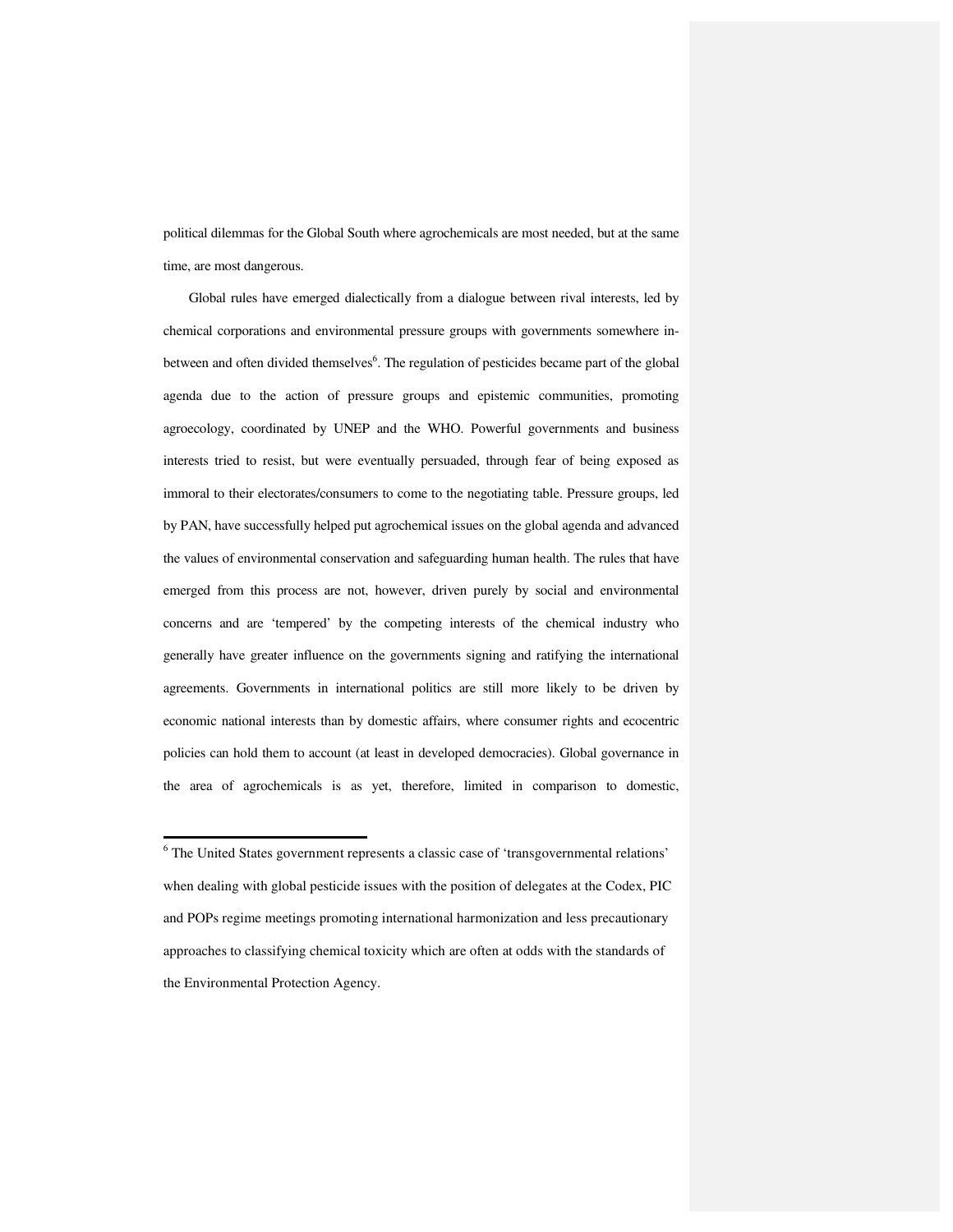environmental and health policy in much of the Global North, and insufficient in providing hope for the eradication of the occurrences of environmental pollution and human poisonings which still blight much of the Global South in particular.

The first steps taken in global pesticide governance may be small ones, but they are still significant. Norms once established cannot easily be erased. Unraveling agreements clearly made with regard to human and environmental interests is more difficult than preventing them in the first place since the selfish pursuit of profit is more clearly exposed as such and reputation does count for something in the contemporary interdependent world. The precautionary principle cannot be wished away by the United States or the chemical industry. Methyl-bromide is still going to be phased out despite the increasingly desperate rear-guard action fought by the United States government. Codex standards are still based on precautionary calculations of human toxicity even if they are being exploited by big business as a means of circumventing more stringent domestic standards. The POPs regime is currently limited in what it can do, but now in force, it can only broaden and deepen. The Stockholm Convention Conferences of the Parties have discussed a working compliance mechanism to improve implementation and new chemicals have been added to the original POPs list thanks to concerted lobbying by PAN and many other groups present as observers at the Review Committee meetings and independent assessments by an epistemic community representing no vested interests.

The chemical industry has no direct interest in curbing its freedom to trade in pesticides as it chooses, but the Bhopal disaster and public fears of continued exposure to presumed obsolete chemicals brought them to a negotiating table laid by civil society actors. Once at the table the industry has been able to negotiate from a position of strength and further their own interests, but the fact that they have had to come to the table is still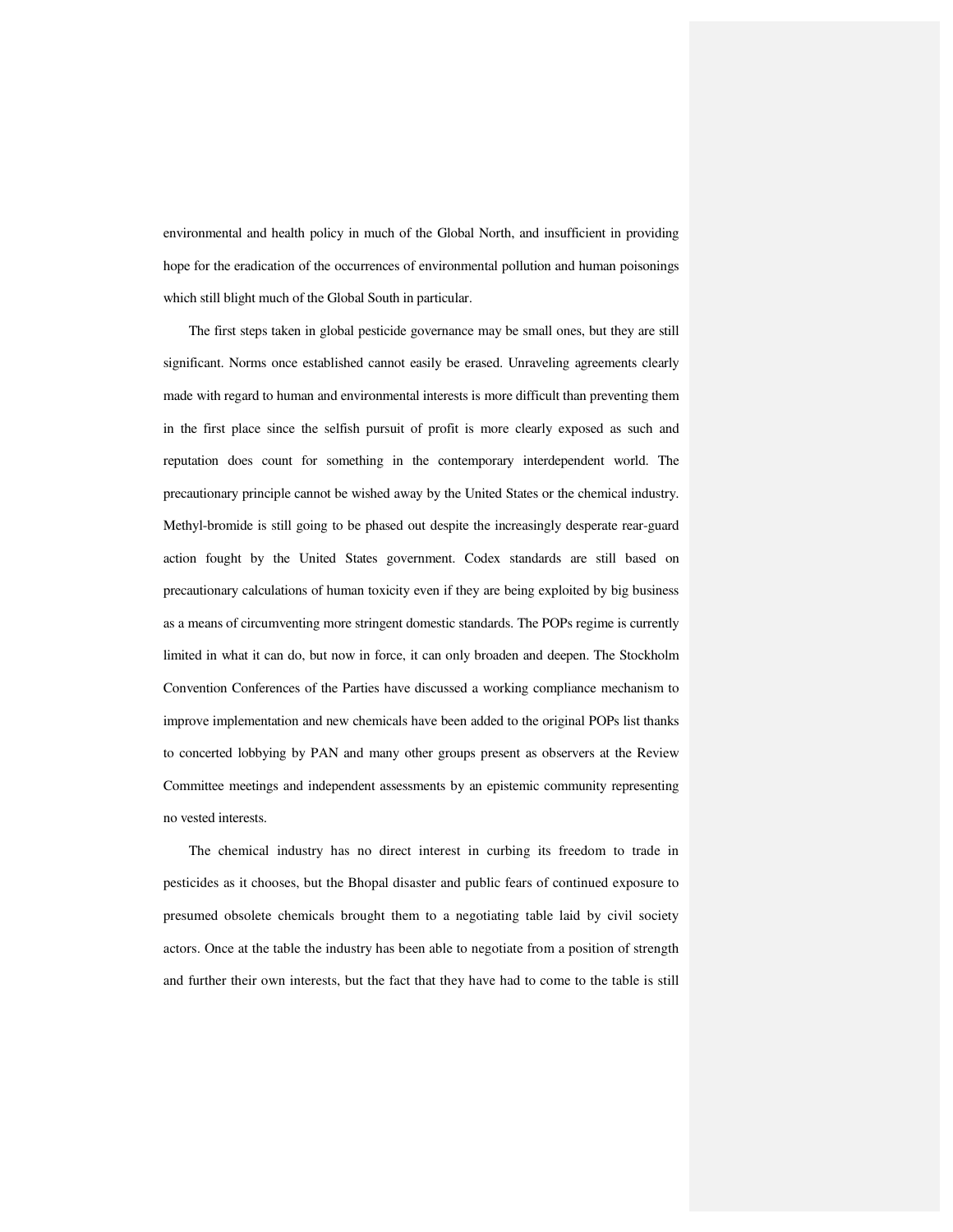an important breakthrough in the development of global governance. Ultimately, the global governance of agrochemicals is in the interests of both sides at the table, even if their motivations for being there are different. Actors driven by different values can, nevertheless, reach mutually beneficial agreements. Just as 'bootleggers and Baptists' supported alcohol prohibition in the United States, environmentalists and the chemical industry have found themselves' seeing global pesticide regulatory measures as means to very different ends.

Agrochemicals are here to stay as their benefits are still apparent to food producers and the side-effects tolerated by most farmers and consumers. Agroecology informs agrochemical use in much of the developed world but the application of more sustainable strategies remains limited in the industrializing world. The demand in the West for organic food continues to grow, but so does the global demand for food. However, the side-effects of agrochemical use are sufficiently apparent that their production, use and trade will also continue to be brought under tighter scrutiny and regulation. As with ecological principles in general, many farmers, citizens and regulators in industrializing countries need to be convinced that sustainable agrochemical use does not compromise their economic development. This is the challenge for proponents of agroecology.

# **References**

Agrow (2008) World Crop Protection News 545, August

Al-Tikriti K, Al-Mufti A (1976) An outbreak of organomercury poisoning among Iraqi farmers. Bull WHO 53:15-21

\_\_\_\_\_\_\_\_\_\_\_\_\_\_\_\_\_\_\_\_\_\_\_\_\_\_\_\_\_\_\_\_

**Comment [BC1]:** Please ensure that all of the journal abbreviations are officially correct.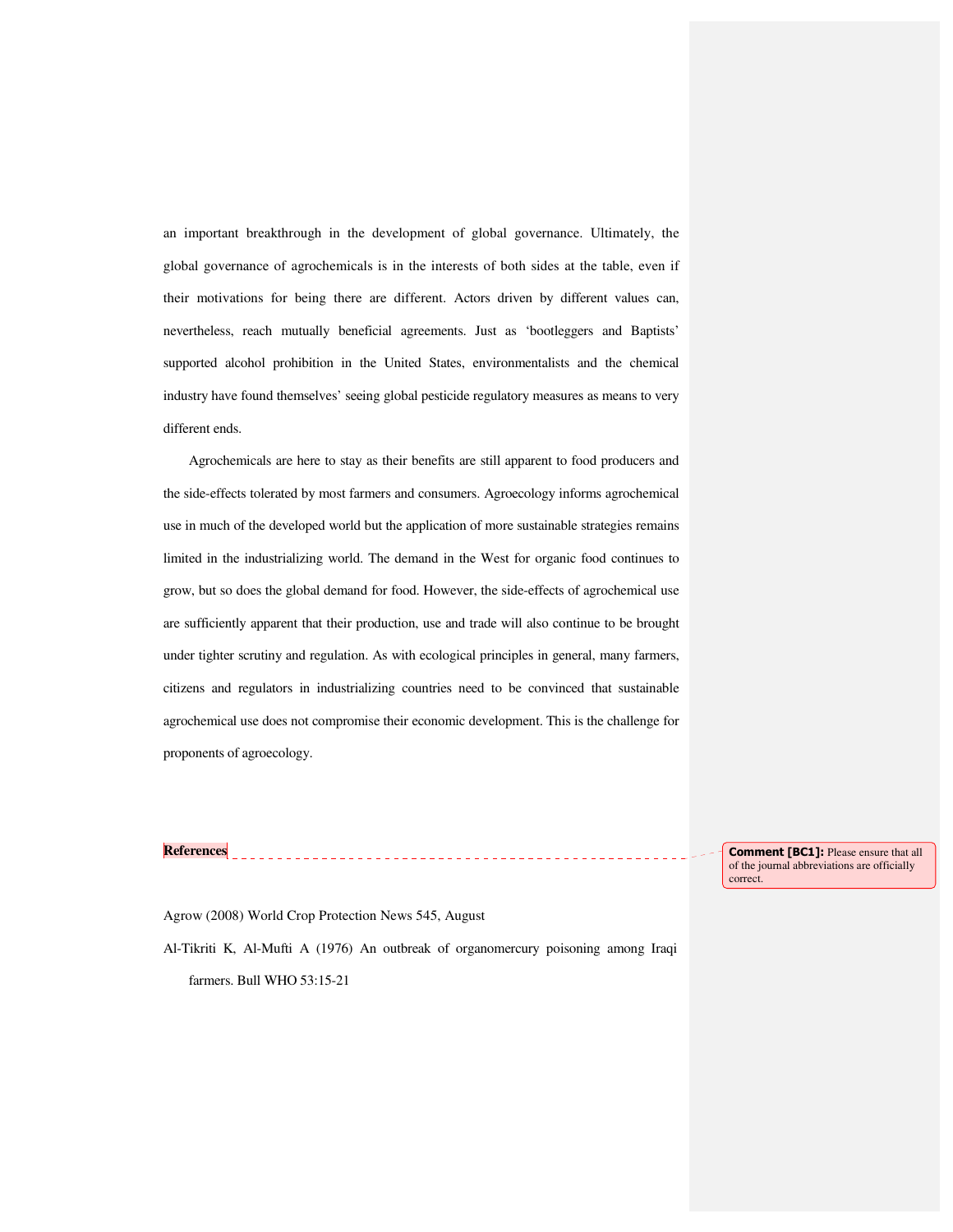Ames B (1984) Cancer and diet. Science 224:668-670, 757-760

- Avery N, Drake M, Lang T (1993) Cracking the Codex An analysis of who sets world food standards. National Food Alliance, London, UK
- Barrios P (2004) The Rotterdam Convention on hazardous chemicals. A meaningful step toward environmental protection? Georgetown Int Environ Law Rev 16(4):679-762
- Benbrook C (2009) Impacts of genetically engineered crops on pesticide use in the United States; the first thirteen years. Organic Center, Boulder, Colorado, USA
- Bertolote J, Fleishchman A, Eddleston M, Gunnell D (2006) Deaths from pesticide poisoning. A global response. Brit J Psychia 189:201-203
- Boorma J (2008) Stakeholder investment in crop protection policy planning in the Netherlands. ENDURE Working Paper RA35/SA45, The Hague
- Carson R (1962) Silent spring. Penguin, Harmondsworth
- Chandler D, Bailey A, Tatchell G, Davidson G, Greaves J, Grant W (2011) The development, regulation and use of biopesticides for integrated pest management. Phil Trans Roy Soc B: Biol Sci 366(1573):1987-1998
- Chowdhury S, Ray P (2008) Participatory constraint analysis regarding the adoption of IPM technologies in Pointed Gourd cultivation. An empirical study. J Bangladesh Agric Univ 7(2):219-227
- Clapp J (2003) Transnational corporate interests and global environmental governance: negotiating rules for agricultural biotechnology and chemicals. Environ Pol 12(4):1-23
- Codex Alimentarius Commission (2007) Report of the thirty-ninth session of the Codex Committee on pesticide residues. Beijing, China, 7-12 May. ALINORM 07/30/24-Rev.1. Rome, Joint FAO/WHO Food Standards Programme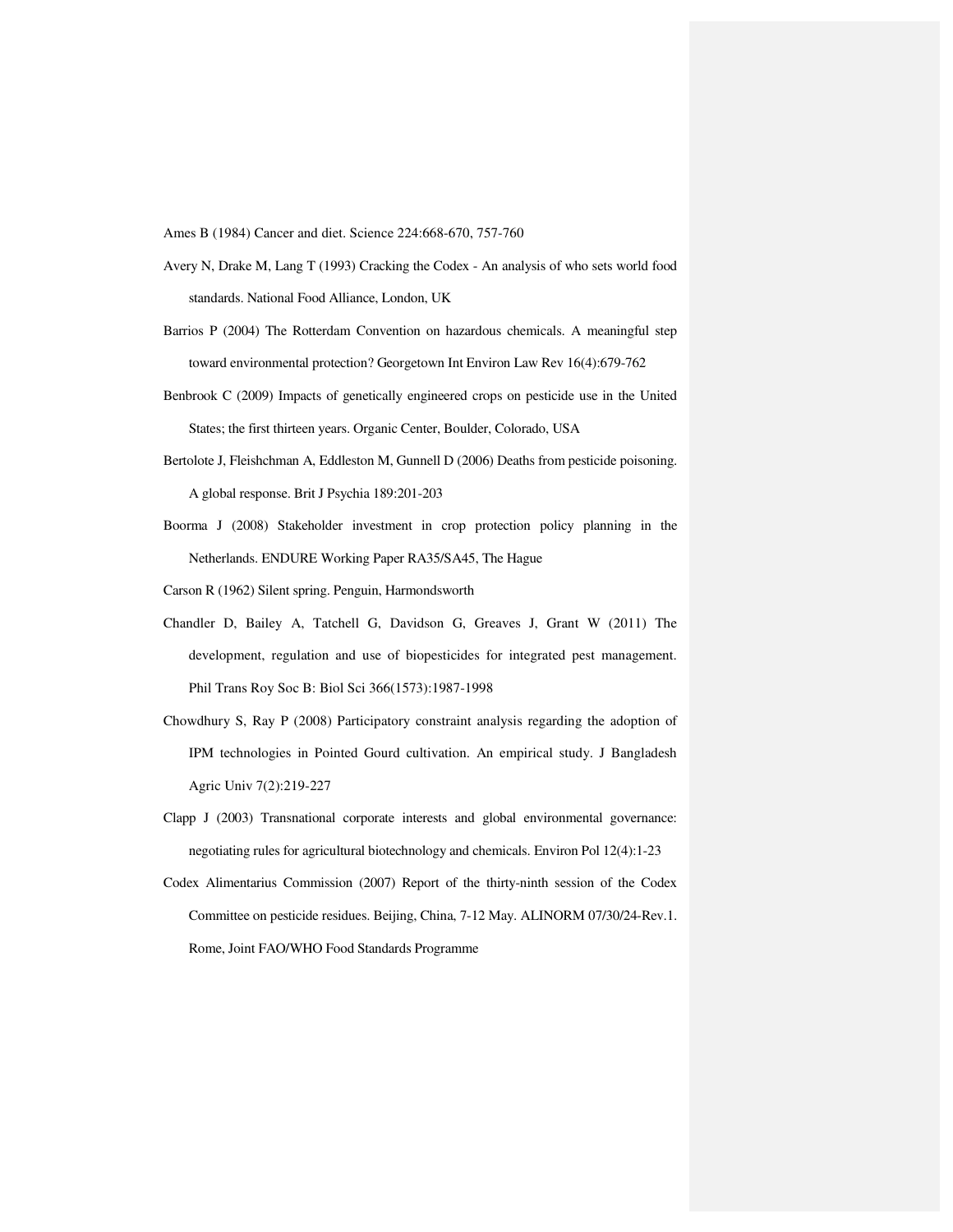- Codex (Codex Alimentarius Commission) (1989) Procedural Manual  $7<sup>th</sup>$  edition. Rome, Joint FAO/WHO Food Standards Programme
- Cox G (2004) Alien species and evolution: the evolutionary ecology of exotic plants, animals, microbes, and interacting native species. Island Press, Washington DC, USA
- Damalas C, Eleftherohorirnos I (2011) Pesticide exposure, safety issues and risk assessment indicators. Int J Environ Res Publ Health 8:1402-1419
- Datamonitor (2011) Global fertilizers and agricultural chemicals. Industry profile. 0199- 2053. DataMonitor, New York, USA

Dudley N (1987) This poisoned Earth- the truth about pesticides. Piatkus, London, UK

- Dzamala C, Milner D, Liomba N (2006) Suicide in Blantyre, Malawi 2000-2003. J Clin Foren Med 13:65-9
- FAO (1986) International Code of Conduct on the distribution and use of pesticides. Rome, Italy
- FAO (1967) Report of the first session of FAO panel of experts on integrated pest control. Rome, Italy, September 18-22

GIFAP (1991) GIFAP Annual report. Brussels, Belgium

- Gareau B (2008) Dangerous holes in global environmental governance: the roles of neoliberal discourse, science and California agriculture in the Montreal Protocol. Antipode 40(1):102-130
- Gikaru G, Ajayi F (1990) 'Farmers Fight Pests the Natural Way', African Farmer 5, November: 28-30.
- Goldner W, Sandler D, Yu F, Hoppin J, Kemal F, LeVan T (2010) Pesticide use and thyroid disease among women in the agricultural health study. Amer J Epidemiol 171(4):455-464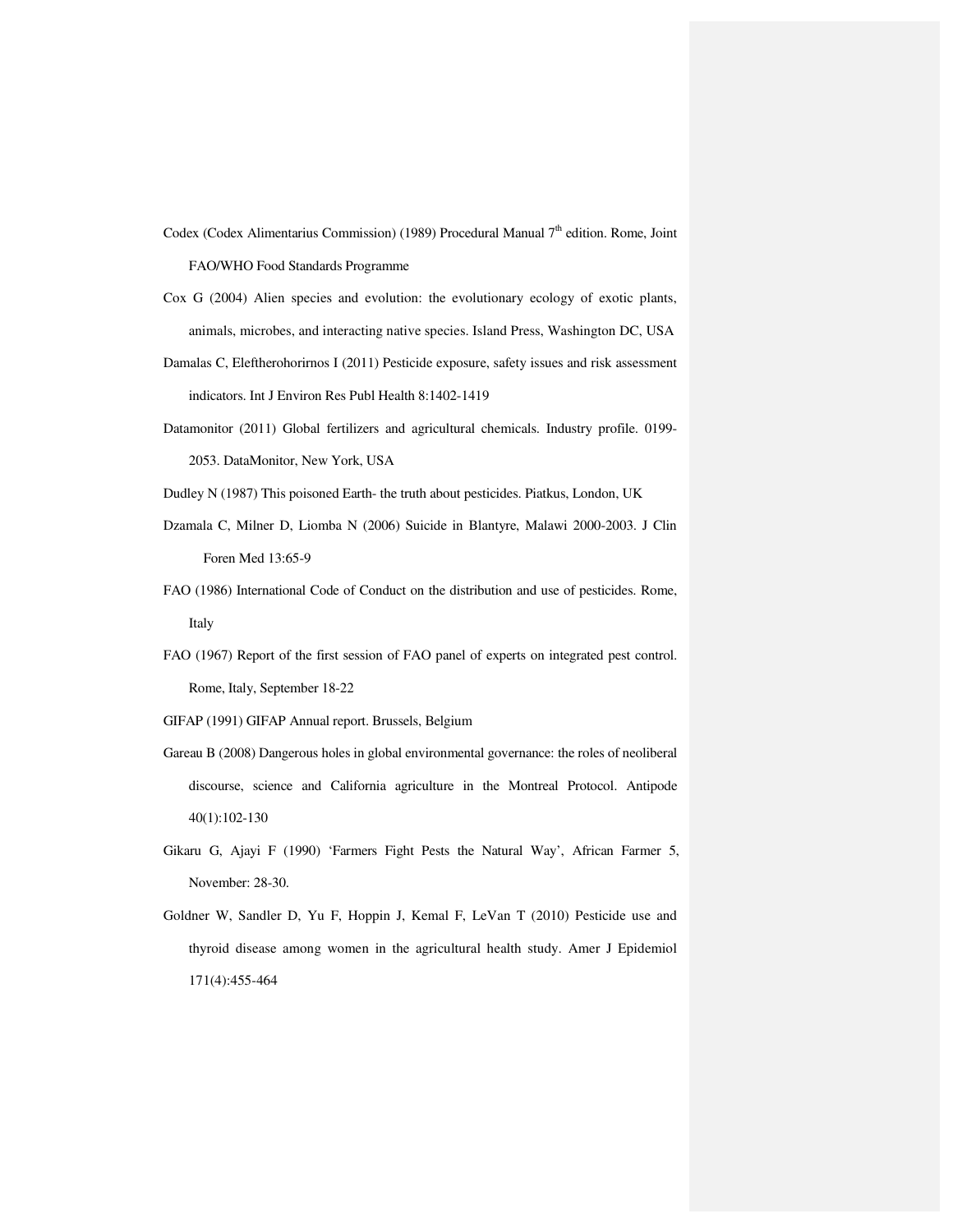- Goldstein M, Lacher T, Woodbridge B, Bechard M, Canavelli S, Zaccagnini M, Cobb G, Scollon E, Tribolet R, Hopper M (1999) Monocrotophos-induced mass mortality of Swainson's Hawks in Argentina 1995-6. Ecotoxicology 8(3):201-214
- Graham J (2002) The role of precaution in risk management. Remarks prepared for The International Society of Regulatory Toxicology and Pharmacology Precautionary Principle Workshop, Crystal City, Virginia, USA, June 20, 2002. Office of Information and Regulatory Affairs. Office of Management and Budgets, Executive Office of the President of the United States
- (http://www.whitehouse.gov/omb/inforeg/risk\_mgmt\_speech062002.html) (accessed March 13, 2008)

Green M (1976) Pesticides. Boon or bane? Elektra, London, UK

- Gunnell D, Eddleston M (2003) Suicide by intentional ingestion of pesticides: a continuing tragedy in developing countries. Int J Epidemiol 32:902-909
- Hamilton D, Crossley S (2004) Pesticide residues in food and drinking water: human exposure and risks. John Wiley, Chichester, UK
- Hart K, Pimentel D (2002) Public health and costs of pesticides. In: Pimentel D (ed) Encyclopedia of pest management. Marcel Dekker, New York, USA, pp 677-679
- Hawkes N (1992) Anti-pest grass. The Times, February  $25<sup>th</sup>$
- Hayden K, Norton M, Darcey D, Ostbye T, Zandi P, Breitner U, Welsh-Bohmer K (2010) Occupational exposure to pesticides increases the risk of incident AD - The Cache County Study. Neurology 74:1524-1530
- Heap I (1997) The occurrence of herbicide resistant weeds worldwide. Pest Sci 51(3):235-243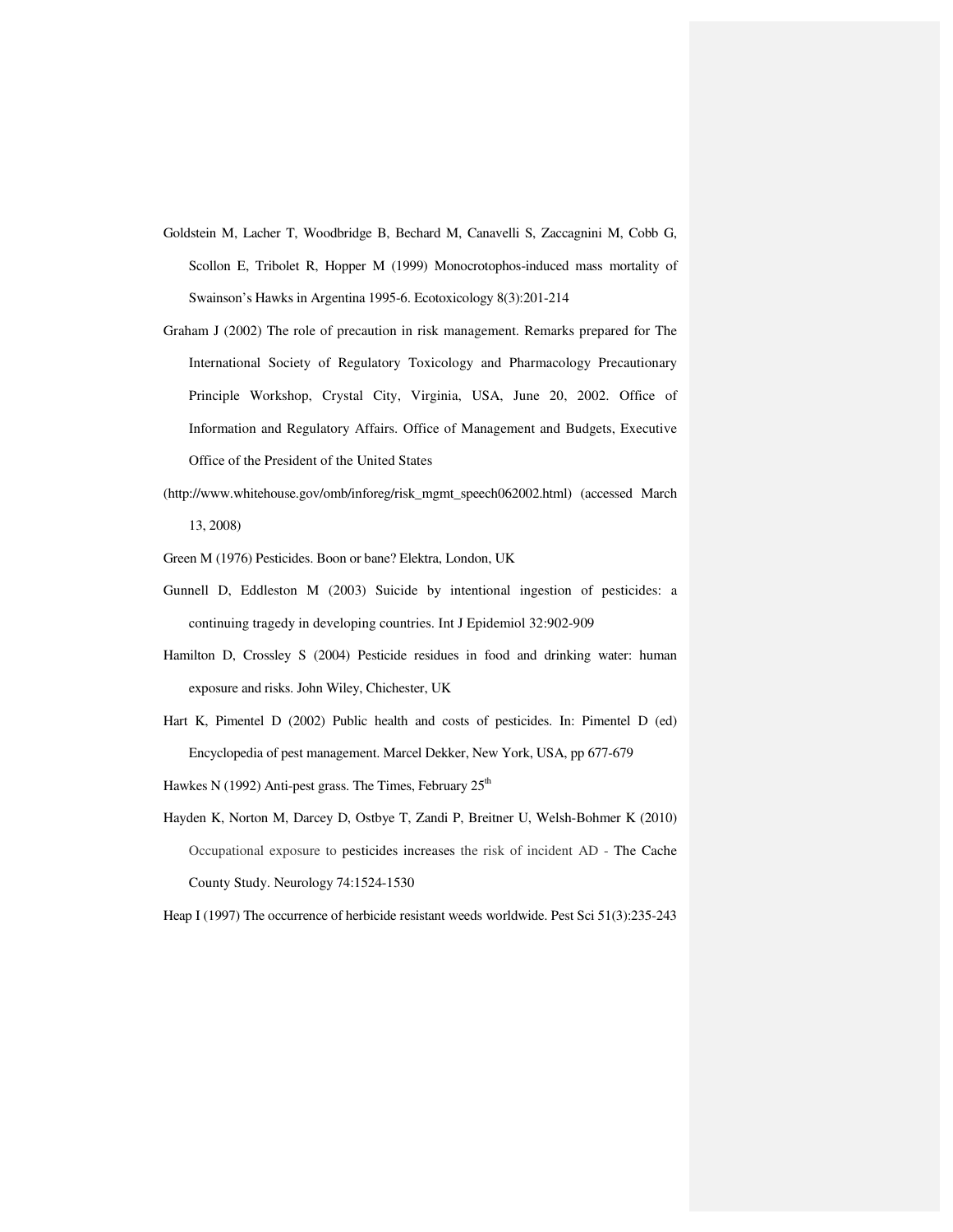- HighBeam (2012) Pesticides and agricultural chemicals. NEC Market Report, Michigan, USA, Gale Group (http://business.highbeam.com/industry-reports/chemicals/pesticidesagricultural-chemicals-not-elsewhere-classified) (accessed April 4, 2012)
- Homer (1802) The Odyssey of Homer, volume 2 ( $2<sup>nd</sup>$  ed) (translated by W Cowper), J Johnson, London
- Hough P (1998) The global politics of pesticides: forging consensus from conflicting interests. Earthscan, London, UK
- Howden D (2009) Kenyan lions being poisoned by pesticides. The Independent, April 3: 29
- IITA (2008) Incorporating integrated pest management into national policies. Research Brief No. 6, Ibadan, Nigeria, International Institute of Tropical Agriculture

IITA (2012) Banana breeding (http://old.iita.org/cms/details/banana\_project\_details.aspx?articleid=228&zoneid=308) (accessed August 7, 2012)

- Jeyaratnam de A, Copplestone J (1982) Survey of pesticide poisoning in Sri Lanka. Bull WHO 60(4):615-619
- Karabelas V, Plakas K, Solomou E, Drossou V, Sariagiannis D (2009) Impact of European legislation on marketed pesticides - a view from the standpoint of health impact assessment studies. Environ Int 35(7):1096-1107
- Karlsson S (2004) Institutionalized knowledge challenges in pesticide governance: the end of knowledge and beginning of values in governing globalization and environmental issues. Int Environ Agreements: Pol Law Econ 4:195-213
- Khan M, Zia M, Qasim M (2010) Use of pesticides and their role in environmental pollution. World Acad Sci Eng Technol 72:122-128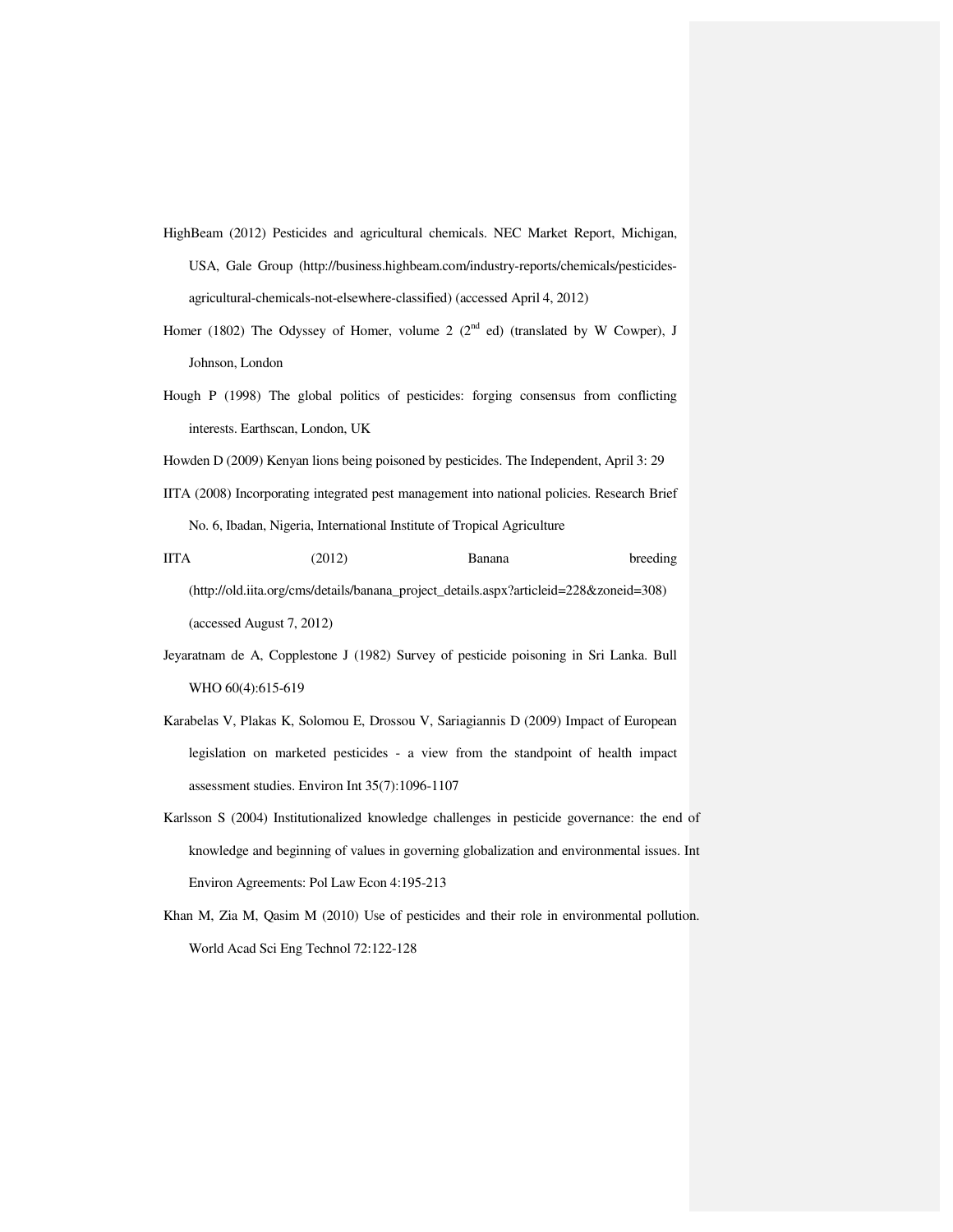- Litovitz T, Klein-Schwartz W, Rodgers G (2002) Annual report of the American Association of Poison Centers Toxic Exposure Surveillance System. Amer J Emerg Med 20:391-401
- McIsaac G (2003) Surface water pollution by nitrogen fertilizers. Encyclopedia of Water Science, Dekker, New York, USA, pp 950-955
- Newton I, Willie I, Asher A (1992) Mortality from the pesticides Aldrin and Dieldrin in British sparrowhawks and kestrels. Ecotoxicology 1(1):31-44
- Norris R (1982) Pills, pesticides and profits the international trade in toxic substances. North River Press, Hudson, New York, USA
- Oates L, Cohen M (2011) Assessing diet as a modifiable risk factor for pesticide exposure. Int J Environ Res Publ Health 8(6):1792-1804
- Olsen M (2003) Analysis of the Stockholm Convention on persistent organic pollutants. Oceana, Dobbs Ferry, New York, USA
- Ordish G (1976) The constant pest. A short history of pests and their control. Peter Davies, London, UK
- Phillips M, Yang G (2004) Suicide and attempted suicide in China 1990-2002. Morbid Mortal Weekly Rep 53(22):481-484
- Pimentel D (2005) Environmental and economic costs of the application of pesticides primarily in the United States. Environ Dev Sustain 7:229-252
- Richter E, Chlamtac N (2002) Ames, pesticides and cancer revisited. Int J Occupat Health 8(1):63-72
- Roberts D, Tren R (2010) The excellent powder: DDT's political and scientific history. Dog Ear Publishing, Indianapolis, Indiana, USA
- Sahabat Alam Malaysia (1984) Pesticide dilemma in the third world a case study of Malaysia, Sahabat Alam Malaysia Report, SAM, Pulau Pinang, Malaysia